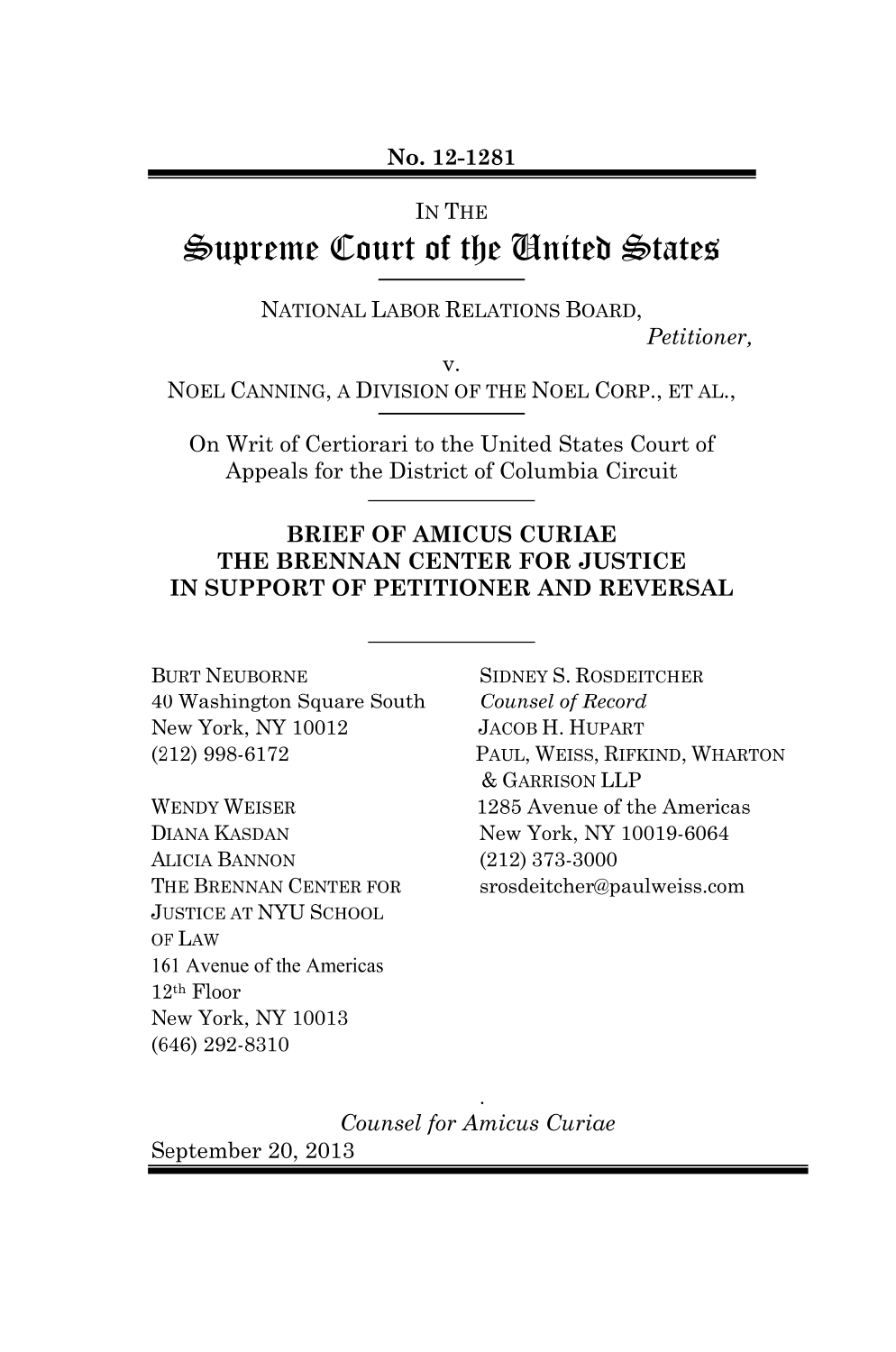## **TABLE OF CONTENTS**

|--|

| THE COURT SHOULD ADOPT AN<br>I.<br><b>INTERPRETATION OF THE RECESS</b><br>APPOINTMENTS CLAUSE THAT<br>RESPECTS ITS STRUCTURAL ROLE IN<br>THE APPOINTMENTS PROCESS AS A<br>WHOLE, AND THAT AVOIDS<br><b>AGGRANDIZING THE POWER OF THE</b>                                 |  |
|--------------------------------------------------------------------------------------------------------------------------------------------------------------------------------------------------------------------------------------------------------------------------|--|
| THE CONSTITUTION'S APPOINTMENTS<br>$\Pi$ .<br>PROVISIONS ESTABLISH A CAREFULLY<br><b>BALANCED MECHANISM TO</b><br>EFFICIENTLY AND TIMELY FILL THE<br>OFFICES NEEDED TO ASSIST THE<br>PRESIDENT IN EXECUTING THE LAWS  11                                                 |  |
| III. THE D.C CIRCUIT'S INTERPRETATION<br>OF THE RECESS APPOINTMENTS<br><b>CLAUSE AND THE SENATE'S USE OF</b><br>PRO FORMA SESSIONS WOULD<br>UNDERMINE SEPARATION OF POWERS<br>BY REMOVING THE PRINCIPAL<br>STRUCTURAL CHECK ON SENATE<br>OBSTRUCTION AT A TIME WHEN THAT |  |
| A. The D.C. Circuit's Interpretation of the                                                                                                                                                                                                                              |  |

Recess Appointments Clause and the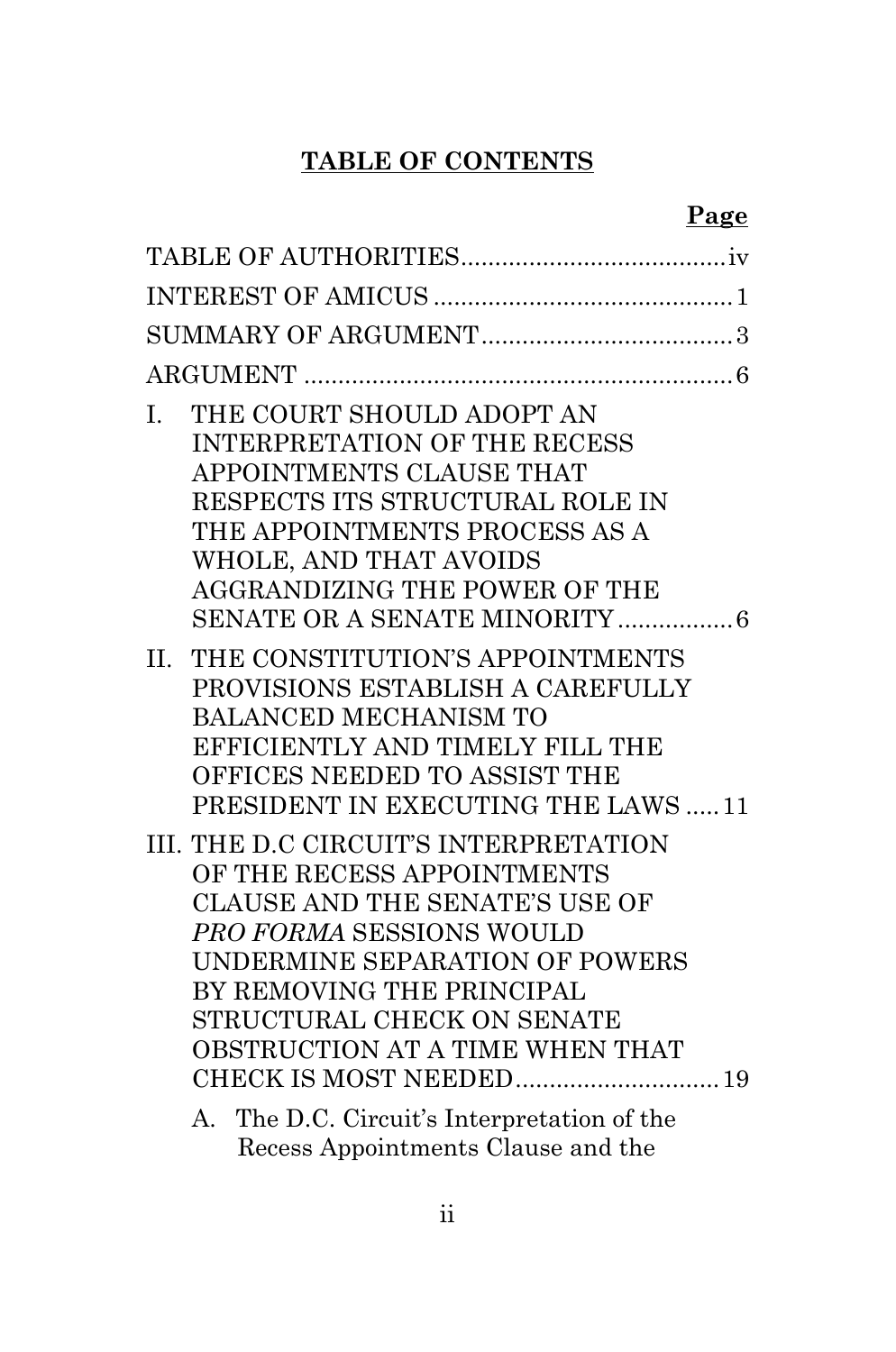| Senate's Use of Pro Forma Sessions<br>Would Remove Checks on the Senate and<br>Would Subvert the Separation of Powers20                                                                                                |  |
|------------------------------------------------------------------------------------------------------------------------------------------------------------------------------------------------------------------------|--|
| B. The Elimination of the Checks Provided<br>By the Recess Appointments Clause<br>Would Be Especially Damaging Now22                                                                                                   |  |
| C. The Recent Senate Agreement to Permit<br>an Advice and Consent Vote in<br>Connection With Seven Pending<br>Executive Branch Nominees Does Not<br>Lessen the Need to Preserve a Viable<br>Recess Appointment Power31 |  |
| D. The Balance of Risks to Separation of<br>Powers Favors the Government's<br>Interpretation of the Recess                                                                                                             |  |
|                                                                                                                                                                                                                        |  |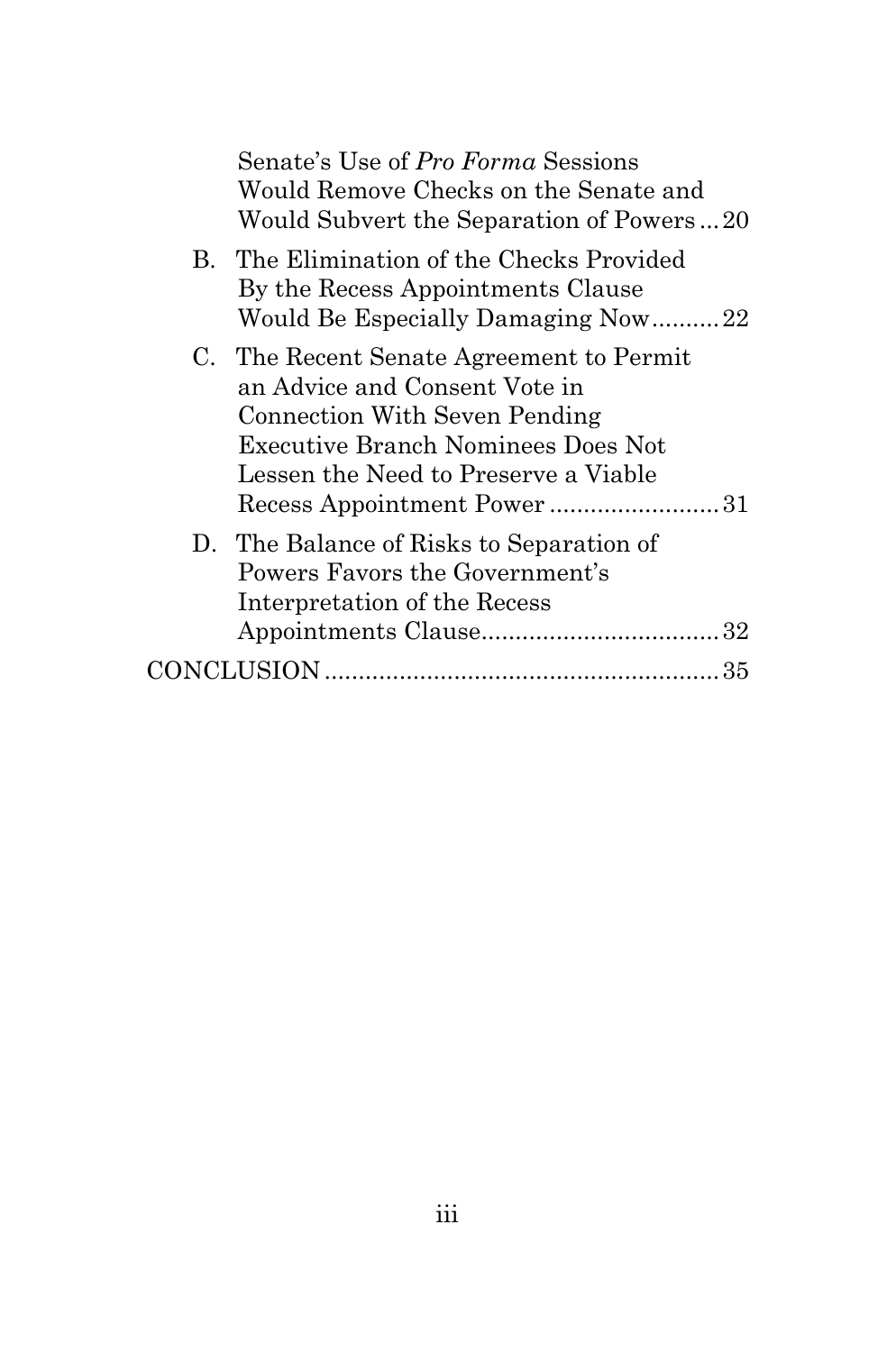## **TABLE OF AUTHORITIES**

| <b>CASES</b>                                                                          |
|---------------------------------------------------------------------------------------|
|                                                                                       |
|                                                                                       |
| District of Columbia v. Heller,                                                       |
| <i>Edmond v. United States, 520 U.S. 651 (1997)9</i>                                  |
| Evans v. Stephens,<br>387 F.3d 1220 (11th Cir. 2004) 10, 17                           |
|                                                                                       |
|                                                                                       |
|                                                                                       |
| Myers v. United States, 272 U.S. 52 (1926)6, 11, 12                                   |
| New Process Steel, L.P. v. N.L.R.B.,                                                  |
| N.L.R.B. v. Enter. Leasing Co. Southeast, LLC,<br>722 F.3d 609 (4th Cir. 2013) 10, 17 |
| N.L.R.B. v. New Vista Nursing & Rehab.,<br>719 F.3d 203 (3d Cir. 2013)  10, 17        |
| Noel Canning v. N.L.R.B.,<br>705 F.3d 490 (D.C. Cir. 2013)  10, 17, 21                |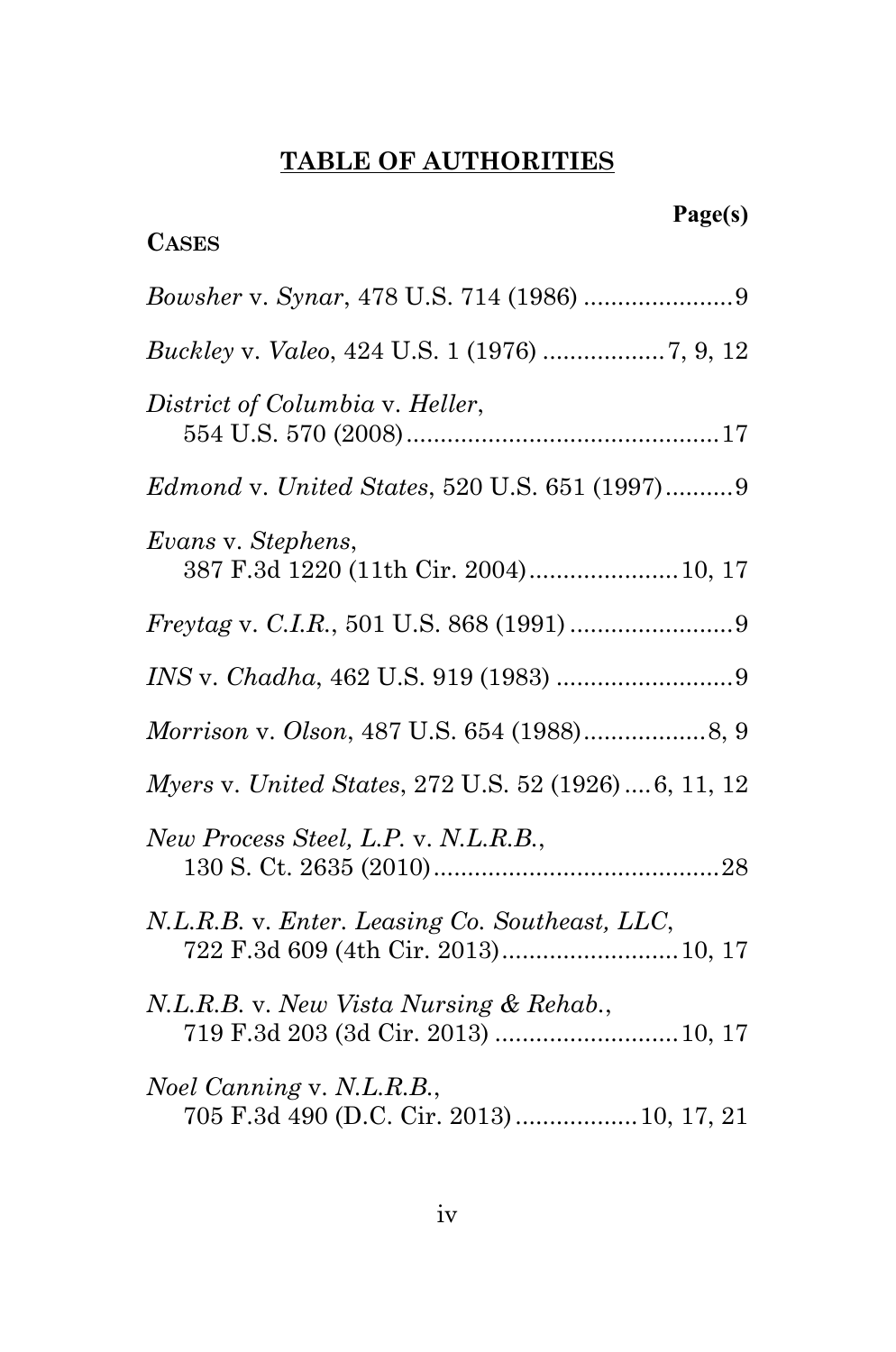| Public Citizen v. United States Dept. of<br>Justice, 491 U.S. 440 (1989) 3, 7, 14 |  |
|-----------------------------------------------------------------------------------|--|
| United States v. Allocco,                                                         |  |
| United States v. Woodley,<br>751 F.2d 1008 (9th Cir. 1985) 10, 17                 |  |
| Youngstown Sheet & Tube Co. v. Sawyer,                                            |  |

## **Constitution and Statutes**

## **Other Authorities**

| 153 Cong. Rec. S14609 (daily ed. Nov. 16, |  |
|-------------------------------------------|--|
|                                           |  |
| Alicia Bannon, The Brennan Center,        |  |
| Federal Judicial Vacancies: The Trial     |  |
|                                           |  |
| Richard Beth & Valeria Heitshusen, Cong.  |  |
| Research Serv., RL30360, Filibusters and  |  |
|                                           |  |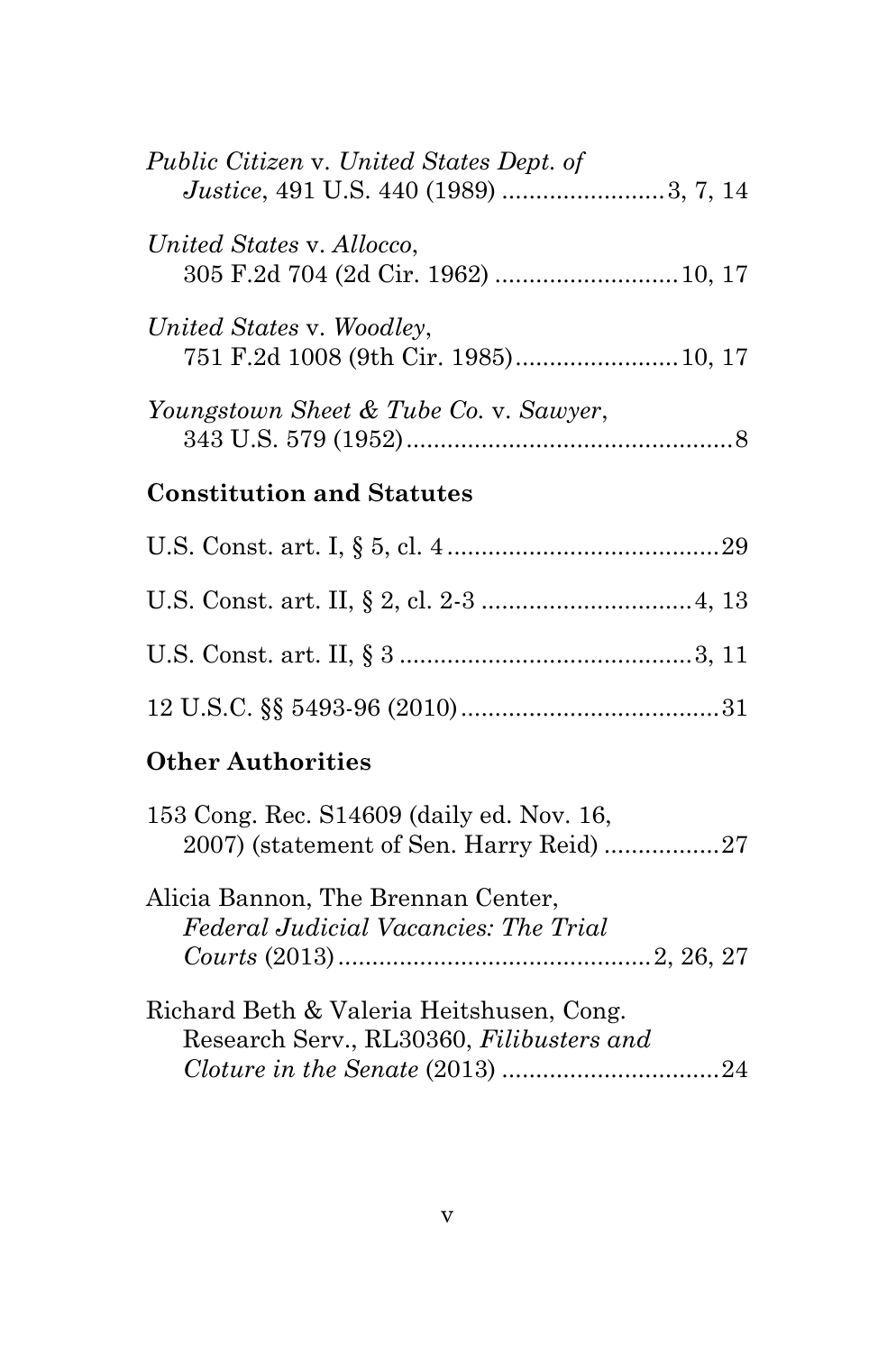| Sarah A. Binder & Steven S. Smith, Politics or |
|------------------------------------------------|
| Principle? Filibustering in the United         |
|                                                |
| John Cushman Jr., Senate Stops Consumer        |
| Nominee, N.Y. Times (Dec. 8, 2011),            |
| http://www.nytimes.com/2011/12/09/             |
| business/senate-blocks-obama-choice-for-       |
| 30                                             |
| Examining the Filibuster: History of the       |
| Filibuster 1789-2008 Before the Sen.           |
| Comm. on Rules & Admin., 111th Cong.           |
| (2010) (statement of Mimi Marziani &           |
| Diana Lee, The Brennan Center)2                |
| Examining the Filibuster: Legislative          |
| Proposals to Change Senate Procedure           |
| Before the Sen. Comm. on Rules & Admin.,       |
| 112th Cong. (2012) (statement of Mimi          |
|                                                |
| Examining the Filibuster: Silent Filibusters,  |
| Holds and the Senate Confirmation Process      |
| Before the Sen. Comm. on Rules & Admin.,       |
| 111th Cong. (2010) (statement of Mimi          |
| Marziani & Diana Lee, The Brennan              |
|                                                |
| Executive Authority to Fill Vacancies, 1 Op.   |
|                                                |
| <b>Executive Power-Recess Appointments, 33</b> |
|                                                |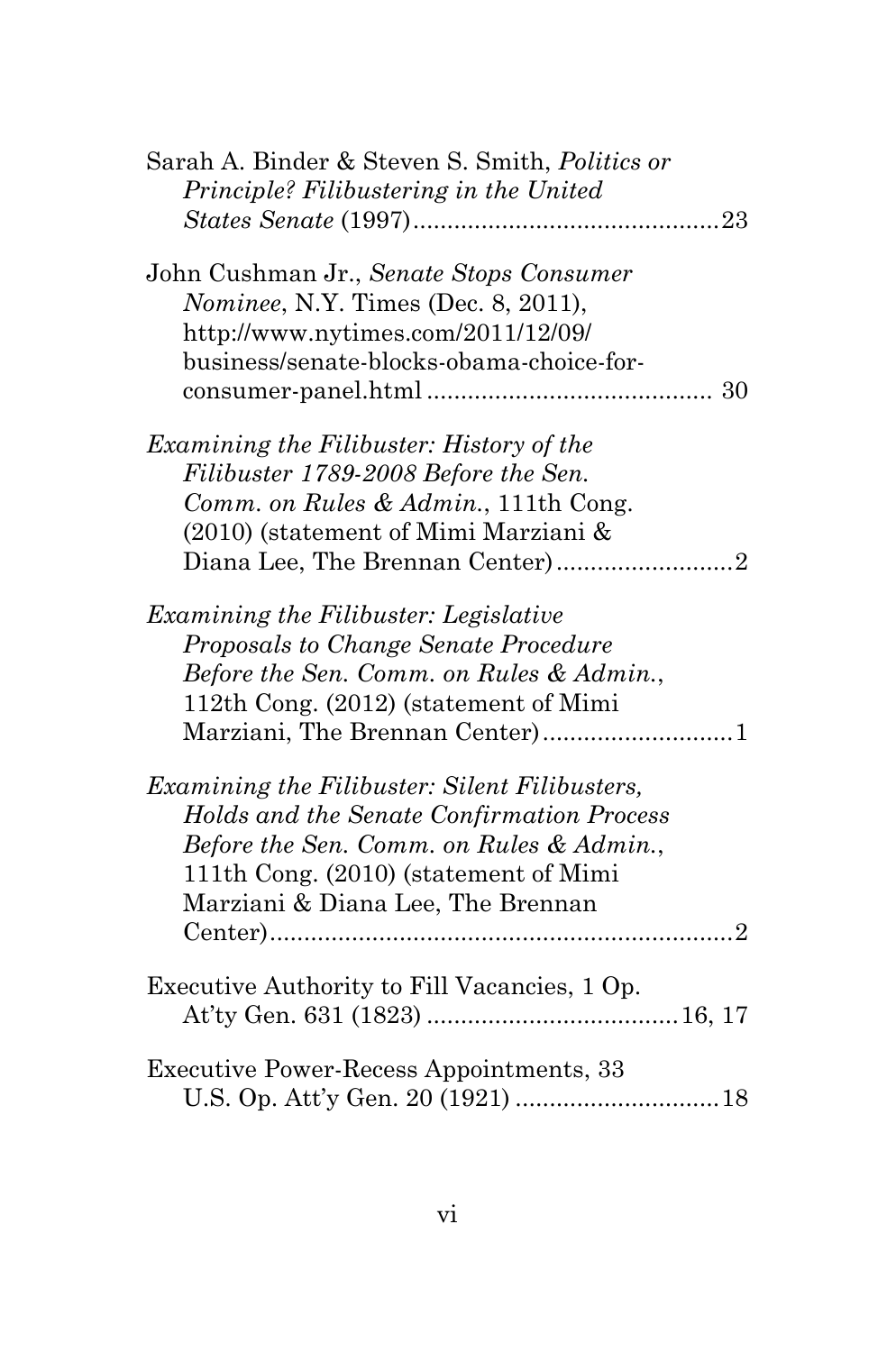| The Federalist No. 51 (James Madison)                                                                                                                                                       |
|---------------------------------------------------------------------------------------------------------------------------------------------------------------------------------------------|
| The Federalist No. 67 (Alexander Hamilton)                                                                                                                                                  |
| The Federalist No. 76 (Alexander Hamilton)<br>(Jacob Cooke ed., 1961) 13, 14, 15                                                                                                            |
| The Filibuster Today and Its Consequences<br>Before the Sen. Comm. on Rules & Admin.,<br>111th Cong. (2010) (statement of The                                                               |
| Catherine Fisk & Erwin Chemerinsky, The<br><i>Filibuster</i> , 49 Stan. L. Rev. 181 (1997) 23                                                                                               |
| Thomas Glavin, <i>Constitutional Law-</i><br>Congressional Standing and the Pocket<br>Veto During Intersession Adjournments, 59                                                             |
| Steven Greenhouse, Labor Panel is Stalled by<br>Dispute on Nominee, N.Y. Times (Jan. 14,<br>2010),<br>http://blogs.wsj.com/washwire/2012/01/06/o<br>bamas-nlrb-appointments-why-the-rush/28 |
| Ryan Grim, <i>Politics Freezes Regulatory</i><br>Boards, The Politico (Feb. 28, 2008),<br>http://www.politico.com/news/stories/28                                                           |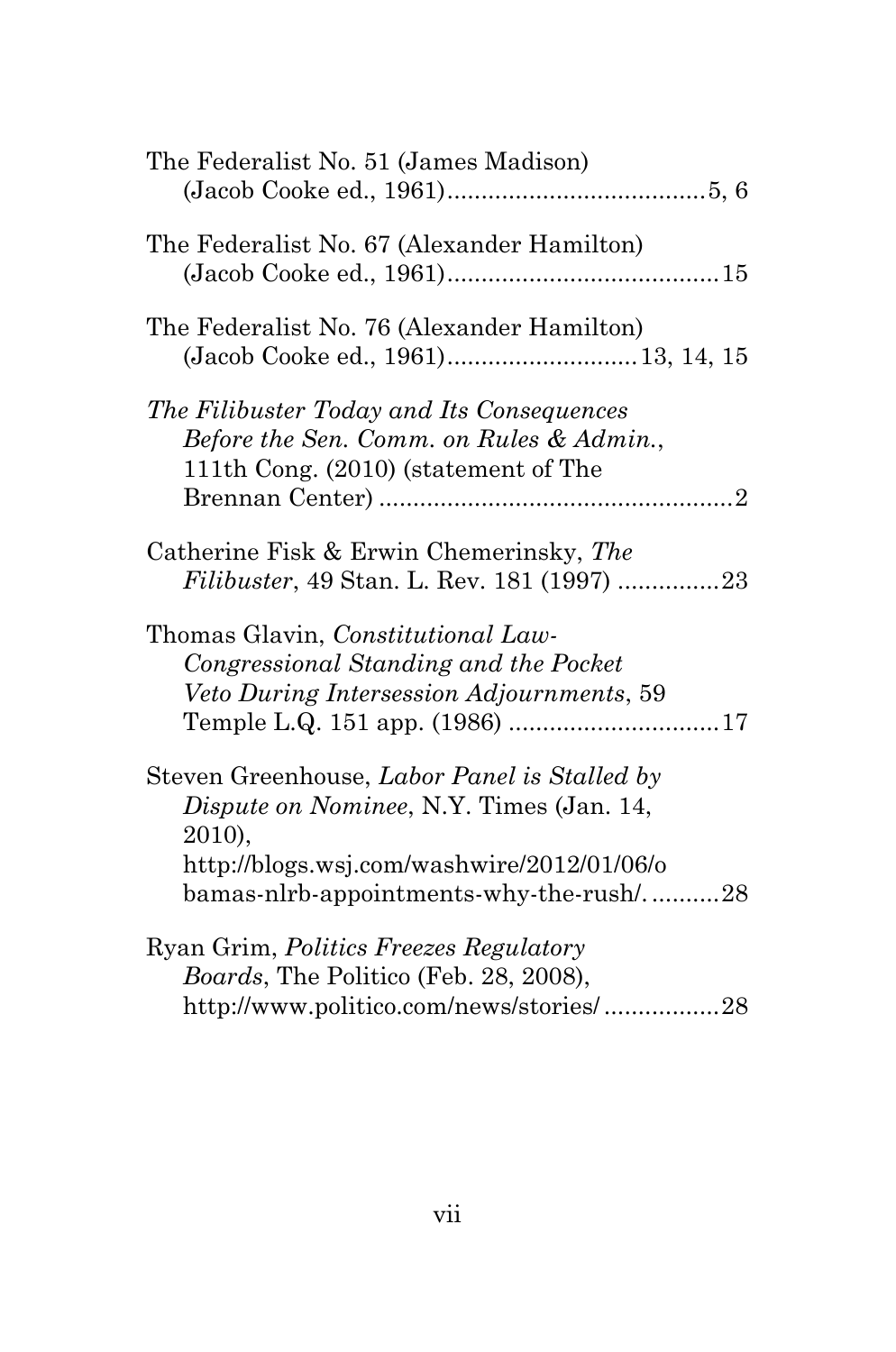| Paul Kane & Ed O'Keefe, Senate Reaches          |
|-------------------------------------------------|
| Tentative Deal On Filibuster Rules,             |
| Washington Post (July 16, 2013),                |
| http://articles.washingtonpost.com/2013-07-     |
| 16/politics/40601790_1_republicans-             |
|                                                 |
|                                                 |
| Thomas E. Mann & Norman J. Ornstein, It's       |
|                                                 |
| Even Worse Than It Looks: How The               |
| American Constitutional System Collided         |
| With the New Politics of Extremism (2012)22, 23 |
|                                                 |
| Mimi Marziani, The Brennan Center, Curbing      |
|                                                 |
|                                                 |
| Mimi Marziani, et al., The Brennan Center,      |
|                                                 |
|                                                 |
| Laura Meckler & Melanie Trottman, Obama's       |
| NLRB Appointments: Why the Rush?, Wall          |
| Street Journal-Washington Wire (Jan. 6,         |
| 2012),                                          |
|                                                 |
| http://blogs.wsj.com/washwire/2012/01/06/o      |
| bamas-nlrb-appointments-why-the-rush/28         |
|                                                 |
| Alexander Platt, Preserving the Appointments    |
| Safety Valve, 30 Yale L. & Pol'y Rev. 255       |
|                                                 |
|                                                 |
| Powers of the President to Fill Offices During  |
| the Recess of the Senate, 4 Op. Att'y Gen.      |
|                                                 |
|                                                 |
| Chief Justice John Roberts, U.S. Supreme        |
| Court, 2010 Year End Report on the              |
|                                                 |
|                                                 |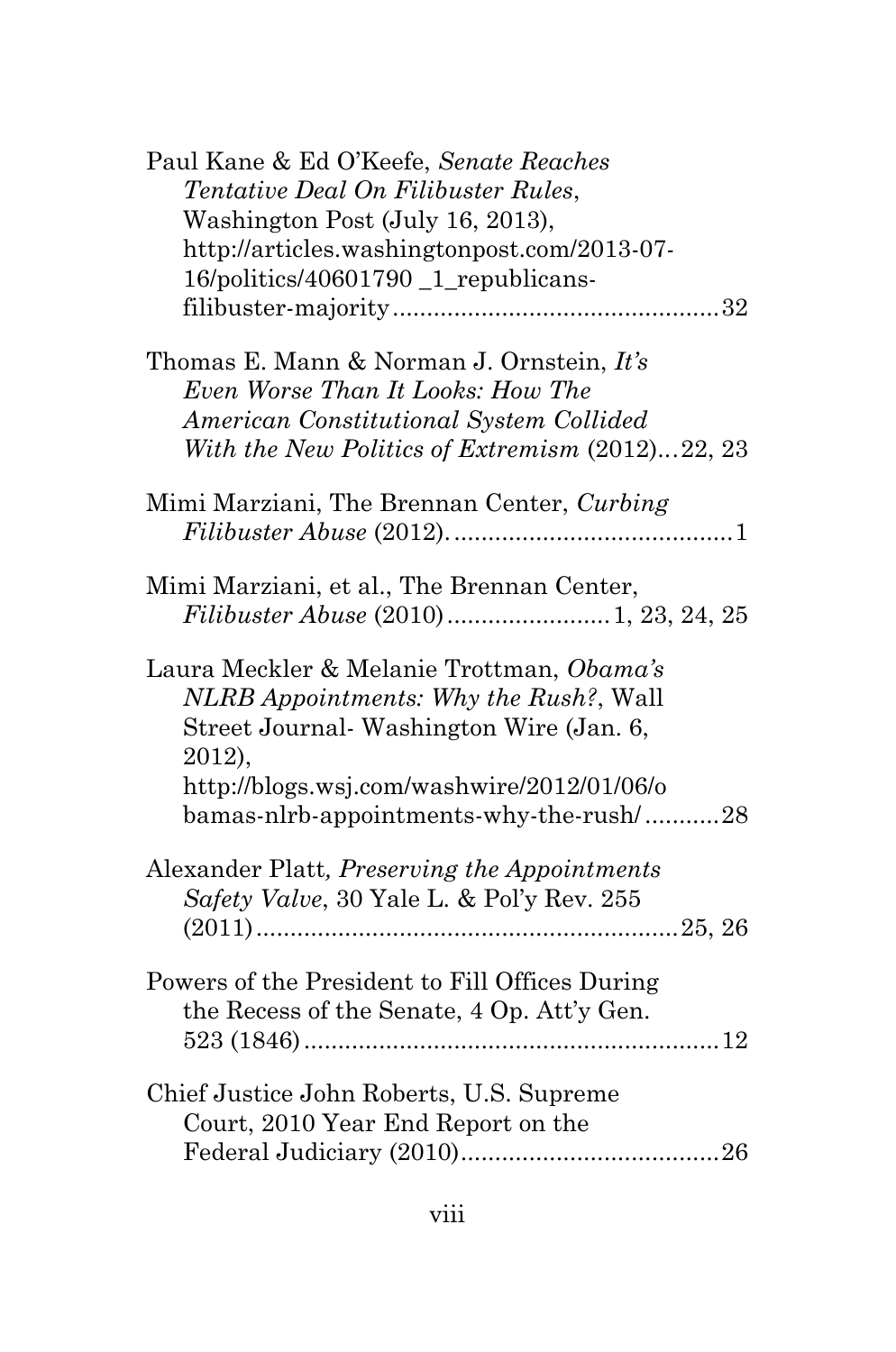| Charlie Savage, Shift on Executive Power Lets    |
|--------------------------------------------------|
| <i>Obama Bypass Rivals, N.Y. Times (Apr. 23,</i> |
| 2013),                                           |
| http://www.nytimes.com/2012/04/23/us/poli        |
| tics/shift-on-executive-powers-let-obama-        |
| bypass-congress.html?pagewanted=all/29           |
| Senator Richard Shelby, 44 U.S. Sens. To         |
| Obama: No Accountability, No                     |
| Confirmation (May 5, 2011),                      |
| http://www.shelby.senate.gov/public/index.c      |
| fm/newsreleases?ContentRecord_id=893bc8          |
| b0-2e73-4555-8441-d51e0ccd1d1725                 |
| U.S. Senate, Senate Action on Cloture            |
| Motions,                                         |
| http://www.senate.gov/pagelayout/reference       |
| /cloture_motions/clotureCounts.htm 23            |
| Adrian Vermeule, Recess Appointments and         |
| Precautionary Constitutionalism,                 |
|                                                  |
| Senator David Vitter, Vitter, DeMint Urge        |
| <b>House to Block Controversial Recess</b>       |
| <i>Appointments</i> (May 25, 2011),              |
| http://www.vitter.senate.gov/newsroom/pre        |
| ss/vitter-demint-urge-house-to-block-            |
| controversial-recess-appointments29              |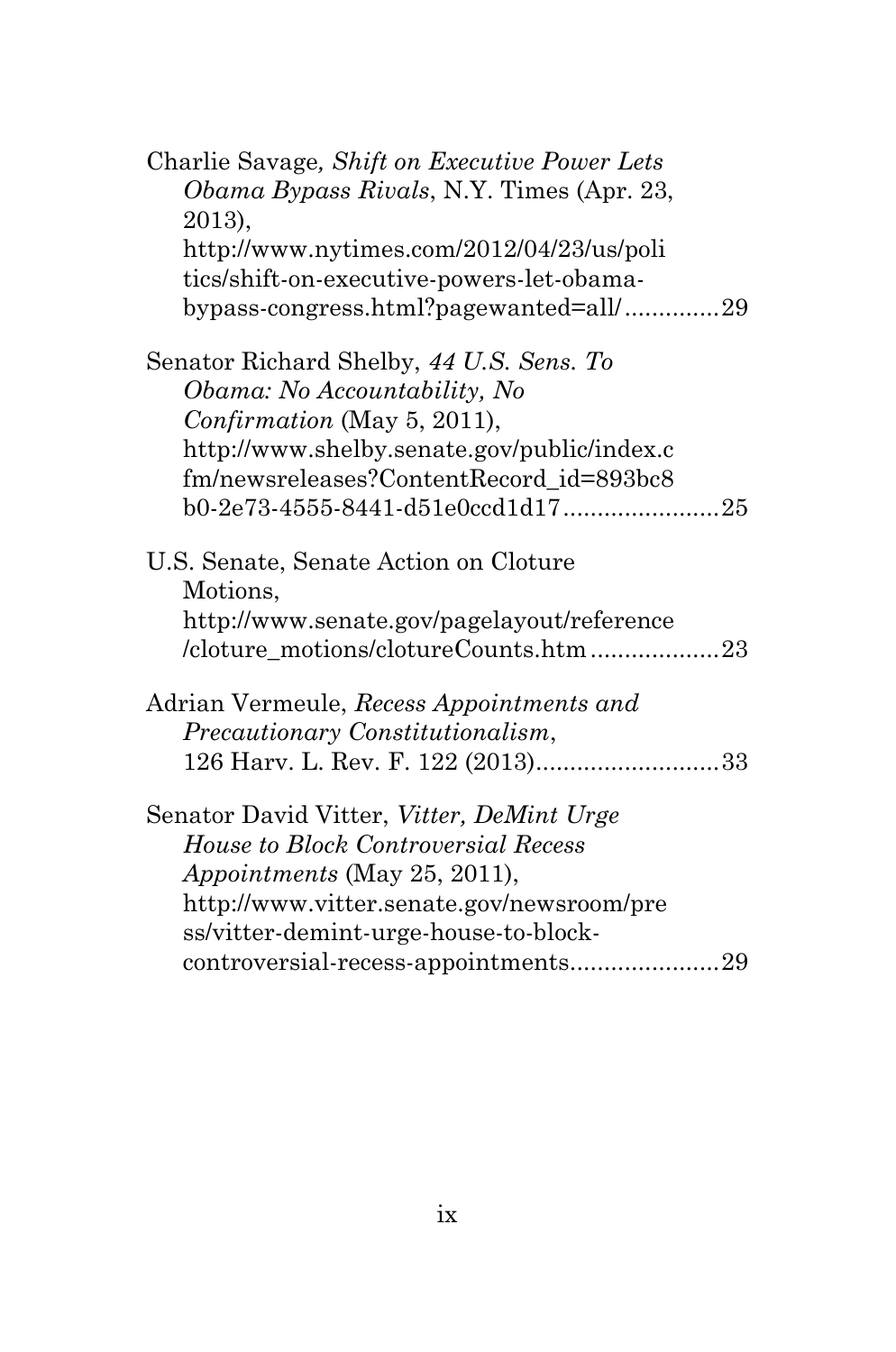Jonathan Weisman & Jennifer Steinhauer, *Senators Reach Agreement to Avert Fight Over Filibuster*, N.Y. Times (July 16, 2013), http://www.nytimes.com/ 2013/07/17/us/politics/senators-nearagreement-to-avert-fight-overfilibuster.html?pagewanted=all ..........................30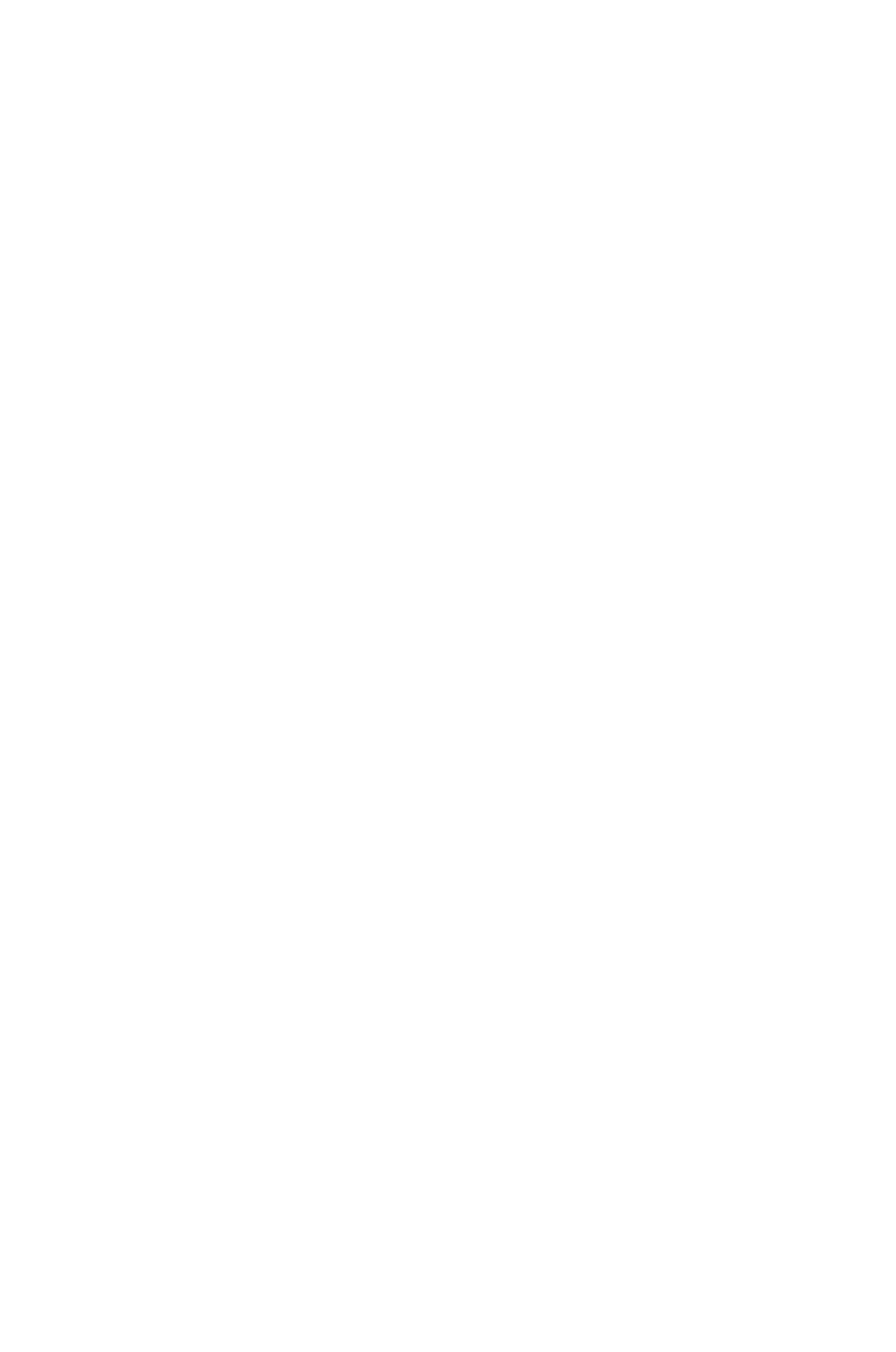#### **INTEREST OF AMICUS<sup>1</sup>**

The Brennan Center for Justice at N.Y.U. School of Law (the "Brennan Center") is a not-forprofit, non-partisan public policy and law institute that focuses on issues of democracy and justice. Through the activities of its Democracy Program, the Brennan Center seeks to bring the ideal of representative self-government closer to reality by working to eliminate government dysfunction and gridlock and to preserve the constitutionallymandated separation of powers among the branches of government. It has played a leading role in advocating for a more effective U.S. Congress by seeking to curb abuses of the filibuster rule in the Senate, including publishing two reports on the subject and submitting written and oral testimony to the Senate on the historical and modern use of the filibuster.<sup>2</sup>

 $\overline{a}$ 

<sup>2</sup> *See* Mimi Marziani et al., The Brennan Center, *Curbing Filibuster Abuse* (2012), *available at* http://www.brennancenter. org/sites/default/files/legacy/publications/Curbing\_Filibuster\_A buse.pdf; Mimi Marziani, The Brennan Center, *Filibuster Abuse* (2010), *available at* http://www.brennancenter.org/sites/ default/files/legacy/Filibuster%20Abuse\_Online%20Version.pdf; *Examining the Filibuster: Legislative Proposals to Change* 

<sup>1</sup> This brief *amicus curiae* is filed with the consent of all parties. Counsel for the Brennan Center affirm, pursuant to Supreme Court Rule 37.6, that no counsel for any party authored this brief in whole or in part, and that no party, counsel for any party, or any other person other than *Amicus* and its counsel made a monetary contribution intended to fund the preparation or submission of this brief. This brief does not purport to convey the position of N.Y.U. School of Law.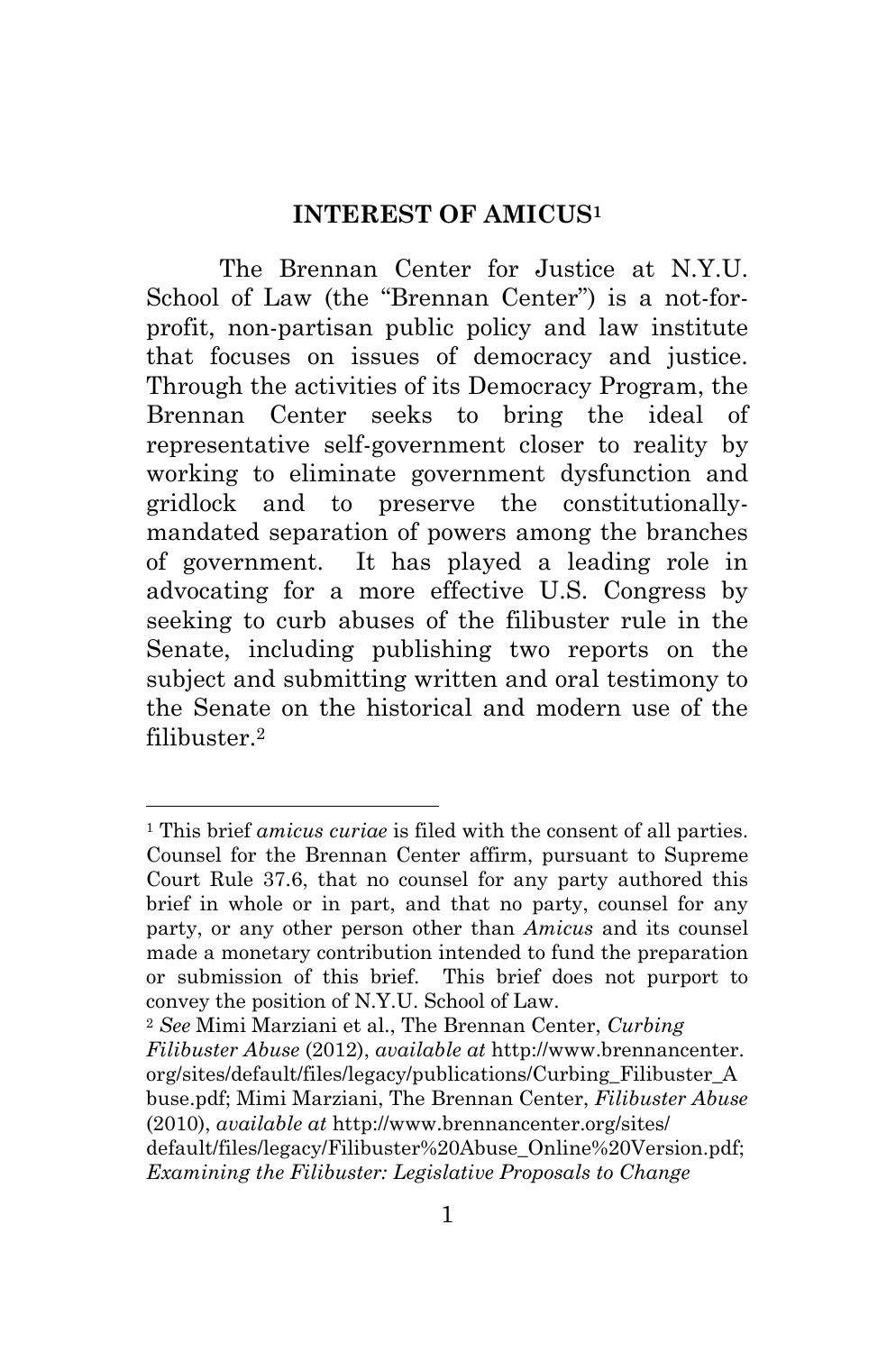The Brennan Center respectfully submits this brief *amicus curiae* in support of the National Labor Relations Board as Petitioner, urging reversal of the Court of Appeals' judgment below. The Brennan Center also supports Petitioner's argument that the stratagem of holding *pro forma* sessions cannot extinguish the President's express constitutional authority to make recess appointments when in fact the Senate is simultaneously unavailable to provide advice and consent. The Brennan Center is concerned that the unduly restrictive interpretation of Article II, section 2, clause 3 ("the Recess Appointments Clause") propounded by the Court of Appeals below, together with the Senate's

l

*Senate Procedure Before the Sen. Comm. on Rules & Admin.*, 112th Cong. (2012) (statement of Mimi Marziani, The Brennan Center), *available at* http://www.brennancenter.org/analysis/ testimony-mimi-marziani-filibuster-legislative-proposalschange-senate-procedure; *Examining the Filibuster: Silent Filibusters, Holds and the Senate Confirmation Process Before the Sen. Comm. on Rules & Admin.*, 111th Cong. (2010) (statement of Mimi Marziani & Diana Lee, The Brennan Center), *available at* http://www.brennancenter.org/analysis/ testimony-mimi-marziani-and-diana-lee-examining-filibuster; *The Filibuster Today and Its Consequences Before the Sen. Comm. on Rules & Admin.*, 111th Cong. (2010) (statement of The Brennan Center), *available at* http://www.brennancenter. org/analysis/testimony-senate-rules-committee-modernfilibuster; *Examining the Filibuster: History of the Filibuster 1789-2008 Before the Sen. Comm. on Rules & Admin.*, 111th Cong. (2010) (statement of Mimi Marziani & Diana Lee, The Brennan Center), *available at* http://www.brennancenter.org/ analysis/testimony-filibuster-reform-submitted-senatecommittee-rules-and-administration; *see also* Alicia Bannon, The Brennan Center, *Federal Judicial Vacancies: The Trial Courts* (2013), *available at* http://www.brennancenter.org/sites/ default/files/publications/Judicial%20Vacancies%20Report%20F inal.pdf.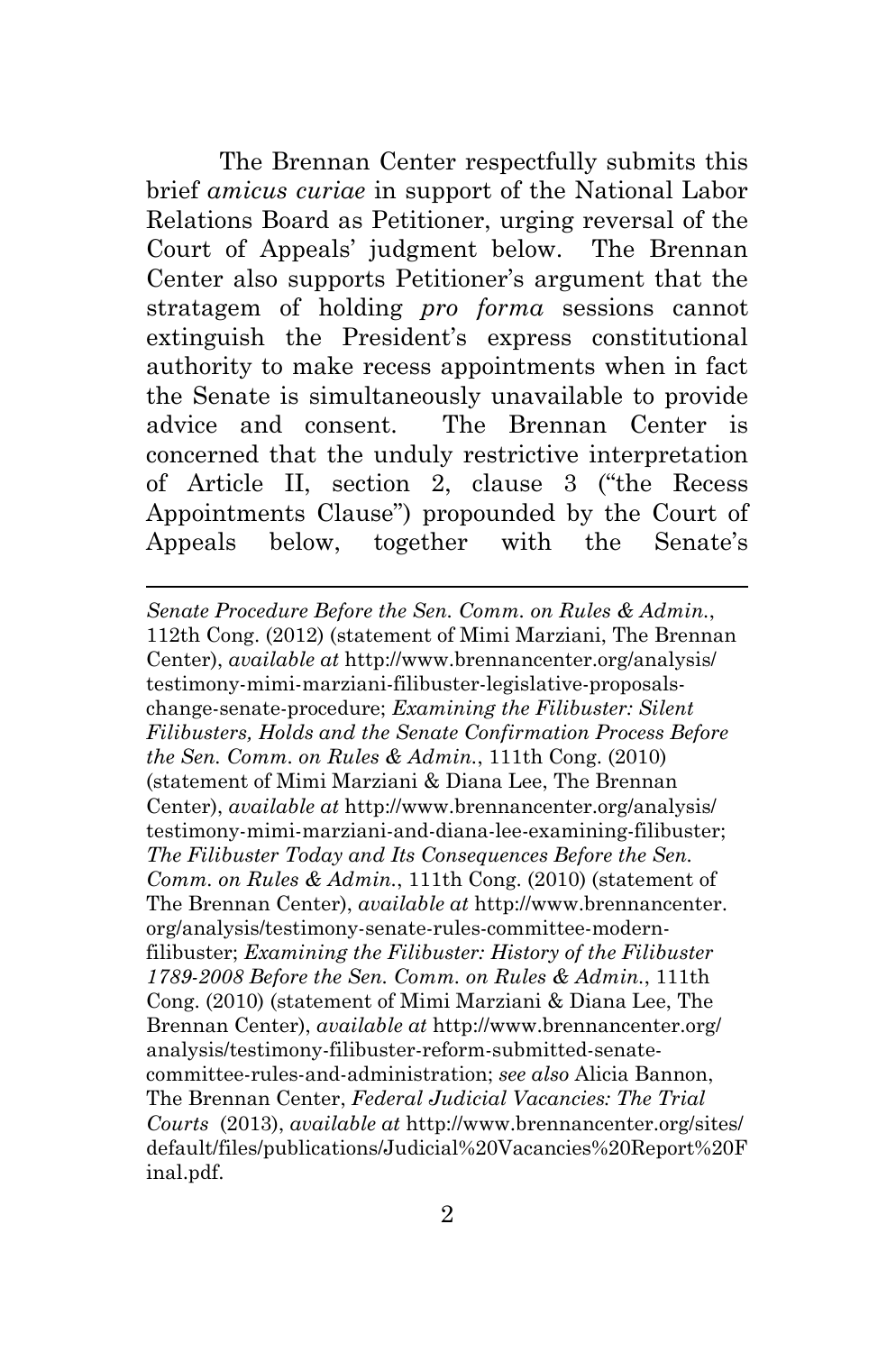unprecedented adoption of *pro forma* sessions to eliminate recesses, threaten to subvert the carefullycalibrated balance of powers between the President and the Senate mandated by the Constitution.

#### **SUMMARY OF ARGUMENT**

This Court has emphasized that "one of [its] most vital functions . . . is [to] police with care the separation of the governing powers." *Public Citizen* v. *United States Dept. of Justice*, 491 U.S. 440, 468 (1989) (Kennedy, J., concurring). The Court has therefore consistently intervened to prevent one branch from aggrandizing its powers at the expense of the other two. In this brief, amicus shows that the D.C. Circuit's unduly narrow interpretation of the Recess Appointments Clause, and allowing the Senate's adoption of illusory *pro forma* sessions to eliminate recesses, would facilitate and encourage serious infringements on the separation of powers. It would eliminate the check that the Recess Appointments Clause has long been understood to impose against obstructive tactics that would aggrandize the Senate's advice and consent power at the expense of the President. Here, elimination of that check would have empowered a Senate minority, through an abuse of the filibuster rule, to deny the President any means of appointing officers needed to assist him in carrying out his executive functions under Article II of the Constitution, including the duty "to take care that the laws be faithfully executed." U.S. Const. art. II,  $\S$  3.

The Founders designed the appointments power as a carefully balanced mechanism to assure

3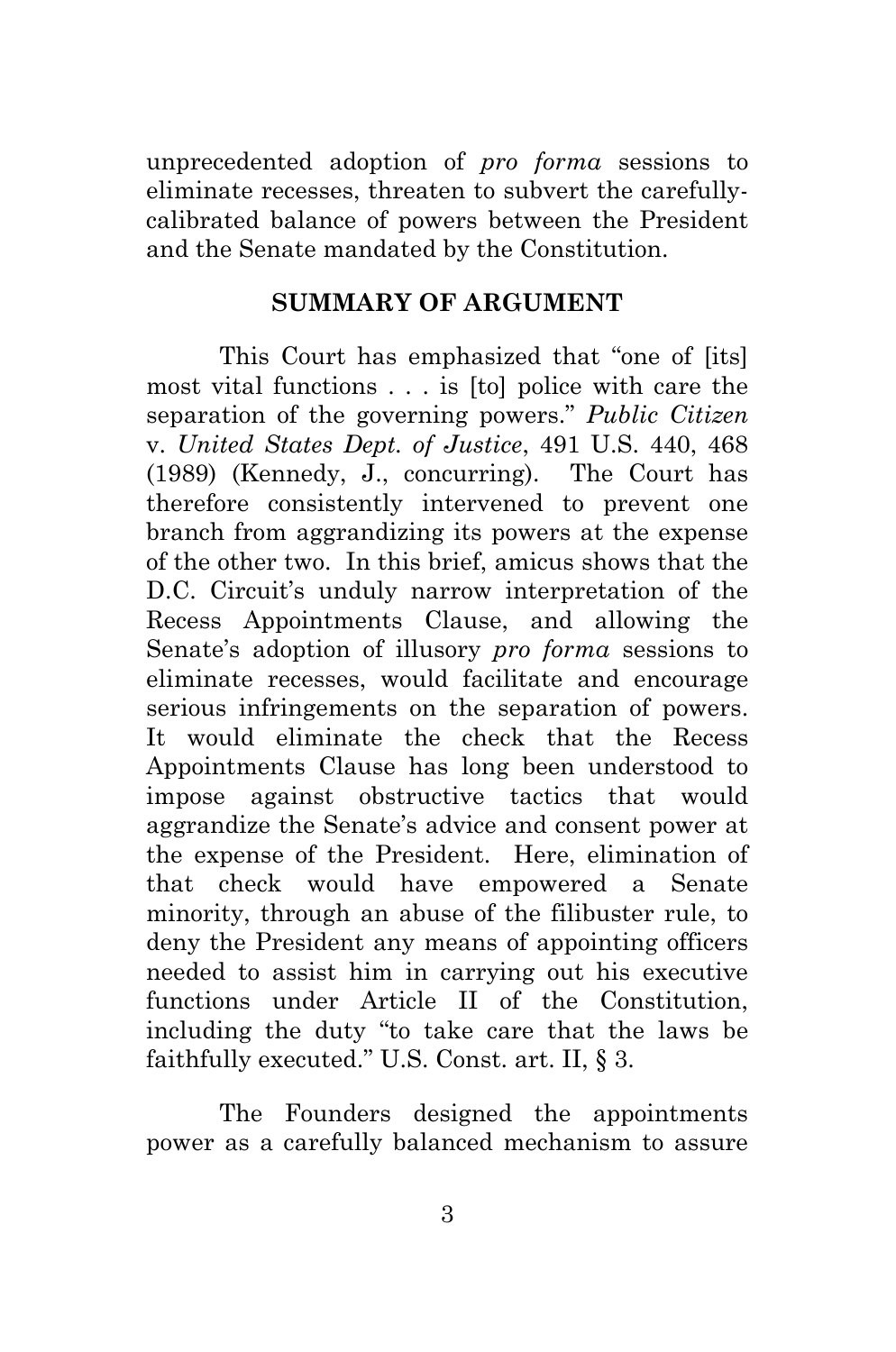the timely appointment of qualified officers needed to assist the President in carrying out his executive functions. To that end, in the Appointments Clause, the Founders conferred on the President the power to nominate, and subject to the Senate's advice and consent, to appoint senior government officers, judges, and other officials. U.S. Const. art. II, § 2, cl. 2. As a failsafe device to assure that such appointments are timely made when the Senate is unavailable to perform its advice and consent function, the Recess Appointments Clause was added to give the President the unilateral power to make temporary appointments to fill vacancies. U.S. Const. art. II, § 2, cl. 3.

For almost two centuries, the appointments process worked almost as smoothly as the Founders expected. The President's appointments were rarely overruled by the Senate, and as Senate recess practices evolved, Presidential and Senate practice interpreted the Recess Appointments Clause in the manner best suited to carry out its purpose to assure that vacancies were timely filled when the Senate was unavailable to offer advice and consent. As so interpreted, the Recess Appointments Clause has operated as a check against the natural temptation of the Senate to seek to aggrandize its advice and consent power by converting it into a license to obstruct democratically-elected Presidents from governing.

The D.C. Circuit's restrictive interpretation of the Recess Appointments Clause and the Senate's adoption of *pro forma* sessions to eliminate recesses would eviscerate that check, and do so at a time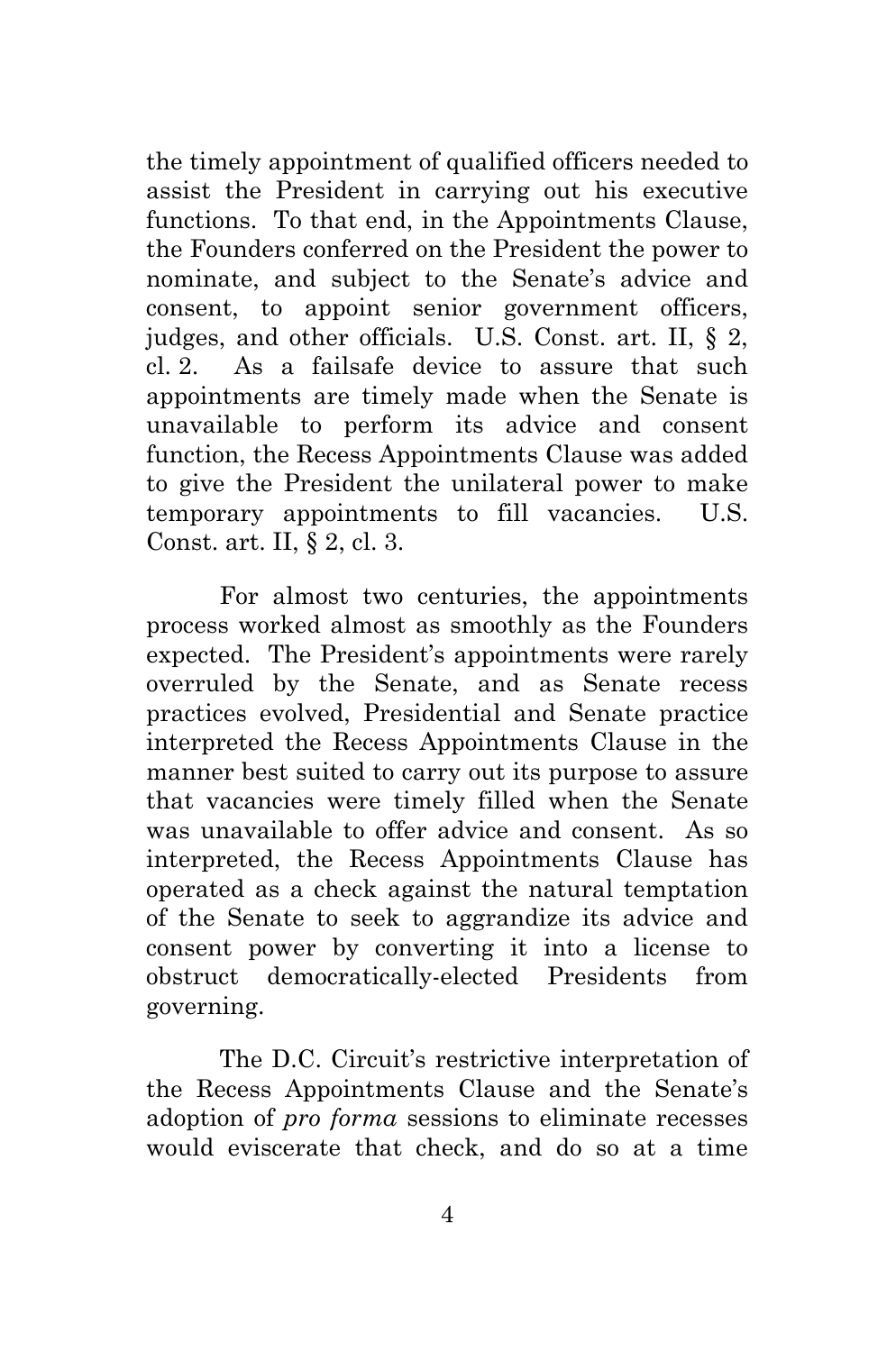when it is most needed. In recent decades, the delicate balance struck by the Founders has been undermined by extreme partisan tactics that the Founders never anticipated. Senate majorities of both parties have sought to thwart the President's nominations by simply refusing to submit them to the advice and consent process. Most significantly here, changes to the Senate filibuster rules in the 1970s facilitated and greatly increased the use of the filibuster by both Democratic and Republican Senate minorities as an obstructionist device to prevent the operation of the advice and consent process and deny or delay submission of the President's nominees for confirmation by the Senate.

In this partisan atmosphere, Presidents of both parties increasingly have been forced to resort to the recess appointment power as a check on these obstructive tactics. In this case, for example, the Senate minority used the filibuster rule to block the President's nominees to the NLRB from receiving a Senate confirmation vote for more than three years. If the President had not exercised the recess appointment power to appoint sufficient members to the NLRB to achieve the required quorum, the Senate minority would have wholly paralyzed the operations of the NLRB from 2010 to 2013.

In his classic exposition of separation of powers, James Madison emphasized that:

> [T]he great security against a gradual concentration of the several powers in the same department, consists in giving to those who administer each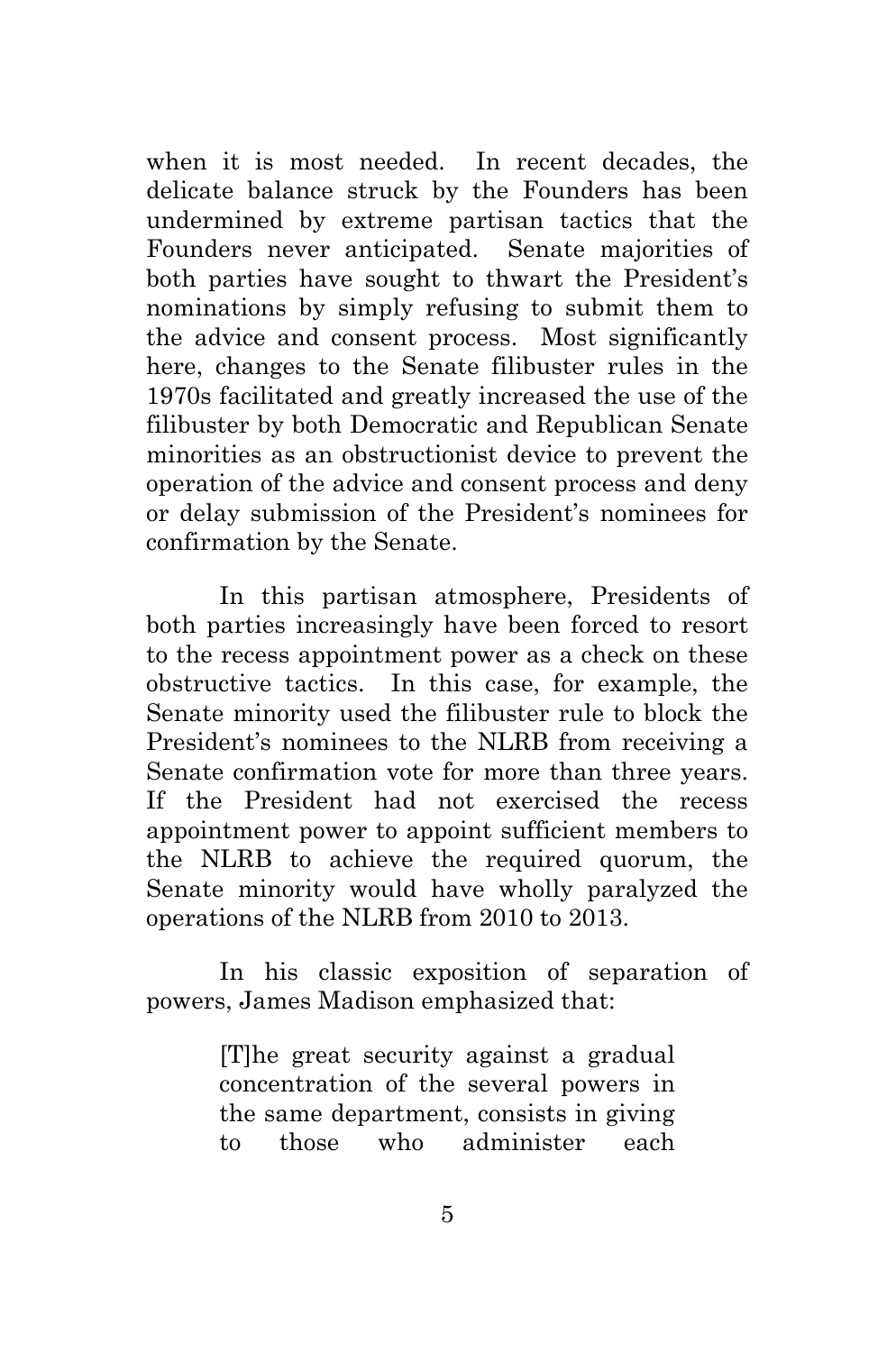department the necessary constitutional means and personal motives to resist encroachments of the others.

The Federalist No. 51, at 349 (James Madison) (Jacob Cooke ed., 1961). The D.C. Circuit's narrow reading of the Recess Appointments Clause and the Senate's adoption of *pro forma* sessions to eliminate recesses would deprive Presidents of the constitutional means of resisting encroachment on the executive power, conferred by Article II, to appoint executive officers, a power "confirmed by his obligation to take care that the laws be faithfully executed.‖ *Myers* v. *United States*, 272 U.S. 52, 163- 64 (1926). This Court should reject such a subversion of the separation of powers and the constitutional design.

#### **ARGUMENT**

**I. THE COURT SHOULD ADOPT AN INTERPRETATION OF THE RECESS APPOINTMENTS CLAUSE THAT RESPECTS ITS STRUCTURAL ROLE IN THE APPOINTMENTS PROCESS AS A WHOLE, AND THAT AVOIDS AGGRANDIZING THE POWER OF THE SENATE OR A SENATE MINORITY** 

This case presents a question that is among the most delicate and important of any this Court is called upon to decide: mapping the relative contours of important powers shared by the co-equal political branches, and preserving the constitutionallymandated separation of powers between the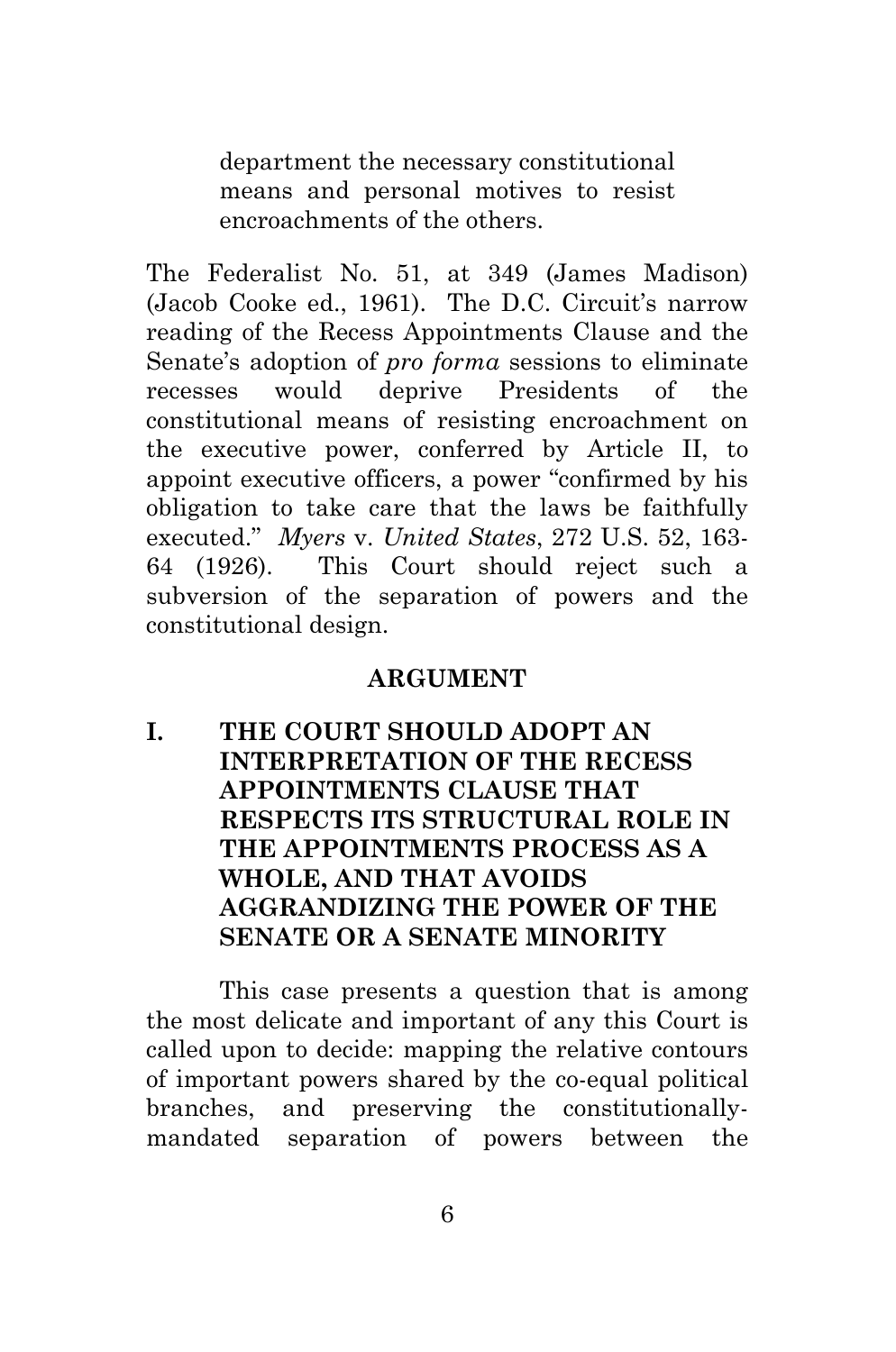Executive and Legislative branches. As Justice Kennedy has explained:

> The Framers of our Government knew that the most precious of liberties could remain secure only if they created a structure of Government based on a permanent separation of powers . . . It remains one of the most vital functions of this Court to police with care the separation of the governing powers. That is so even when . . . no immediate threat to liberty is apparent.

*Public Citizen* v. *United States Dept. of Justice*, 491 U.S. at 468 (1989) (Kennedy, J., concurring).

In performing this function, the Court has eschewed formalistic categories or artificially rigid approaches to constitutional text. Instead, the Court has adopted a practical approach in its separation of powers decisions, emphasizing that:

> The men who met in Philadelphia in the summer of 1787 were practical statesmen, experienced in politics, who viewed the principle of separation of powers as a vital check against tyranny. But they likewise saw that a hermetic sealing off of the three branches of Government from one another would preclude the establishment of a Nation capable of governing itself effectively . . . .

*Buckley* v. *Valeo*, 424 U.S. 1, 121 (1976).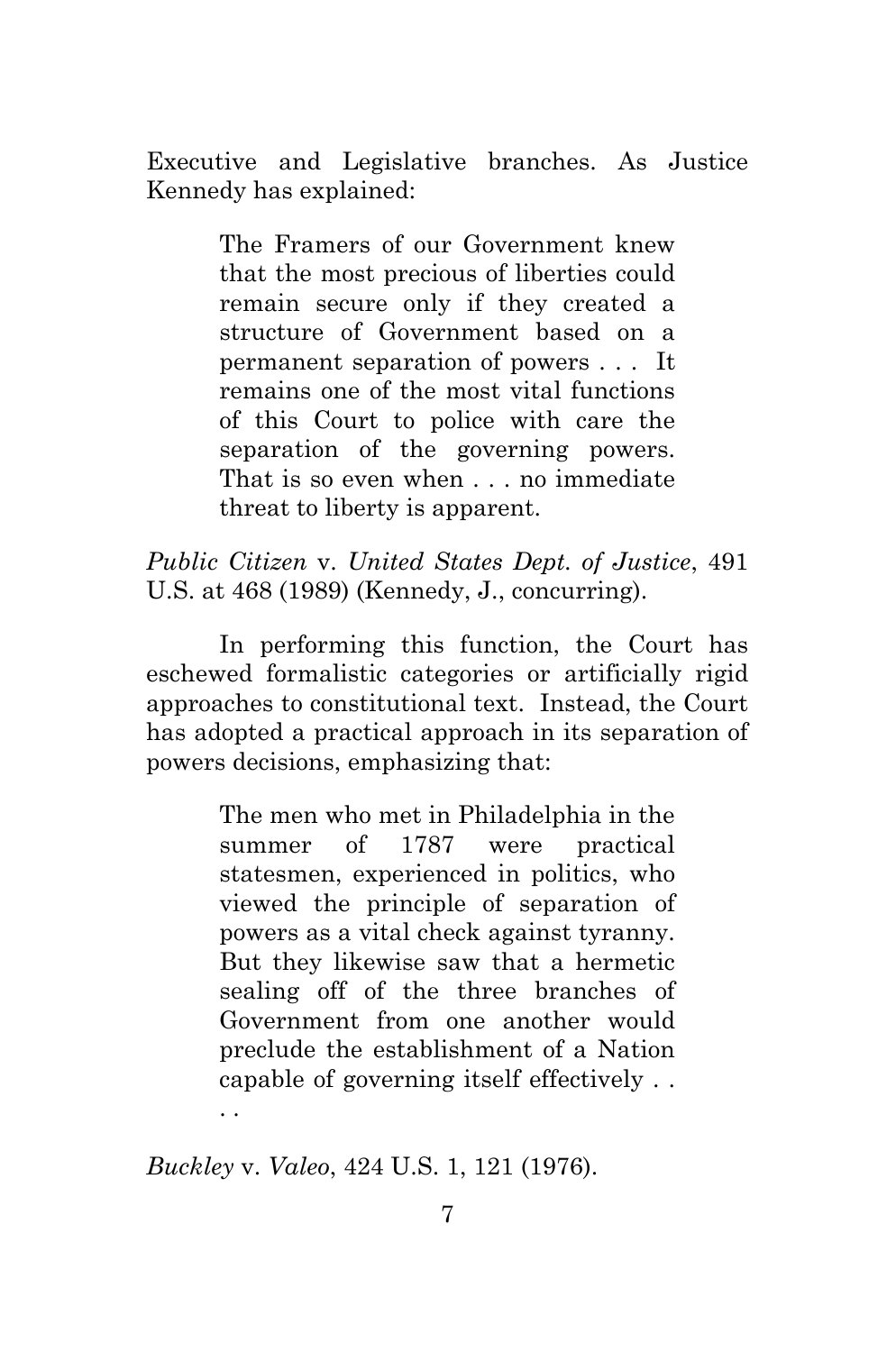Accordingly, this Court interprets the often ambiguous provisions of the Constitution that define and implement the separation of powers pragmatically, seeking to preserve the essential design of the Constitution without imposing unworkable limitations on the ability to govern. As Justice Jackson explained in his *Youngstown* concurrence:

> The actual art of governing under our Constitution does not and cannot conform to judicial definitions of the power of any of its branches based on isolated clauses or even single Articles torn from context. While the Constitution diffuses power the better to secure liberty, it also contemplates that practice will integrate the dispersed powers into a workable government. It enjoins upon its branches separateness but interdependence, autonomy but reciprocity. Presidential powers are not fixed but fluctuate, depending upon their disjunction or conjunction with those of Congress.

*Youngstown Sheet & Tube Co.* v. *Sawyer*, 343 U.S. 579, 635 (1952) (Jackson, J., concurring).

Moreover, in resolving separation-of-powers disputes, the Court has been particularly alert to efforts by one branch to aggrandize its powers at the expense of another. *See Morrison* v. *Olson*, 487 U.S. 654, 675-76 (1988) (" $[S]$ eparation-of-powers concerns"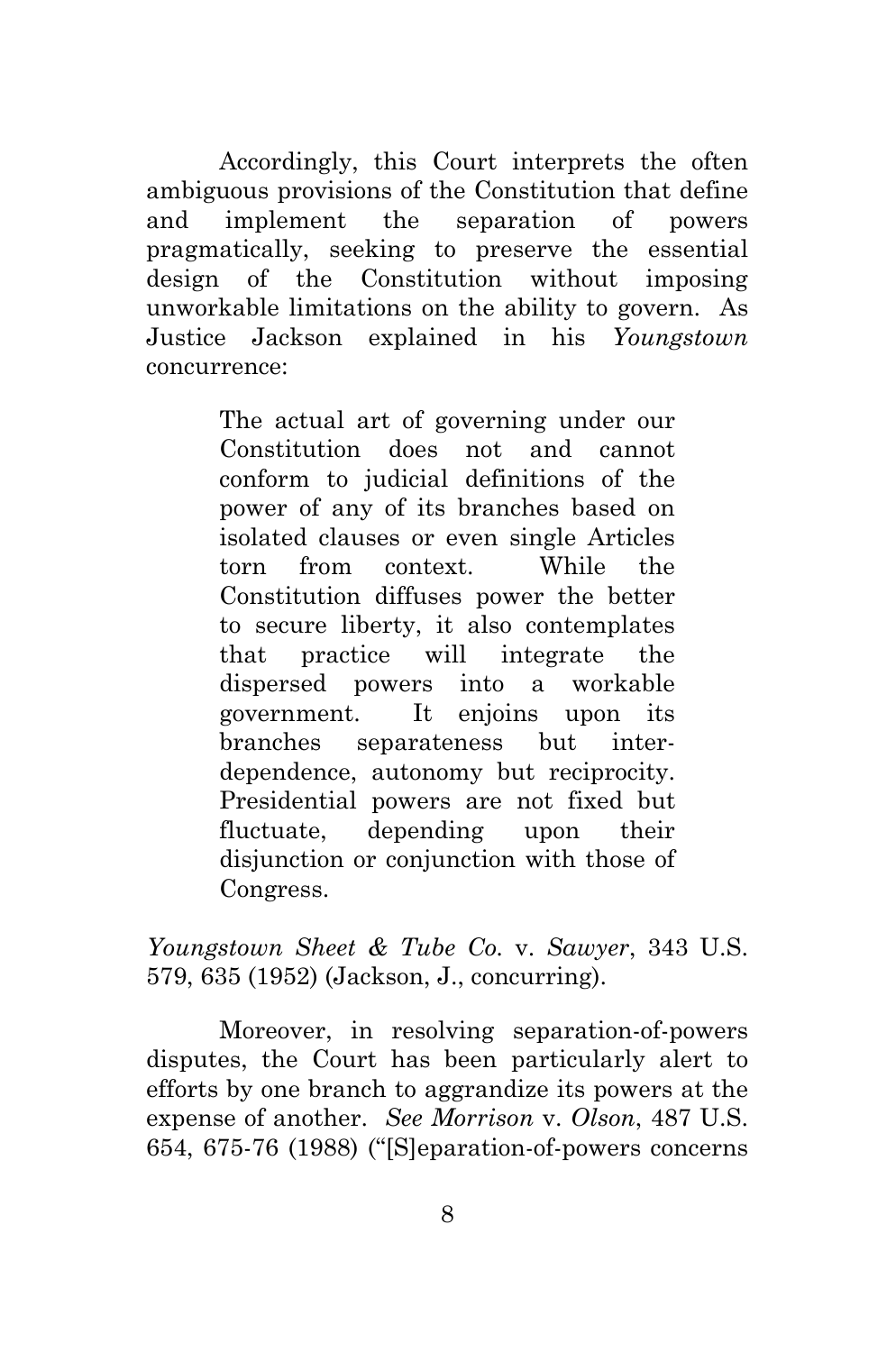. . . would arise if such provisions for appointment had the potential to impair the constitutional functions assigned to one of the branches  $\dots$  ..."); *Freytag v. C.I.R.*, 501 U.S. 868, 878 (1991) ("This Court's] separation-of-powers jurisprudence generally focuses on the danger of one branch's aggrandizing its power at the expense of another branch.‖ (citing *Mistretta* v. *United States*, 488 U.S. 361, 382 (1989)).

The Court has been especially concerned with the tendency of the legislative branch to aggrandize its power at the expense of the other two branches. *See Buckley v. Valeo, 424 U.S. at 129 ("The debates"* of the Constitutional Convention, and the Federalist Papers, are replete with expressions of fear that the Legislative Branch of the National Government will aggrandize itself at the expense of the other two branches.‖); *Edmond* v. *United States*, 520 U.S. 651, 659 (1997) ("[T]he Appointments Clause prevents" Congressional encroachment upon the Executive and Judicial Branches.‖); *see also INS* v. *Chadha*, 462 U.S. 919 (1983) (holding that Congress cannot grant itself a legislative veto over executive branch actions); *Bowsher* v. *Synar*, 478 U.S. 714 (1986) (holding that provisions in the Balanced Budget and Emergency Deficit Control Act violated the Constitution's command that Congress play no direct role in the execution of the laws).

The text of the provision at issue—the Recess Appointments Clause—can be plausibly read to encompass either of the contending interpretations offered by the government and respondent, as the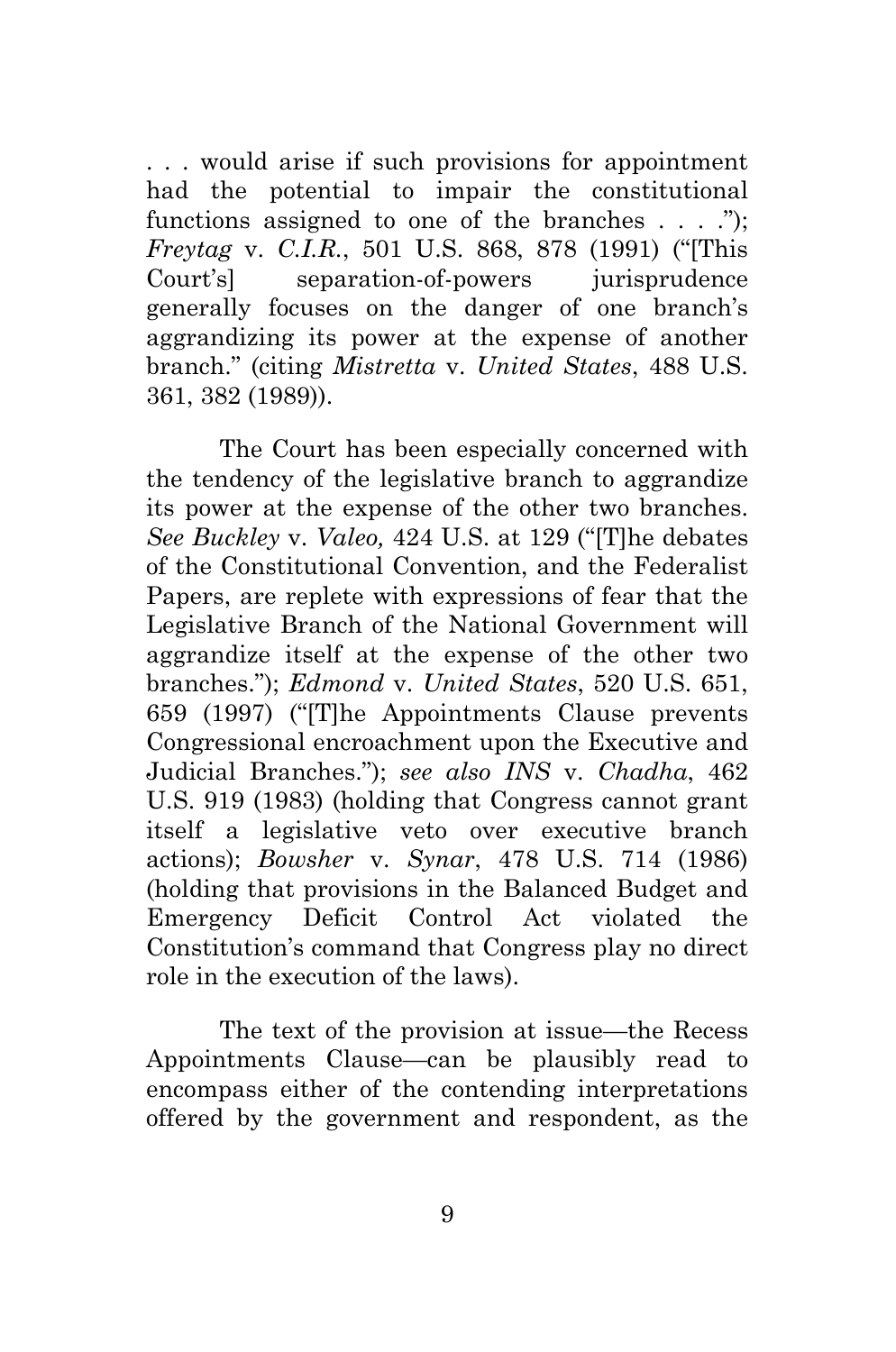conflicting readings of the lower courts demonstrate.<sup>3</sup> In these circumstances, in particular, the choice between two plausible readings of the Recess Appointments Clause should be governed by which interpretation of the clause best promotes, and does least violence to, the allocation of power between the President and the Senate that the Founders originally envisioned, and which reading best promotes the workable government they sought to achieve.

In the pages that follow, amicus shows that the D.C. Circuit's overly-narrow reading of the Recess Appointments Clause would upset the carefully-calibrated balance of powers established by the Constitution's appointments mechanism, by eliminating a crucial structural check on obstructive

<sup>3</sup> *Compare Noel Canning* v. *N.L.R.B.*, 705 F.3d 490 (D.C. Cir. 2013) *with Evans* v. *Stephens*, 387 F.3d 1220 (11th Cir. 2004), *cert. denied*, 544 U.S. 942 (2005); *United States* v. *Allocco*, 305 F.2d 704 (2d Cir. 1962), *cert. denied*, 371 U.S. 964 (1963); *United States* v*. Woodley*, 751 F.2d 1008 (9th Cir. 1985*)*, *cert. denied*, 475 U.S. 1048 (1986). In the recent Third Circuit decision agreeing with the D.C. Circuit's interpretation of "the recess," the majority nonetheless acknowledges that either interpretation would fit within a natural reading of the text and dictionaries contemporaneous with the Founding, *N.L.R.B.* v. *New Vista Nursing & Rehab.*, 719 F.3d 203, 221 (3d Cir. 2013), while the dissent held that "the recess" encompassed *intrasession* recesses. *Id*. at 270 (Greenway, J., dissenting) (―The inclusion of intrasession recesses in the ambit of the Recess Appointments Clause is the interpretation most faithful to the text of the Constitution, the intent of the Framers, the purpose of recess appointments, and the tradition and practice of both the President and the Senate.‖). *See also N.L.R.B.* v. *Enter. Leasing Co. Southeast, LLC*, 722 F.3d 609 (4th Cir. 2013), and the conflicting interpretation of the majority and the dissent there.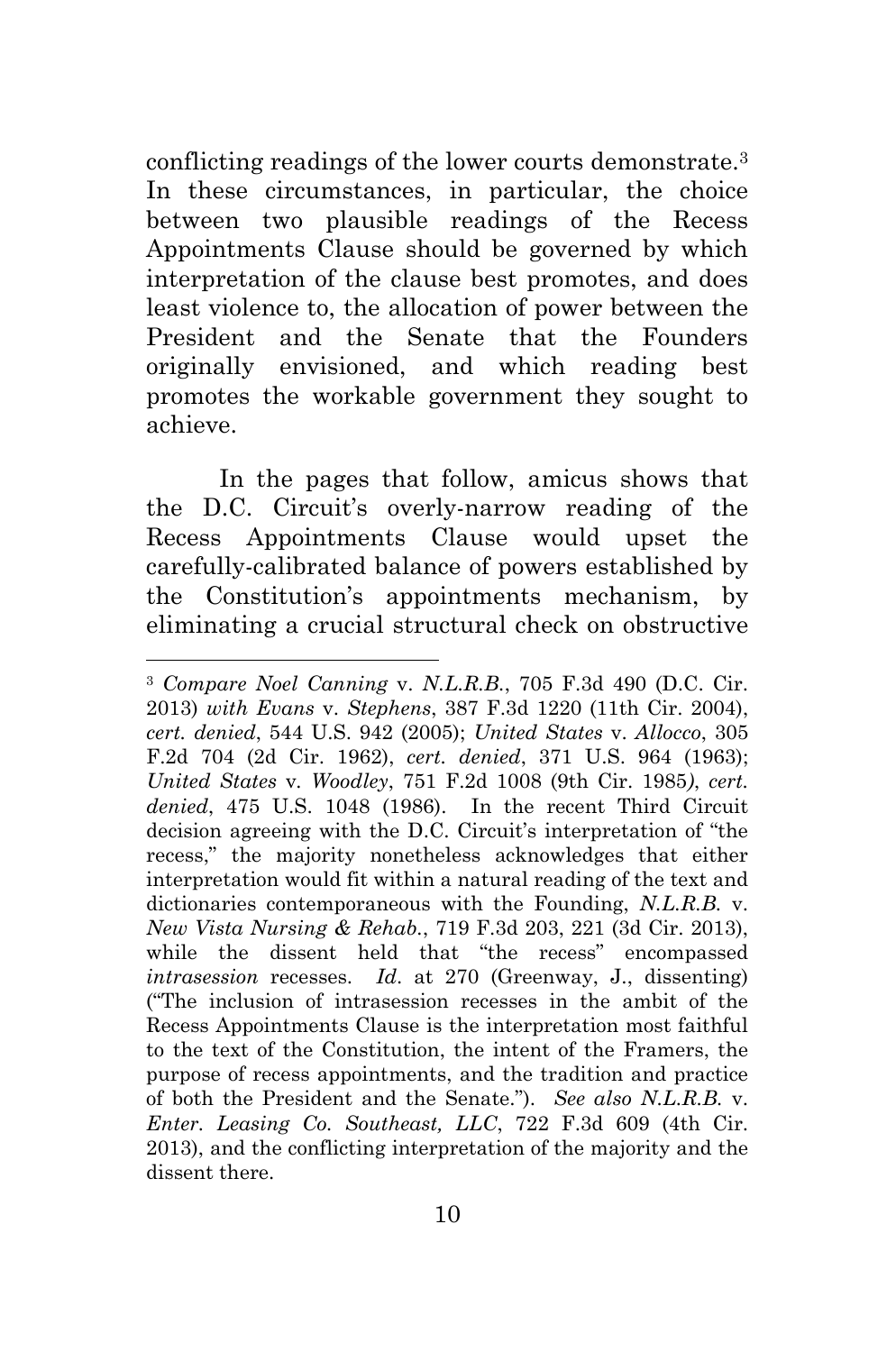tactics designed to aggrandize the Senate's advice and consent power at the expense of the powers allocated to the President, subverting the President's capacity "to take care that the laws be faithfully executed." Amicus shows, as well, that the Senate's adoption of illusory *pro forma* sessions to eliminate formal recesses, in order to deprive the President of his recess appointment power entirely, would have the same unconstitutional effect.

### **II. THE CONSTITUTION'S APPOINTMENTS PROVISIONS ESTABLISH A CAREFULLY BALANCED MECHANISM TO EFFICIENTLY AND TIMELY FILL THE OFFICES NEEDED TO ASSIST THE PRESIDENT IN EXECUTING THE LAWS**

The Constitution's appointments mechanism has as its objective the appointment by the President of qualified officials needed to assist the President in fulfilling his obligation to "take Care that the Laws" be faithfully executed." U.S. Const. art. II,  $\S$  3. As this Court has emphasized:

> The vesting of the executive power in the President was essentially a grant of the power to execute the laws. But the President alone and unaided could not execute the laws. He must execute them by the assistance of subordinates. . . . As he is charged specifically to take care that they be faithfully executed, the reasonable implication, even in the absence of express words, was that as part of his executive power he should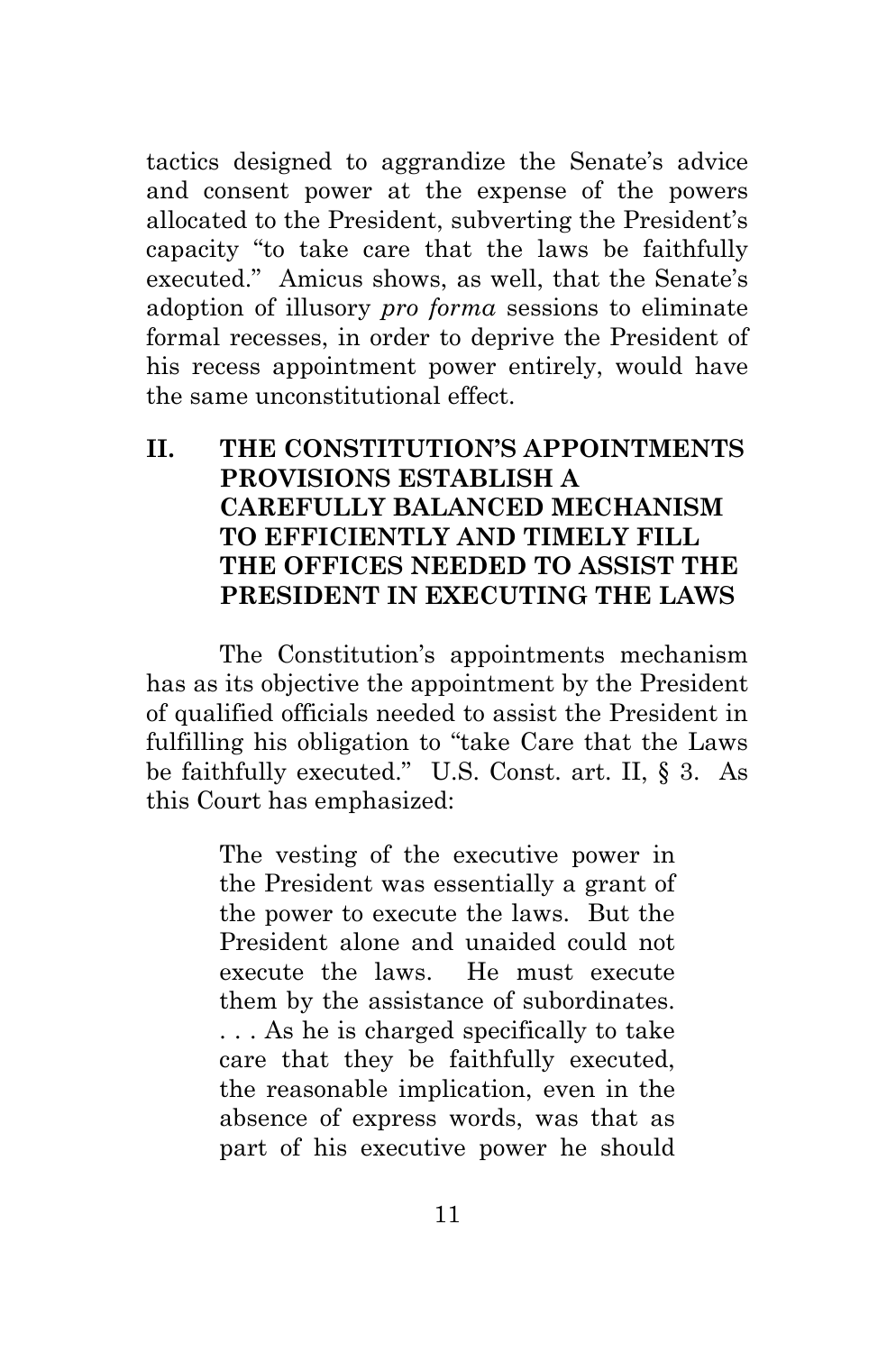select those who were to act for him under his direction in the execution of the laws. . . . Our conclusion . . . is that article 2 grants to the President the executive power of the government i.e., the general administrative control of those executing the laws, including the power of appointment and removal of executive officers—a conclusion confirmed by his obligation to take care that the laws be faithfully executed. . . .

*Myers* v. *United States*, 272 U.S. at 117, 163-64. *Accord Buckley v. Valeo,* 424 U.S. at 135-36. The same principle was cogently put by President Polk's Attorney General long ago:

> The constitution . . . requires that the President shall take care that the laws be faithfully executed. In the performance of public executive duties, it is important that officers filling the offices authorized by law shall be appointed. Offices without officers are useless to the public; and the constitution may fairly receive such a construction as will accomplish its ends without doing violence to its terms.

Powers of the President to Fill Offices During the Recess of the Senate, 4 Op. Att'y Gen. 523, 525-26 (1846) (AG Mason).

The Founders carefully designed the appointments power as a mechanism to achieve that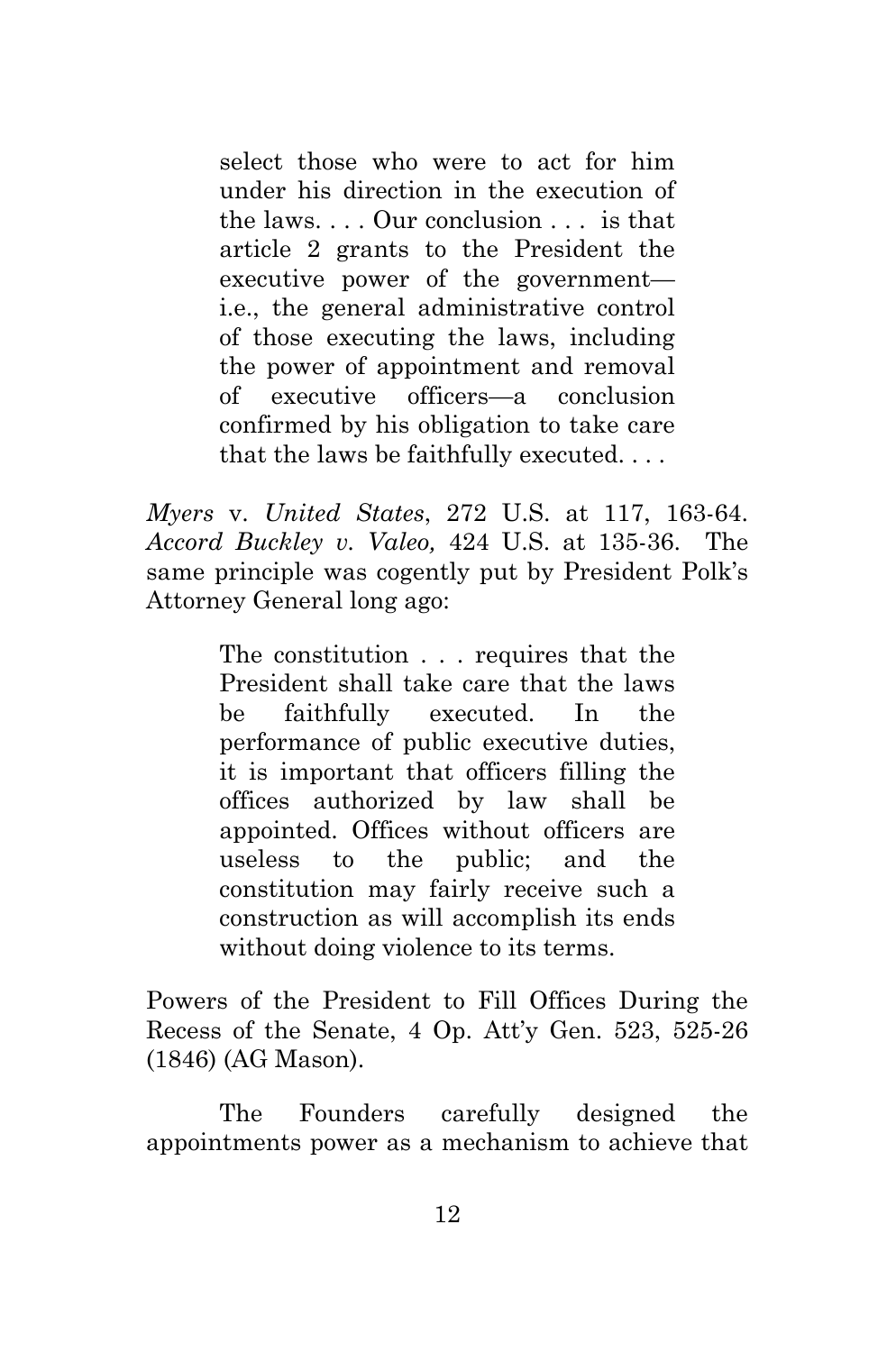objective of filling the offices authorized by law.<sup>4</sup> Article II, § 2, cl. 2 provides the President with the initial authority to nominate principal officers of the United States, and with the advice and consent of the Senate, ultimately to appoint officials, because as Alexander Hamilton explained:

> [O]ne man of discernment is better fitted to analyze and estimate the peculiar qualities adapted to particular offices, than a body of men of equal or perhaps even of superior discernment. . . . A single well-directed man, by a single understanding, cannot be distracted and warped by that diversity of views, feelings, and interests, which frequently distract and warp the resolutions of a collective body.

The Federalist No. 76, at 510-11 (Alexander Hamilton) (Jacob Cooke ed., 1961). This choice also reflected the Founders' belief that a single individual would be more accountable and therefore more reliable. As Hamilton further explained:

<sup>4</sup> The appointments mechanism laid out in the Constitution provides, in relevant part: "The President . . . shall nominate, and, by and with the Advice and Consent of the Senate, shall appoint Ambassadors, other public Ministers and Consuls, Judges of the supreme Court, and all other Officers of the United States . . . . The President shall have Power to fill up all Vacancies that may happen during the Recess of the Senate, by granting Commissions which shall expire at the end of their next Session." U.S. Const. art II, § 2, cl. 2-3.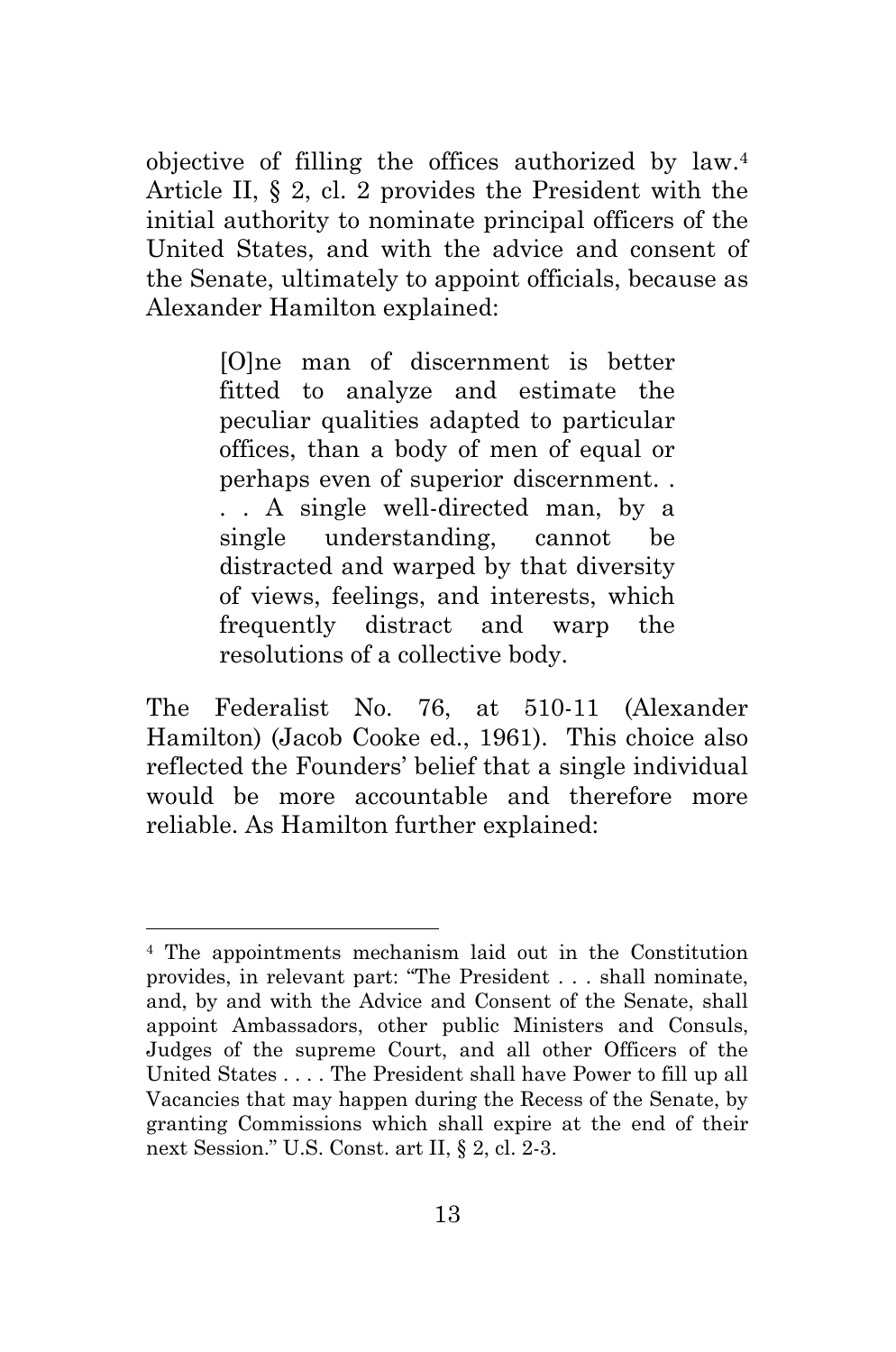The sole and undivided responsibility of one man will naturally beget a livelier sense of duty and a more exact regard to reputation. He will, on this account, feel himself under stronger obligations, and more interested to investigate with care the qualities requisite to the stations to be filled, and to prefer with impartiality the persons who may have the fairest pretensions to them.

*Id.; see also Public Citizen*, 491 U.S*.* at 483 n.4 (Kennedy, J., concurring) (citing Federalist No. 76).

The President's power to appoint is, nevertheless, made subject to the Senate's "advice" and consent," to provide a check on any "spirit of favoritism" that might result in the appointment of unfit persons. The Federalist No. 76, at 513 (Alexander Hamilton) (Jacob Cooke ed., 1961). The Founders, however, thought it "not very probable that [the President's] nomination would often be overruled. . . . where there were not special and strong reasons for the refusal" because the Senate could not be "certain that a future nomination [by the President] would present a candidate in any degree more acceptable to them  $\dots$ ." *Id.* at 512-13. Rather, the Founders believed:

> [T]he necessity of [the Senate's] concurrence would have a powerful, though, in general, a silent operation. It would be an excellent check upon a spirit of favoritism in the President, and would tend greatly to prevent the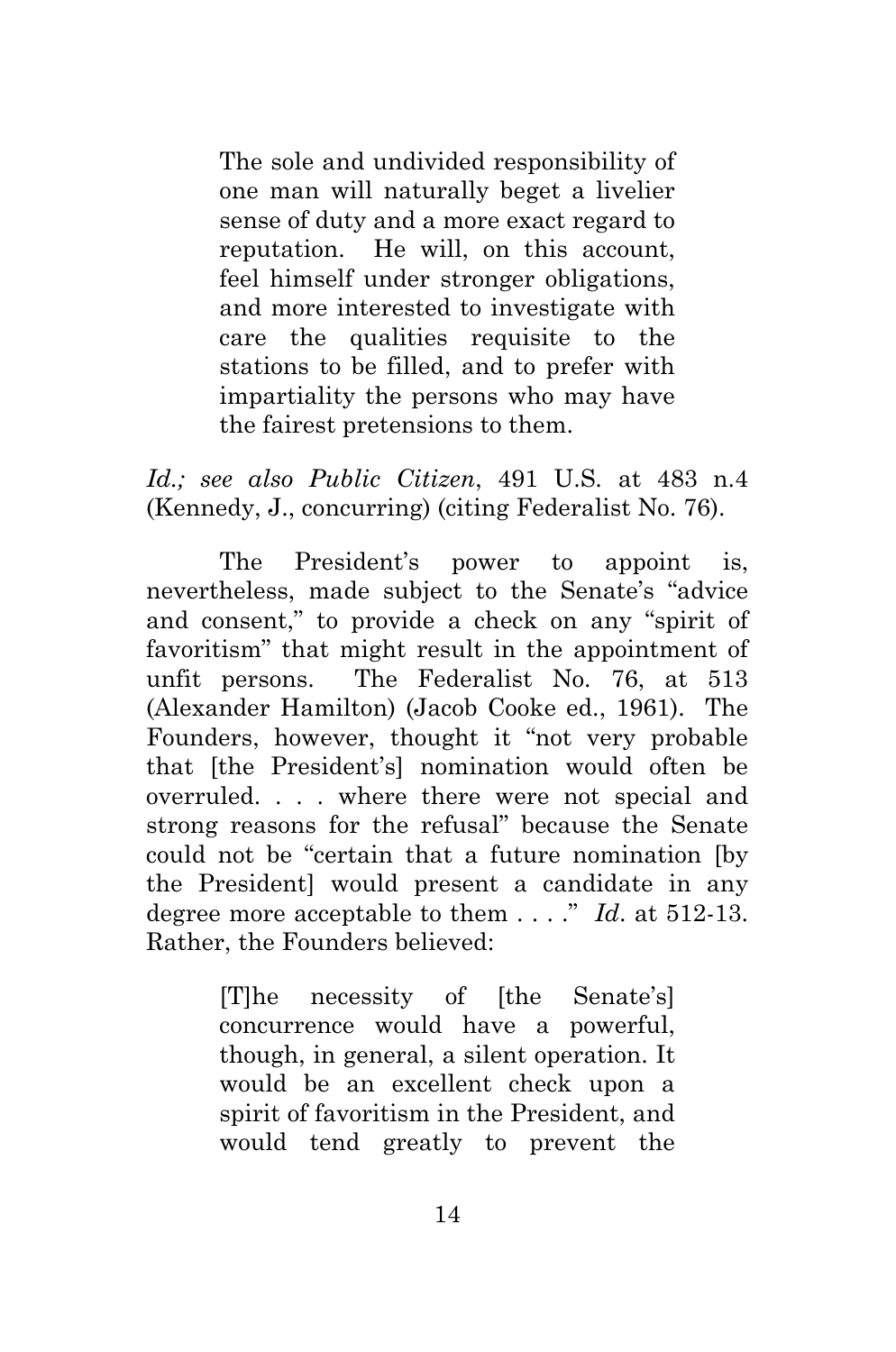appointment of unfit characters from State prejudice, from family connection, from personal attachment, or from a view to popularity.

*Id*. at 513.

Finally, as a fail-safe mechanism to assure that important vacancies are promptly filled when the Senate is unavailable to perform its advice and consent function, Article II, § 2, cl. 3 provides that ―[t]he President shall have Power to fill up all Vacancies that may happen during the Recess of the Senate, by granting Commissions which shall expire at the end of their next Session." As Hamilton explained:

> The relation in which [the Recess] Appointments Clause] stands to the [Appointments Clause], which declares the general mode of appointing officers of the United States, denotes it to be nothing more than a supplement to the other, for the purpose of establishing an auxiliary method of appointment, in cases to which the general method was inadequate.

The Federalist No. 67, at 455 (Alexander Hamilton) (Jacob Cooke ed., 1961).

In the years that followed ratification, the Recess Appointments Clause was interpreted in a pragmatic fashion to carry out the Founders' desire to assure that important vacancies were timely filled. After some controversy in the years immediately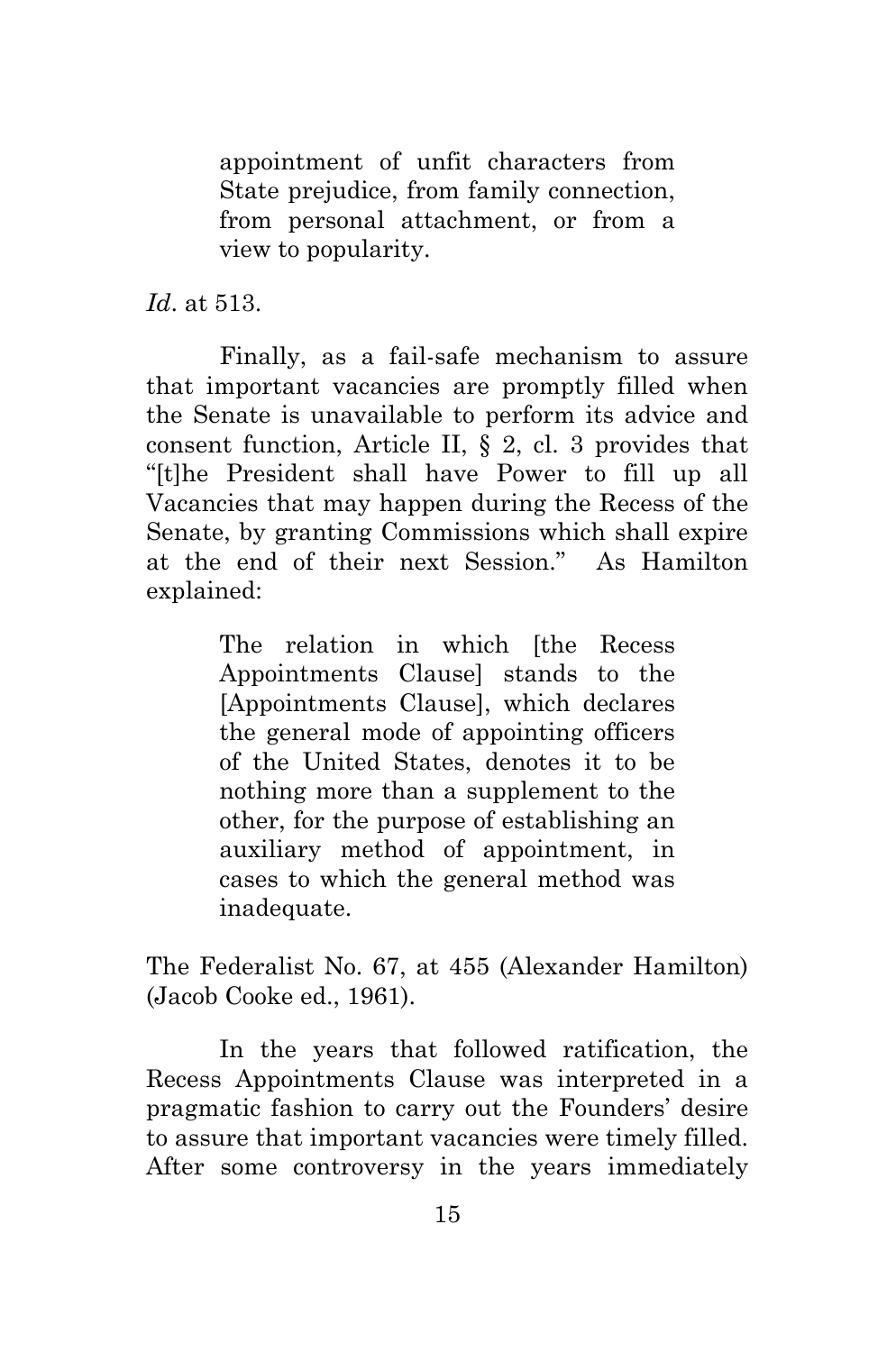following ratification about whether a vacancy occurring during a Senate session but continuing into the recess was a vacancy that "happens during" the recess,‖ it soon became evident that reading the Recess Appointments Clause as excluding such vacancies from the recess appointment power would undermine the purpose of the Constitution, which was to assure the continuous presence of important officials, temporarily appointed if necessary, needed to execute the laws.<sup>5</sup> Thus, in 1823, Attorney General Wirt advised President Monroe that a vacancy that "happens" during the recess could plausibly be read to mean "happens to exist" during the recess, and that such vacancies could be temporarily "filled up" during the Senate's recess. As Attorney General Wirt reasoned:

> The substantial purpose of the constitution was to keep these offices filled; and powers adequate to this purpose were intended to be conveyed. But if the President shall not have the power to fill a vacancy [first arising during the Senate session but not confirmed before it recessed], the powers are inadequate to the purpose, and the substance of the constitution will be sacrificed to a dubious construction of its letter. . . . [I]f we interpret the word "happen" as . . . equivalent to "happen to exist," (as I think we may legitimately do) . . . the

 $\overline{a}$ 

<sup>5</sup> *See* Brief of Petitioner, *National Labor Relations Board* v. *Noel Canning*, No. 12-281 (2013) ("Pet. Br."), at 28-44.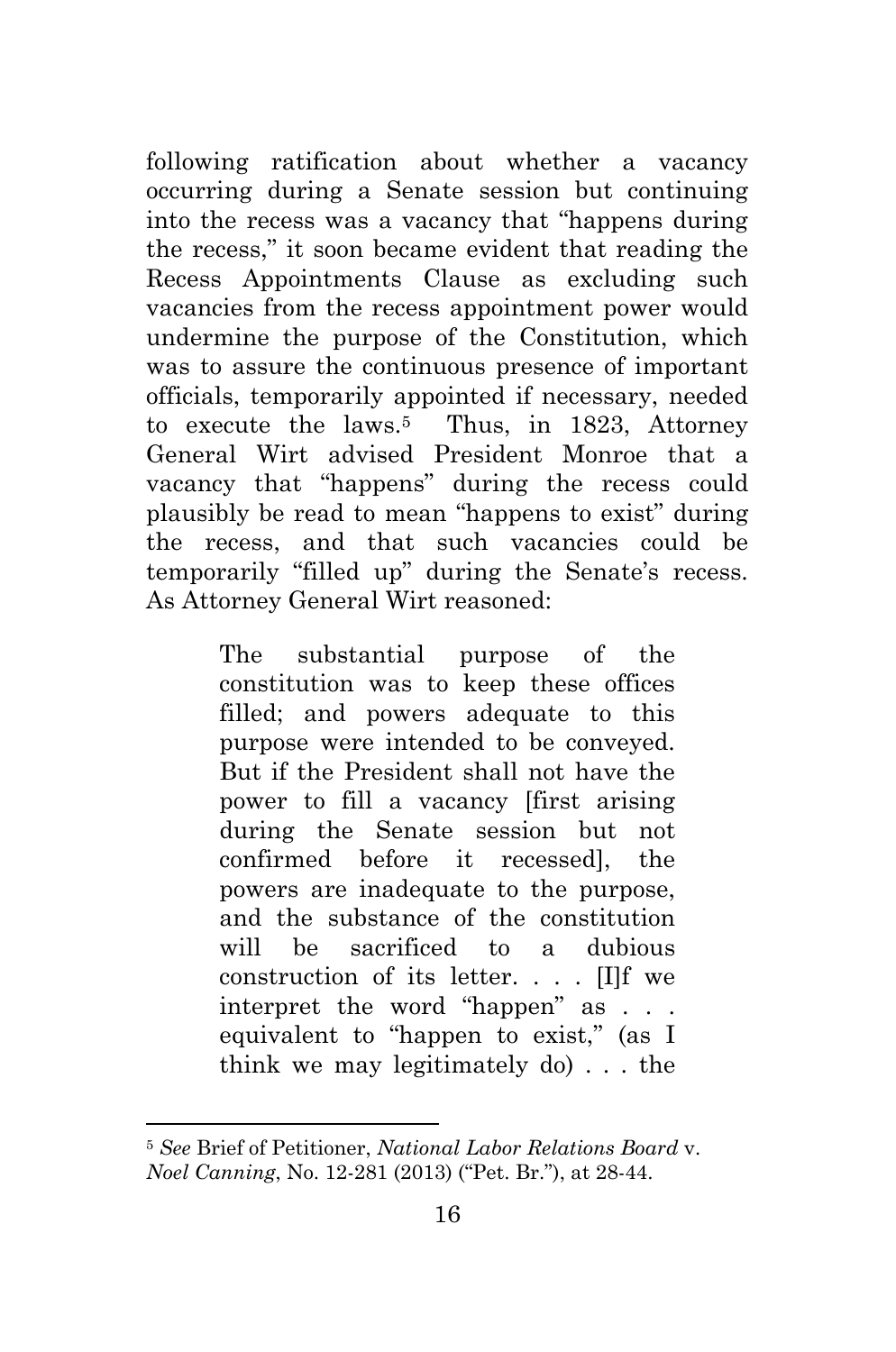whole purpose of the constitution is completely accomplished.

Executive Authority to Fill Vacancies, 1 Op. Att'y Gen. 631, 632-33 (1823) (AG Wirt). President Monroe's adoption of this common sense construction, and the principle it embodies, has been consistently applied by Presidents,<sup>6</sup> and endorsed by the courts for almost two centuries until this case.<sup>7</sup>

Thus, in the 20<sup>th</sup> century, when advances in transportation technologies permitted the Senate to take frequent and substantial *intrasession* recesses,<sup>8</sup> President Harding's Attorney General applied the same principle of common sense construction to the meaning of "recess." He concluded that the term included substantial *intrasession* recesses, as well as the *intersession* recess occurring between sessions of

<sup>6</sup> *See* Pet. Br. at 21-28.

<sup>7</sup> *See Evans* v*. Stephens*, 387 F.3d at 1226-27; *United States* v*. Woodley*, 751 F.2d at 1012-13; *United States* v. *Allocco*, 305 F.2d at 712-13, *but see Noel Canning* v. *N.L.R.B.*, 705 F.3d at 512; *N.L.R.B.* v. *Enter. Leasing Co. Southeast, LLC*, 722 F.3d at 676; *N.L.R.B.* v. *New Vista Nursing & Rehab.*, 719 F.3d at 244.

<sup>8</sup> Given the realities of travel in the early years of the republic, *intrasession* recesses were rare and brief; there were only 11 such recesses prior to 1867, none lasting more than two weeks. Between 1867 and 1941 there were 64 such recesses, with one lasting 130 days. *See* Thomas Glavin, *Constitutional Law-Congressional Standing and the Pocket Veto During Intersession Adjournments,* 59 Temple L.Q, 151 app. (1986). *See also* Pet. Br. at 21-28. The fact that early recess practices were limited by travel realities to *intersession* recesses should no more determine the meaning of "recess" than the fact that at the time of adoption of the Second Amendment, "arms" were understood to mean muskets. *See District of Columbia* v. *Heller*, 554 U.S. 570, 622 (2008) (Scalia, J.).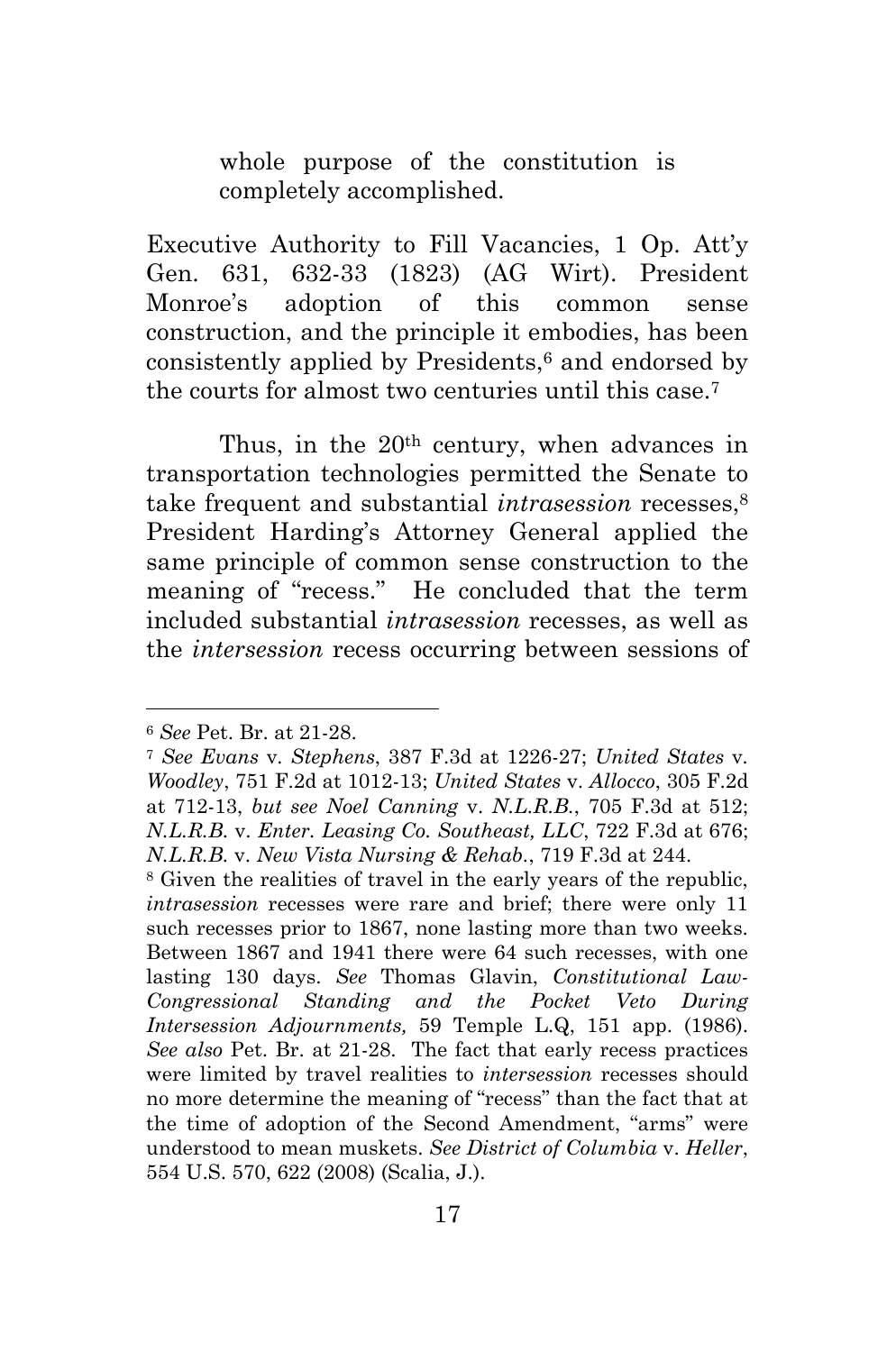Congress. He ruled, therefore, that the Recess Appointments Clause could be employed whenever ―the Senate [was] absent so that it [could] not receive communications from the President or participate as a body in making appointments." Executive Power-Recess Appointments, 33 U.S. Op. Att'y Gen. 20, 21- 22, 25 (1921). Prior to the D.C. Circuit's decision, that reading had been applied for almost a century.<sup>9</sup>

The common sense reading of the text of the Recess Appointments Clause adopted by President Monroe in 1823, and by President Harding a century later, has enabled the clause to operate for almost two centuries as a crucial structural check against Senate failure or refusal to perform its advice and consent responsibilities during its regular sessions. Until now, Senators tempted to aggrandize the advice and consent power in an effort to prevent a President from governing were on notice that if they prevented the Senate from voting on Presidential nominations, the President would eventually be empowered to "fill up" the vacancy with a temporary recess appointment. Moreover, when *intrasession* recesses of considerable duration became feasible and more common, the word "recess" was read to include both *intra*- and *inter*-*session* recesses, so the Senate could not deprive the President of his recess appointment power by reducing or eliminating *intersession* recesses in favor of *intrasession* recesses. Under the common sense reading of the word, if a Senate recess was of sufficient duration to render the Senate unable to perform its advice and consent function, the President remained able to fill

 $\overline{a}$ 

<sup>9</sup> *See* Pet. Br. at 24-28.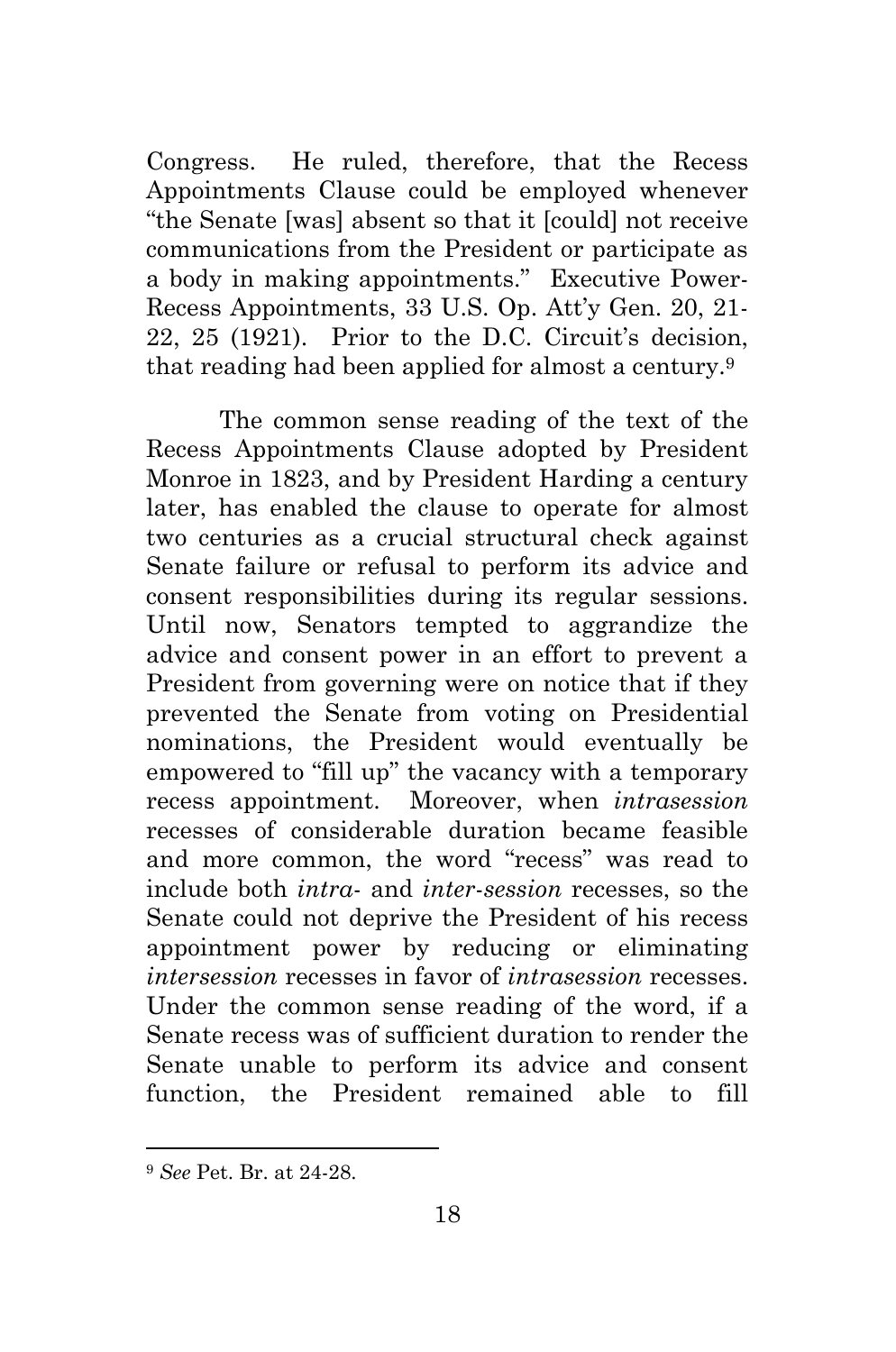vacancies during that recess regardless of whether it was an *intersession* or *intrasession* recess.

As amicus now shows, the unduly narrow interpretation of the recess appointment power espoused by the court below, and the recent unprecedented use by the Senate of *pro forma* sessions to eliminate recesses, would effectively remove the Recess Appointments Clause as a structural check on Senate aggrandizement of the advice and consent power, at a time when it is most needed to counter extreme partisan obstructionism by both parties.

**III. THE D.C. CIRCUIT'S INTERPRETATION OF THE RECESS APPOINTMENTS CLAUSE AND THE SENATE'S USE OF** *PRO FORMA* **SESSIONS WOULD UNDERMINE SEPARATION OF POWERS BY REMOVING THE PRINCIPAL STRUCTURAL CHECK ON SENATE OBSTRUCTION AT A TIME WHEN THAT CHECK IS MOST NEEDED** 

The unduly narrow interpretation of the recess appointment power espoused by the court below, and the Senate's use of *pro forma* sessions to eliminate recesses, would eviscerate the Recess Appointments Clause as a structural check on partisan obstructionism. This would invite the full Senate, when controlled by a party opposed to the President, or a Senate minority armed with the filibuster rule, to distort the advice and consent power into an engine designed to prevent the President from appointing officers of his choosing.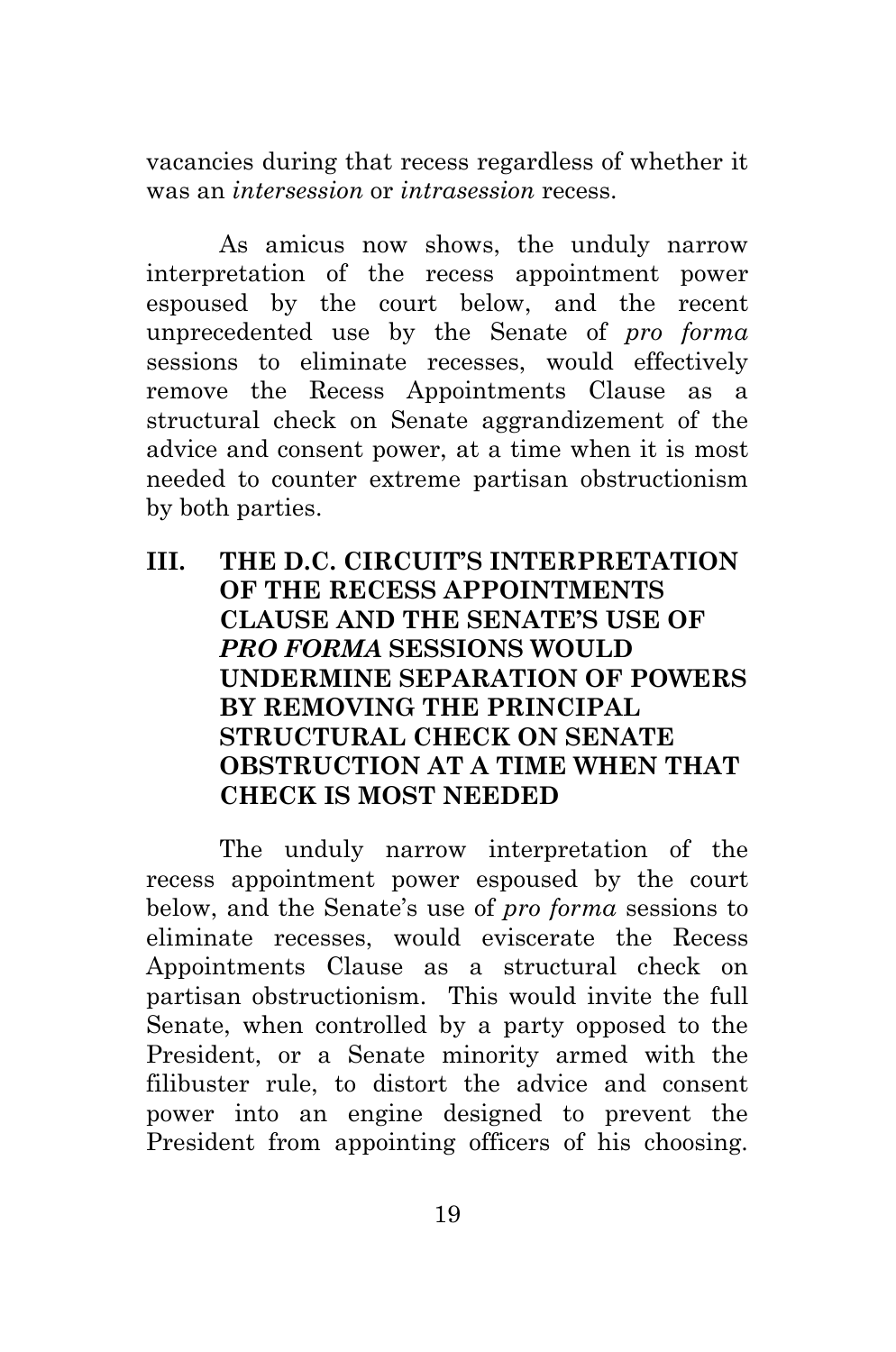Eliminating the structural check provided by a viable Recess Appointments Clause would, moreover, be particularly destructive at this time, given the extreme and unprecedented level of partisan obstruction that currently prevails and the ease with which extreme partisans can hijack the Senate under the modern filibuster rule.

> A. The D.C. Circuit's Interpretation of the Recess Appointments Clause and the Senate's Use of *Pro Forma* Sessions Would Remove Checks on the Senate and Would Subvert the Separation of Powers

By limiting the power to fill vacancies to those arising during a recess, the D.C. Circuit would empower the Senate to refuse to act on nominations during its regular sessions, knowing that vacancies could not be filled temporarily by the President during a Senate recess. And, by limiting the recess appointment power to *intersession* recesses, the D.C. Circuit's interpretation would enable the Senate to manipulate recesses to eliminate *intersession* recesses, or to limit their duration to a metaphysical instant between two sessions, while expanding the number and duration of *intrasession* recesses, thus preventing the President from filling vacancies even though the Senate is unavailable to exercise its advice and consent function. In fact, in this very case, the D.C. Circuit found that there was no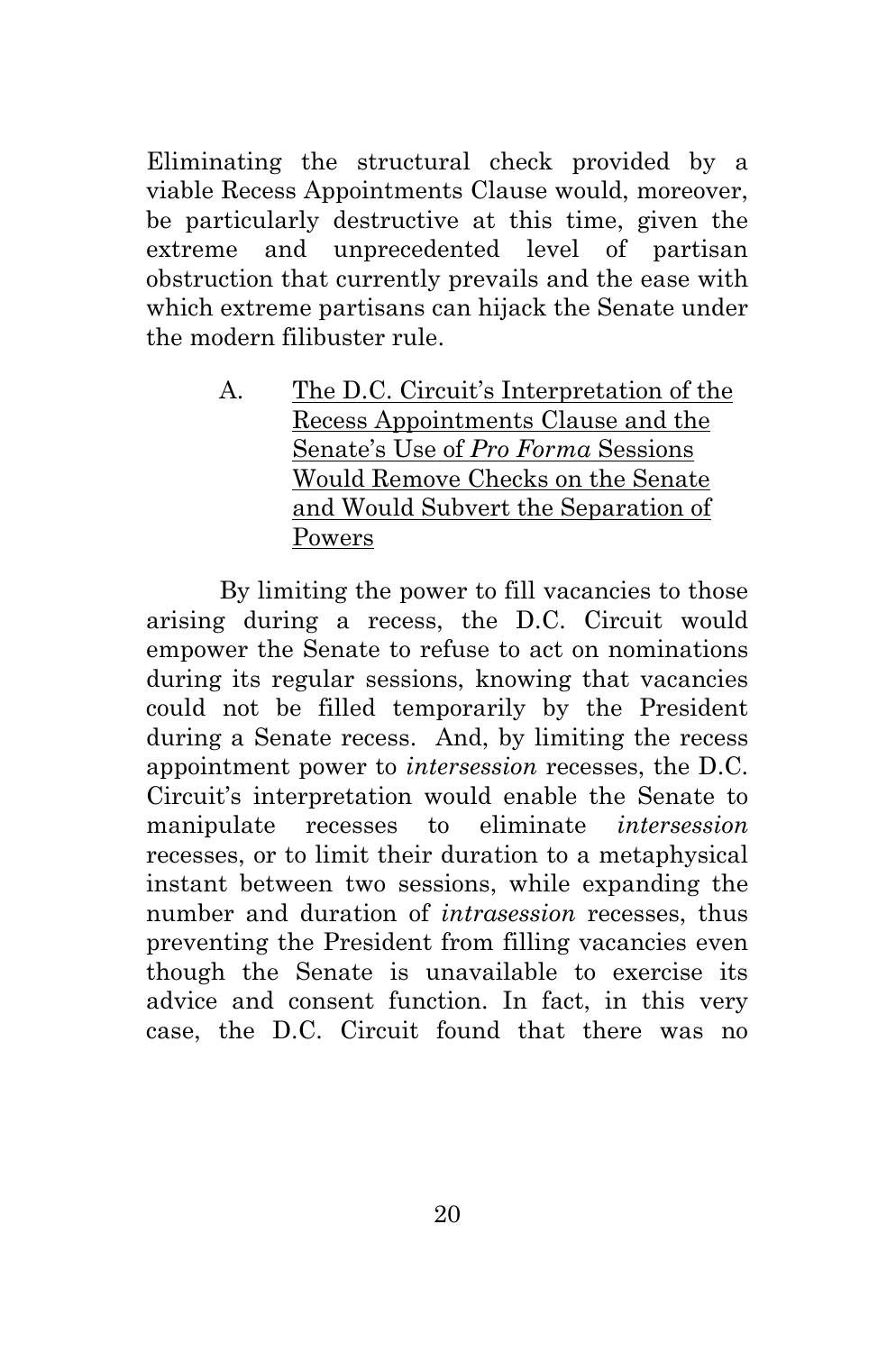*intersession* recess before the session of Congress that began on January 3, 2012.<sup>10</sup>

Allowing the *pro forma* sessions to prevent the exercise of the recess appointment power, even though the Senate is in fact unavailable to provide advice and consent, would have a similar destructive effect on the role of the Recess Appointments Clause as a structural check on unconstitutional efforts to abuse the advice and consent power. *Pro forma*  Senate sessions permit the Senate to take what are in fact extended recesses in any common-sense understanding of the term, free from the check of the recess appointment power. Indeed, they would enable the Senate to eliminate the recess appointment power altogether.

Under any of these scenarios, the President could be deprived of any ability to fill crucial vacancies in the face of the Senate's, or a Senate minority's, obstruction of the regular method of appointment through advice and consent. The Senate minority would be able to engage in these obstructive tactics without any check and oblige the President to either leave vacancies unfilled or accept conditions that the Senate minority sought to extort. Such an aggrandizement of the powers of the Senate or a Senate minority at the expense of the President would severely distort the balance of powers which the Founders established in designing the Constitution's appointments mechanism.

<sup>&</sup>lt;sup>10</sup> *Noel Canning v. N.L.R.B.*, 705 F.3d at 512 ("First, the vacancy could not have arisen during an intersession recess because the Senate did not take an intersession recess between the first and second sessions of the 112th Congress.").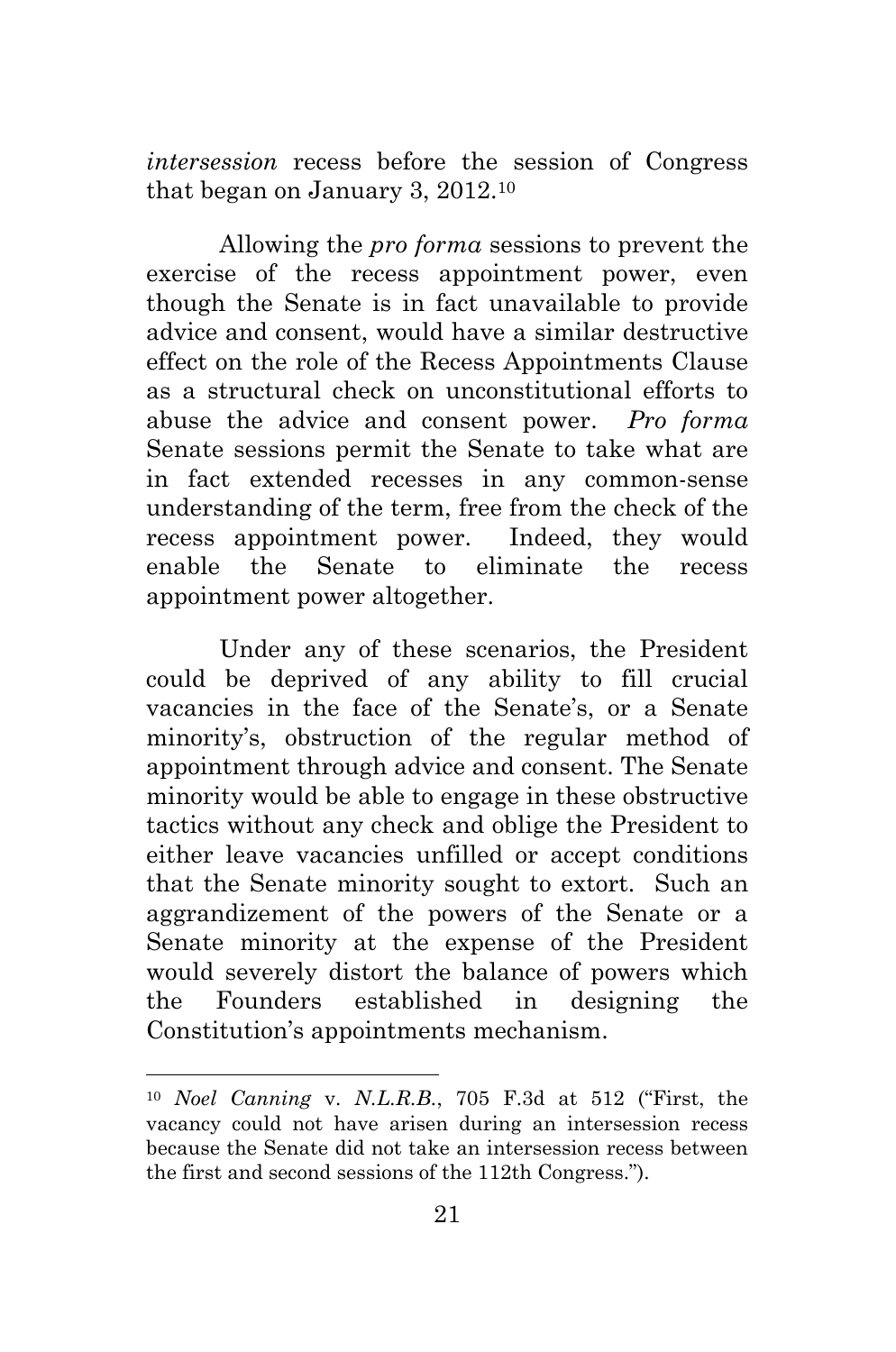### B. The Elimination of the Checks Provided By the Recess Appointments Clause Would Be Especially Damaging Now

The elimination of the checks heretofore imposed by the Recess Appointments Clause would come at a time of extreme partisanship that first began in the late 1970s and is now at fever pitch, when the use of such obstructive tactics, in particular the filibuster, have increased to an unprecedented degree and already have caused severe government dysfunction.<sup>11</sup>

Most significantly for this case is the recent unprecedented use of the filibuster rule by a Senate minority to prevent the President from appointing officials to assist him in executing duly enacted laws through the regular appointments process of advice and consent.

The filibuster was originally designed as a means to promote debate in the Senate, but it has since been effectively transformed into a minority veto that imposes few if any costs on those invoking it. Earlier versions of the filibuster imposed the burden on those seeking to maintain it to speak without interruption, maintain a substantial attendance in the Senate, and be held publicly accountable for those delays. The current filibuster

 $11$  For a useful discussion of the rise and effects of such extreme partisan obstruction and the government dysfunction it has wrought, *see generally* Thomas E. Mann & Norman J. Ornstein, *It's Even Worse Than It Looks: How The American Constitutional System Collided With the New Politics of Extremism* (2012).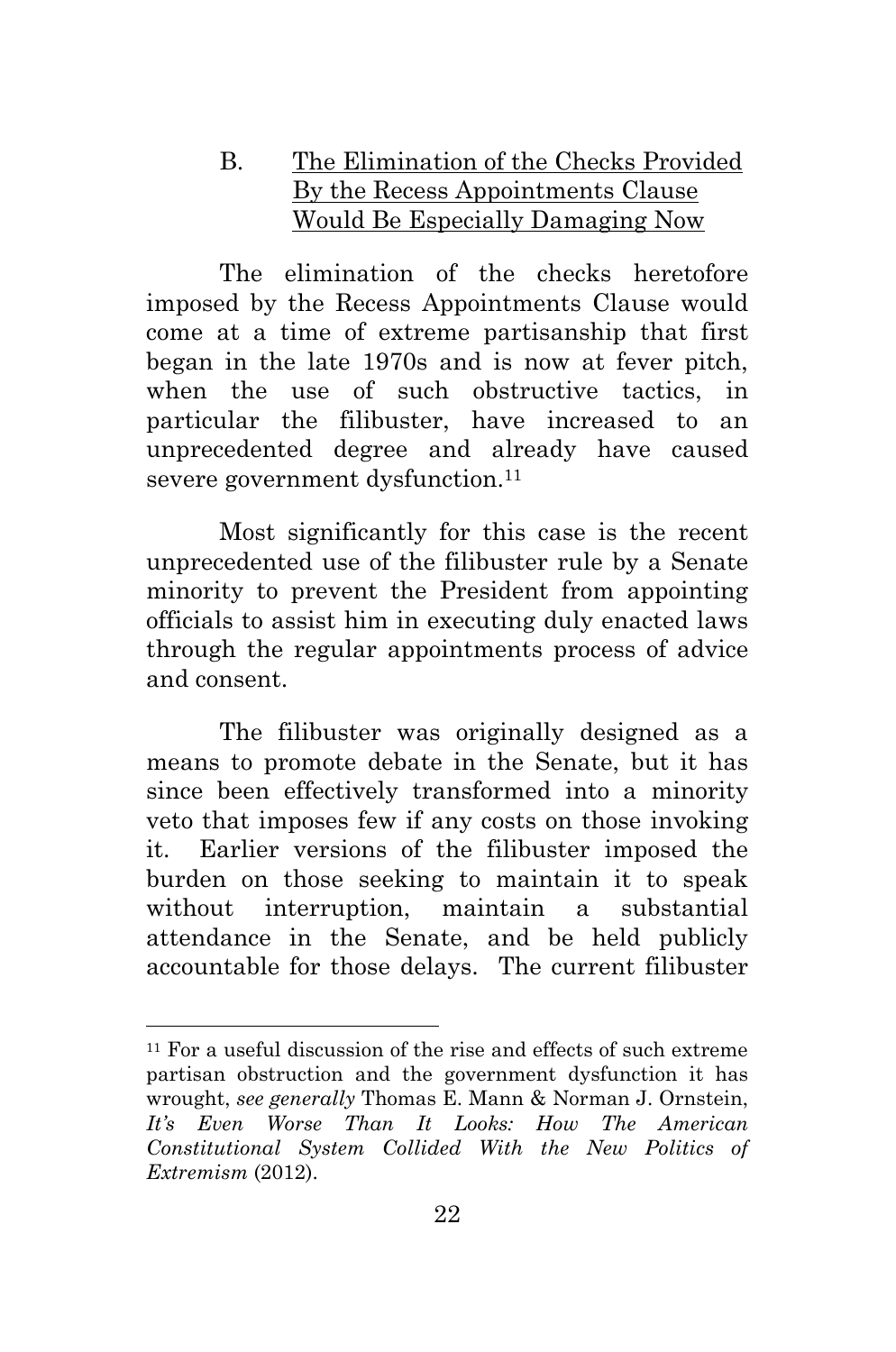rule, reflecting the changes made in the 1970s, eliminates all those burdens. These changes now enable a Senate minority, on the mere threat of a filibuster, to force a sixty-vote supermajority to overcome that threat before the Senate can proceed to a confirmation debate and vote.<sup>12</sup>

The lack of any personal or institutional cost for the filibuster has been accompanied by the Senate's increased employment of this tactic. Prior to any rule changes, from 1961-1970 there was an average of 5.6 cloture motions filed per two-year Congressional session. (Cloture motions, which represent an attempt to end a filibuster, are often used as a proxy for determining the number of filibusters.) The number of cloture motions then steadily rose over the ensuing decades, rising to an average of 41 per Congressional session between 1981 and 1990, and reaching 139 cloture motions in the 2007-2008 Congressional session.13 Likewise, during President Obama's first term, there was an average of 126 cloture motions in each Congressional session 14

<sup>12</sup> *See* Marziani, *Filbuster Abuse*, *supra* note 2, at 5-6; Sarah A. Binder & Steven S. Smith, *Politics or Principle? Filibustering in the United States Senate* 150-52 (1997); Catherine Fisk & Erwin Chemerinsky, *The Filibuster,* 49 Stan. L. Rev. 181, 200-09 (1997).

<sup>13</sup> *See* U.S. Senate, Senate Action on Cloture Motions, http://www.senate.gov/pagelayout/reference/cloture\_motions/clo tureCounts.htm. *See also* Mann & Ornstein, *supra* note 11, at 84-100.

<sup>14</sup> *See* U.S. Senate, *supra* note 13. *See also* Marziani, *Filibuster Abuse*, *supra* note 2, at 4-7.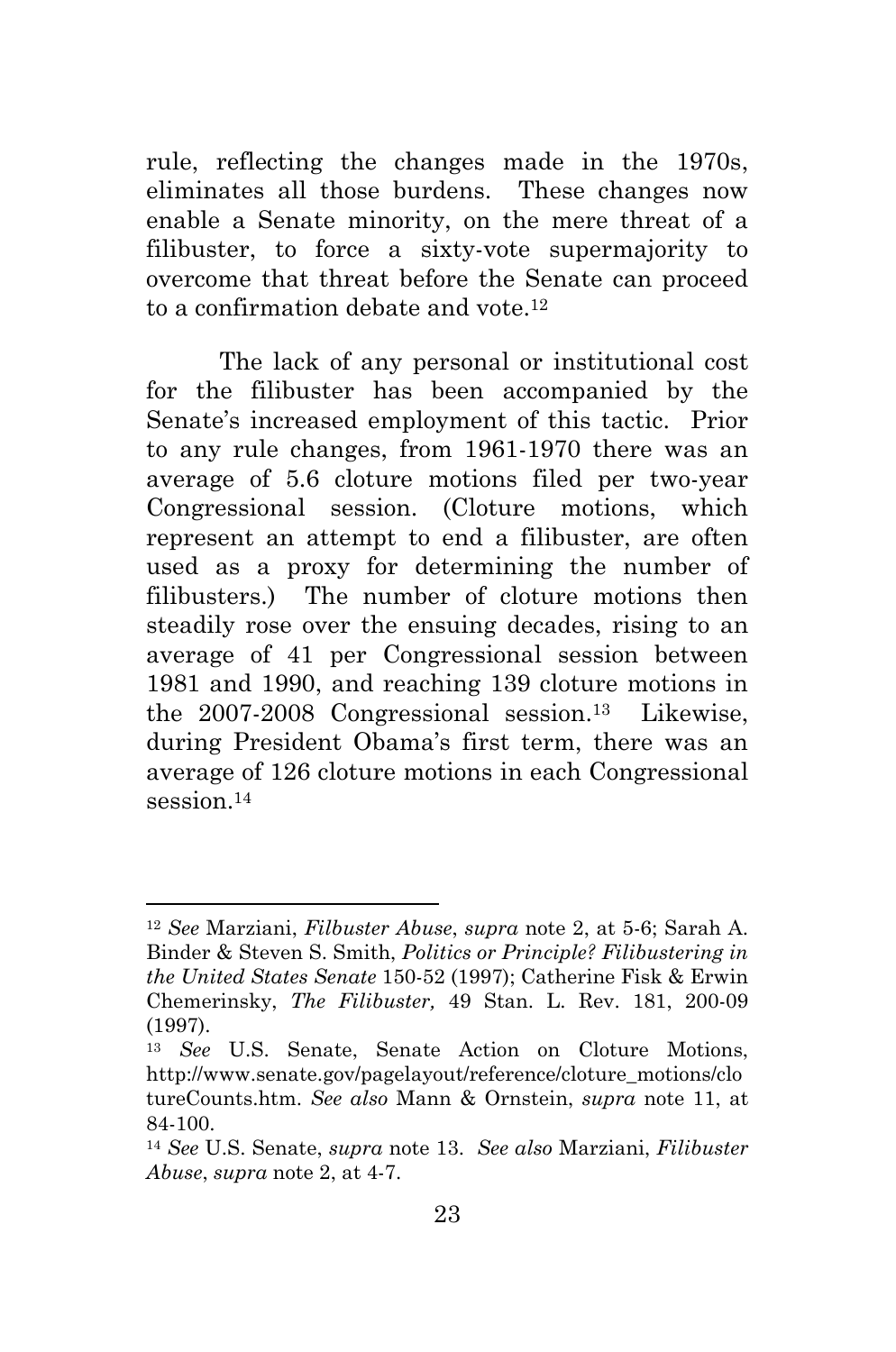Additionally, Senators can also place informal "holds" on nominations, which are often anonymous, by informing the party leadership of the Senator's intent to object to a particular nomination.15 These holds must also be overcome by a cloture motion, requiring a sixty-vote *supermajority* to confirm any Presidential nominees subject to a hold.<sup>16</sup>

Moreover, the recent use of the filibuster by the Senate minority has been for explicitly partisan and ideological motives, rather than to foster debate about the qualifications of the nominees. For example, in filibustering President Obama's nomination of Richard Cordray to be Director of the Consumer Financial Protection Bureau ("CFPB"), forty-four Republican Senators sent a letter to President Obama stating that "we will not support the consideration of any nominee, regardless of party affiliation, to be the CFPB director until the structure of the Consumer Financial Protection

 $\overline{a}$ 

<sup>&</sup>lt;sup>15</sup> Marziani, *Filibuster Abuse*, *supra* note 2, at 2 ("The practice" of placing ‗holds' is an informal custom by which a single senator can indefinitely . . . stop legislation or nominations from reaching the Senate floor. To place a hold, a senator sends a letter to her party's leadership indicating her desire to halt progress on a specified bill or nominee. . . . A request for an indefinite hold contains two implicit threats: first, it signals a senator's intent to object to a unanimous consent agreement; and then, to filibuster the targeted legislation or nomination. . . . Often, senators use this tactic to gain bargaining leverage over other senators or over members of the Executive branch.").

<sup>16</sup> Richard Beth & Valeria Heitshusen, Cong. Research Serv., RL30360, *Filibusters and Cloture in the Senate* 1 (2013)  $("Invoking$  cloture requires a super-majority vote (usually 60) out of 100 Senators.)").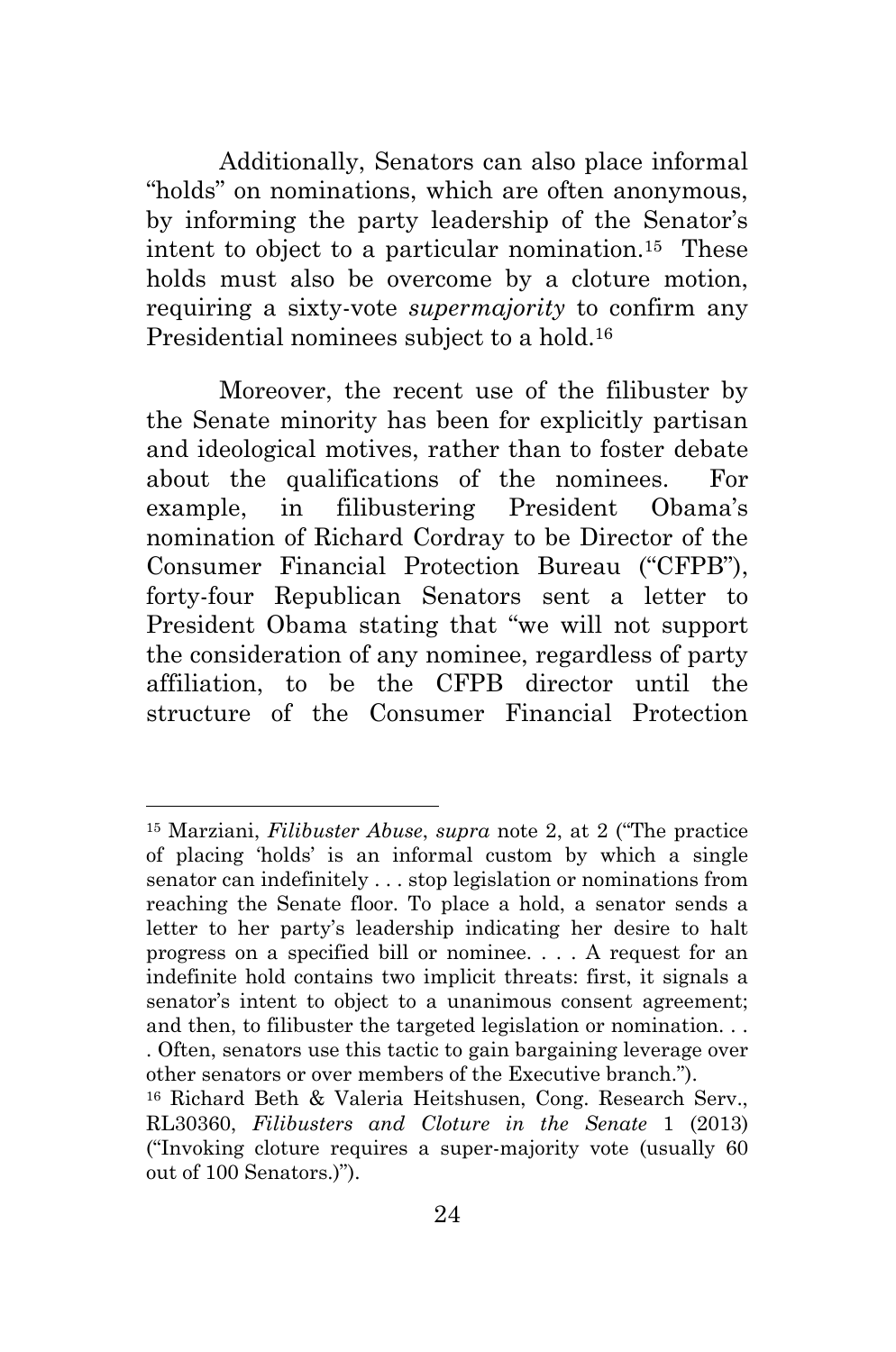Bureau is reformed." $17$  Similarly, holds are frequently employed for reasons unrelated to the nominees at issue. Senators have used holds as leverage to obtain policy concessions on specific benefits for a favored constituency. For example, in 2009, Senator Menendez, a Democrat, placed a hold on two environmental agency nominees to protest the unrelated issue of Cuban trade restrictions. Senator Shelby, a Republican, placed a hold on seventy nominees in February 2010 to obtain earmarked funds for his home state of Alabama.<sup>18</sup>

The unprecedented and excessive use of the filibuster and holds by the Senate minority has restricted the operation of the appointments process envisioned by the Founders, blocking dozens, if not hundreds, of routine appointments for partisan or political reasons regardless of the qualifications of the nominee.<sup>19</sup>

 $\overline{a}$ 

<sup>17</sup> Senator Richard Shelby, *44 U.S. Sens. To Obama: No Accountability, No Confirmation* (May 5, 2011), http://www.shelby.senate.gov/public/index.cfm/newsreleases?Co ntentRecord\_id=893bc8b0-2e73-4555-8441-d51e0ccd1d17.

<sup>18</sup> Marziani, *Filibuster Abuse*, *supra* note 2, at 13.

<sup>19</sup> Statistics demonstrate the recent rise in Senate obstructionism. From 1979 until 2003, executive branch agency positions subject to Senate confirmation had a vacancy rate of approximately 25%. After President Obama's first year in office, this vacancy rate approached 36%. The Senate is also engaging in increased delay of executive nominees through similar procedural tactics, when not blocking confirmation outright. Under President Clinton, the Senate took an average of 48.9 days to confirm nominees. Under President Bush (II), the average amount of time rose to 57.9 days. Under President Obama, the delay increased still further, to 60.8 days. In March 2010, President Obama had 217 pending nominees in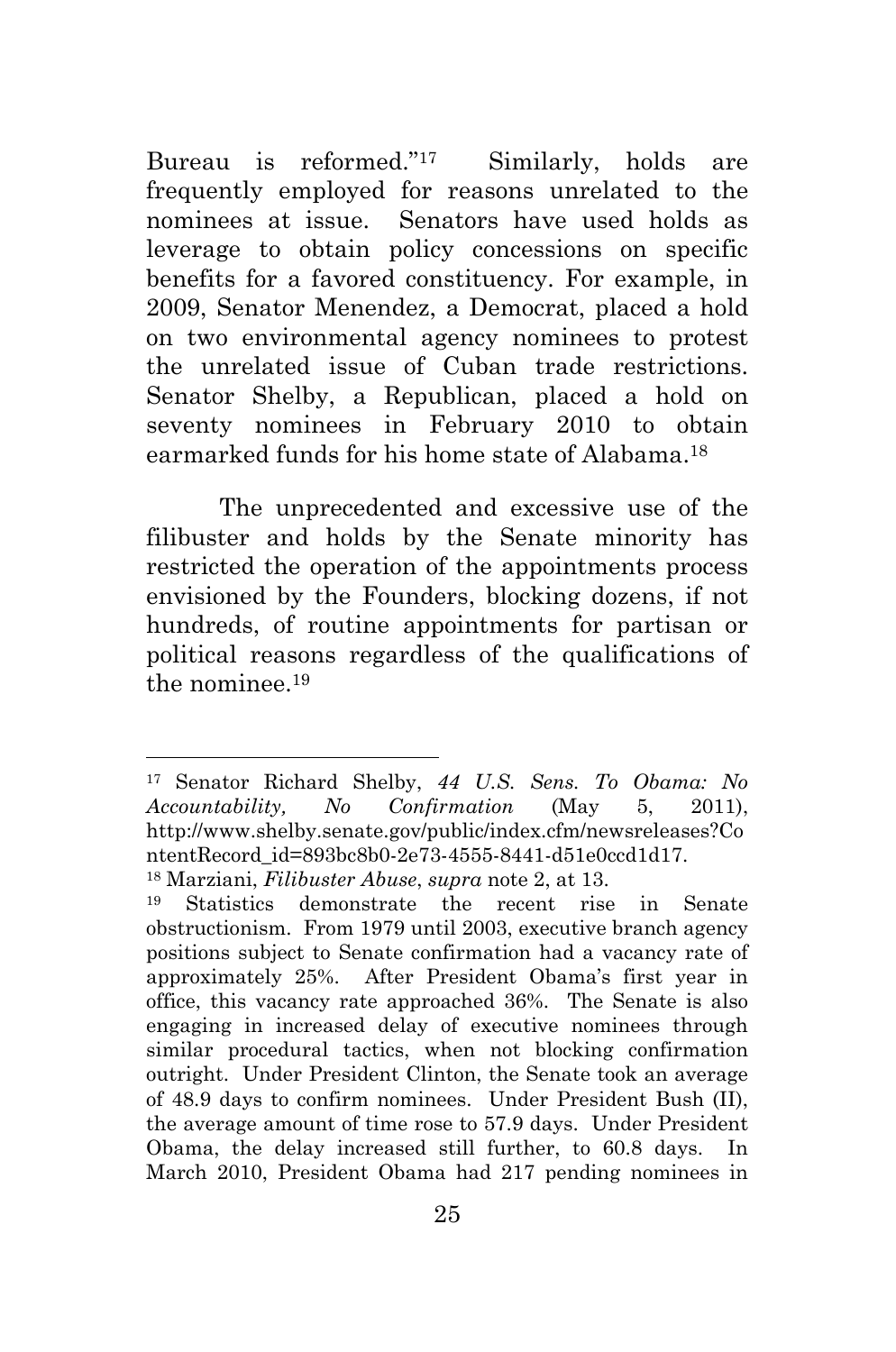While this case relates to dysfunction created by filibusters affecting executive officers, these same obstructionist activities by the legislature have also had a devastating impact on judicial appointments and the judiciary. As Chief Justice Roberts stated:

> Over many years, however, a persistent problem has developed in the process of filling judicial vacancies. Each political party has found it easy to turn on a dime from decrying to defending the blocking of judicial nominations, depending on their changing political fortunes. This has created acute difficulties for some judicial districts. Sitting judges in those districts have been burdened with extraordinary caseloads. . . . There remains, however, an urgent need for the political branches to find a long-term solution to this recurring problem.

Chief Justice John Roberts, U.S. Supreme Court, 2010 Year End Report on the Federal Judiciary 7-8 (2010), *available at* http://www.supremecourt.gov/ publicinfo/year-end/2010year-endreport.pdf. Nearly ten percent of the entire judiciary was vacant as of mid-year 2012,20 in large part due to the use—or

the Senate, who had been awaiting votes an average of 101 days—and including thirty-four nominees who had been pending for more than six months. Alexander Platt, *Preserving the Appointments Safety Valve*, 30 Yale L. & Pol'y Rev. 255, 284-85 (2011).

 $20$  Bannon, *supra* note 2, at 1 ("[T]he slow pace of nominating and confirming judges has also precipitated a crisis in the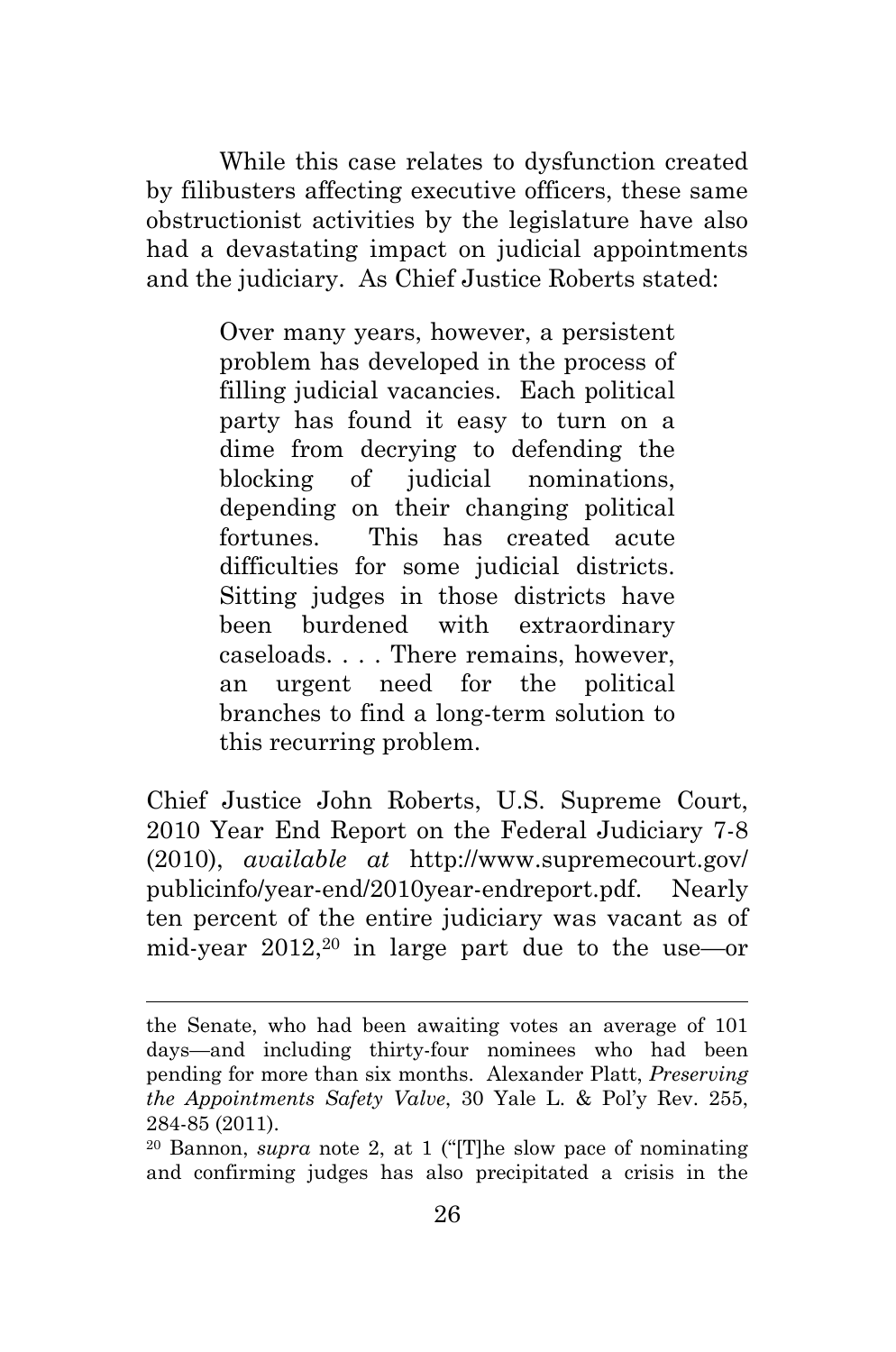threatened use—of the filibuster. This not only harms judges but millions of Americans who are denied access to justice.

The conflict between the executive and the legislative branch over appointees to the NLRB, the issue that led to this case, shows both the scope of Senate minority obstruction of the appointments process and how the use of such tactics by both parties, if unchecked by the recess appointment power, can paralyze government operations and prevent the President from executing the laws.

In 2007, the terms of three of the NLRB board members were set to expire, thereby depriving the NLRB of the necessary quorum, unless the vacancies were filled. In the belief that the Senate majority could prevent President Bush from filling these vacancies by using the recess appointment power, the Democratic Senate majority leader Harry Reid developed the idea of conducting *pro forma* sessions during a Thanksgiving break and winter recess, expressly to preclude recess appointments.<sup>21</sup> The Senate majority subsequently refused to vote on any of President Bush's nominees, with Democratic Senator Boxer stating that it was "better to have fewer people on the commissions if the people who

district courts . . . . As of July 1, 2013, there were 65 vacancies in the district courts out of a total of 677 judgeships, creating a vacancy rate of almost 10 percent. . . . The high number of vacant judgeships limits the capacity of district courts to dispense justice and affects the millions of Americans who rely on district courts to resolve lawsuits and protect their rights.‖). <sup>21</sup> *See* 153 Cong. Rec. S14609 (daily ed. Nov. 16, 2007) (statement of Sen. Harry Reid) ("The Senate will be coming in for pro forma sessions  $\dots$  to prevent recess appointments.").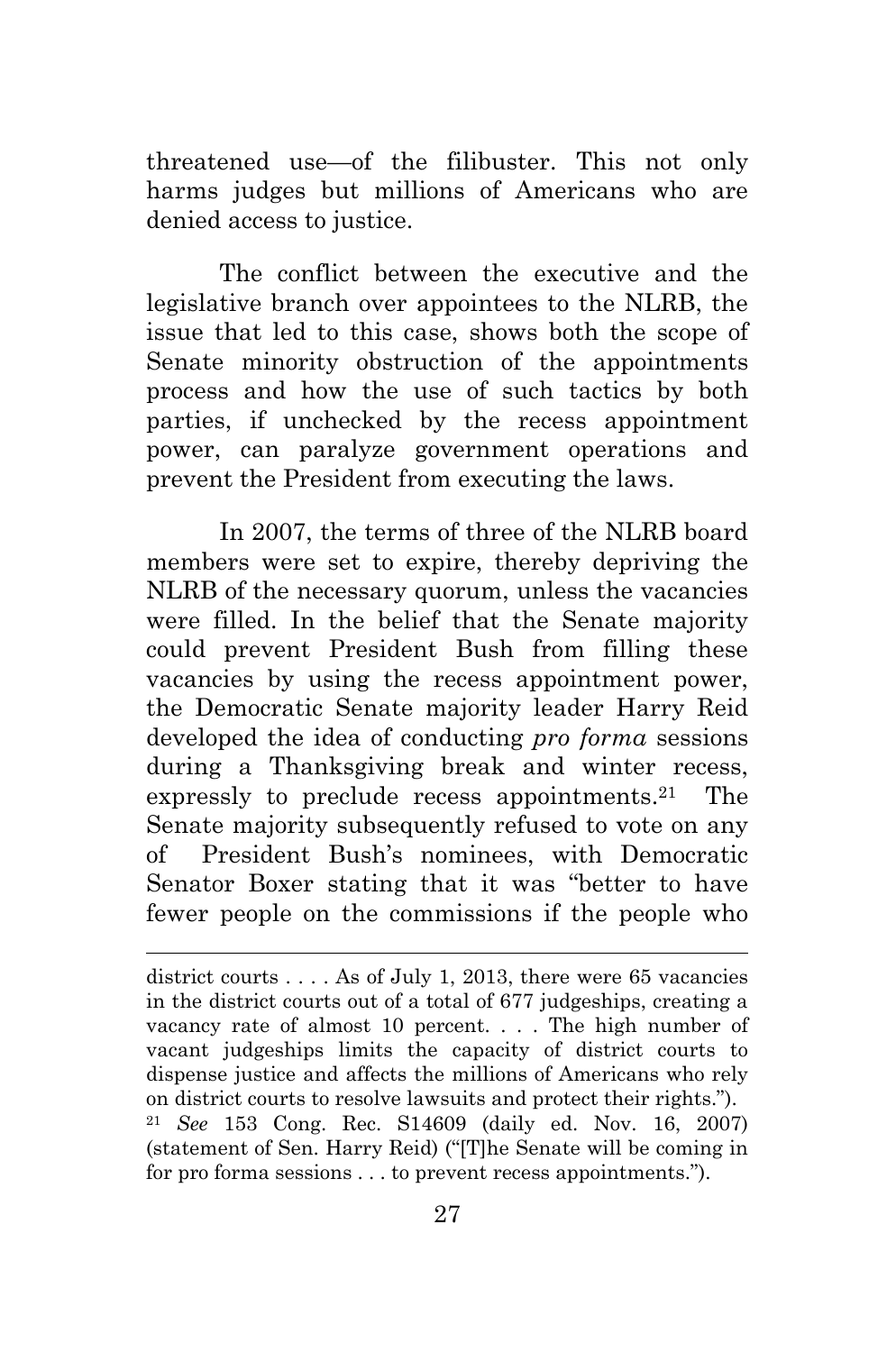are nominated want to destroy the mission of their particular job  $\ldots$  I'd rather have nobody."<sup>22</sup> (This Court subsequently invalidated a desperate maneuver by the Board intended to enable it to operate with two members, as a violation of the applicable statutory provisions requiring a threemember quorum. *New Process Steel, L.P.* v. *N.L.R.B.*, 130 S. Ct. 2635 (2010).)

During the first fifteen months of the Obama administration, several of President Obama's appointees to the NLRB were blocked by the Republican Senate minority, with Senator Graham stating, "the NLRB as inoperable could be considered progress,‖ and several other Senators indicating that ―they would block any new Obama nominees because of their ire over labor board moves  $\ldots$  ... .<sup>223</sup> Confronting the prospect of a paralyzed NLRB, the President exercised the recess appointment power in March 2010, enabling the agency to continue to function. The Senate minority continued to frustrate the efforts of the President to appoint new NLRB members through the regular appointments process, and the NLRB once again faced the loss of a quorum in January 2012.

<sup>22</sup> Ryan Grim, *Politics Freezes Regulatory Boards*, The Politico (Feb. 28, 2008), http://www.politico.com/news/stories/ 0208/8744\_Page2.html.

<sup>23</sup> *See* Steven Greenhouse, *Labor Panel is Stalled by Dispute on Nominee*, N.Y. Times (Jan. 14, 2010), http://www.nytimes.com/  $2010/01/15/\text{us/politics}/15\text{nlrb.html}$ ? r=0.; Laura Meckler & Melanie Trottman, *Obama's NLRB Appointments: Why the Rush?*, Wall Street Journal-Washington Wire (Jan. 6, 2012), http://blogs.wsj.com/washwire/2012/01/06/obamas-nlrbappointments-why-the-rush/.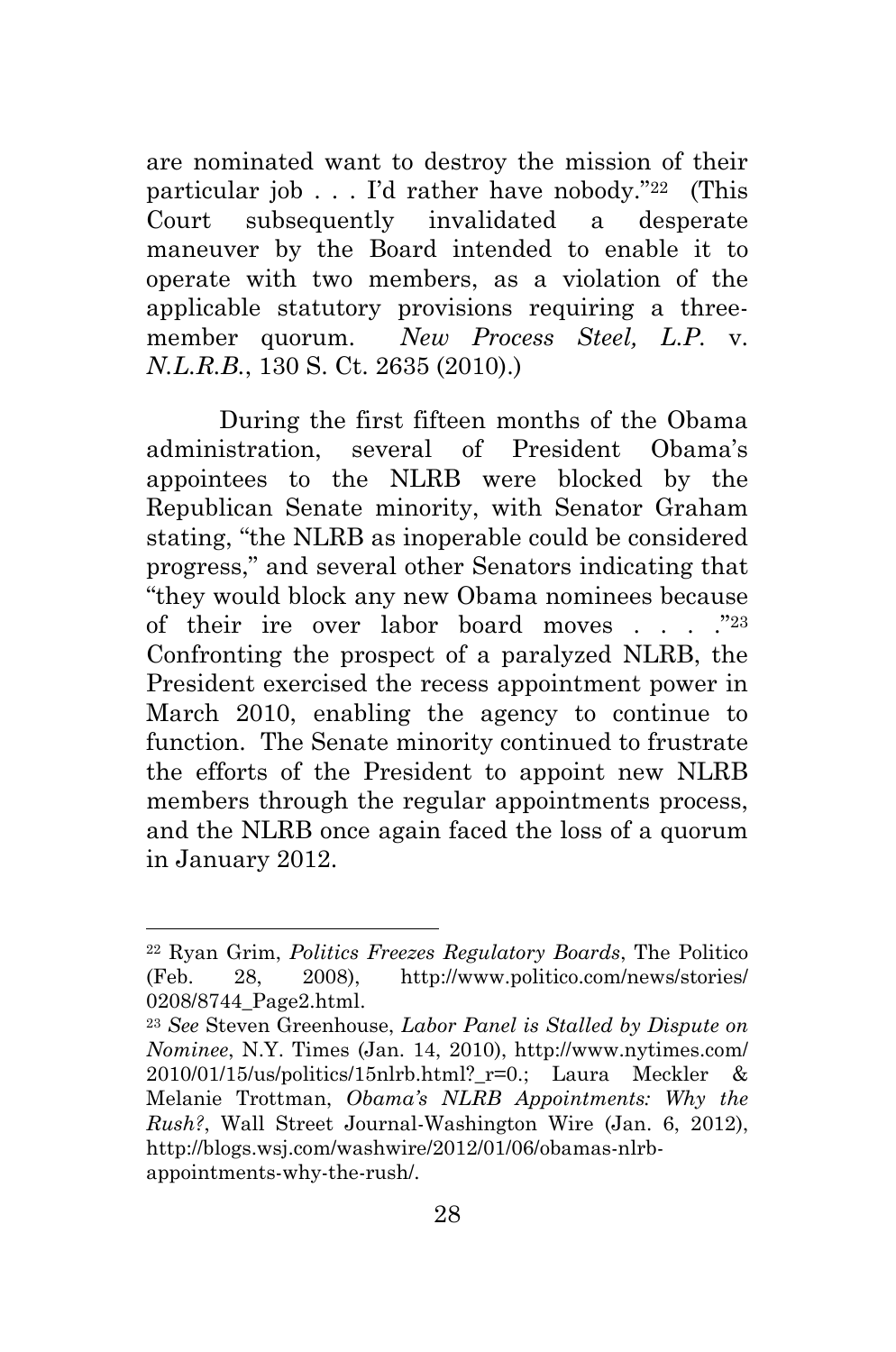The Senate minority sought to preclude President Obama from exercising the recess appointment power during the 2011-2012 holiday recess, by enlisting the aid of the Speaker of the House, John Boehner, to compel Senate Majority Leader Reid to conduct *pro forma* sessions during the holiday recess, in an effort to preclude recess appointments.24 Using the Adjournments Clause's requirement that an adjournment of either House for more than three days be agreed to by both Houses (U.S. Const. art. I, § 5, cl. 4), Speaker Boehner informed Senator Reid that the House would not consent to a Congressional holiday adjournment unless the Senate conducted *pro forma* sessions during this period.25 This intrusion of the House of Representatives into the appointments process was unprecedented, as the Founders had explicitly precluded the House from any role in the appointments process. The President, maintaining that the *pro forma* sessions could not deprive him of his recess appointment power, made recess

 $\overline{a}$ 

<sup>24</sup> Senator David Vitter, *Vitter, DeMint Urge House to Block Controversial Recess Appointments,* (May 25, 2011), http://www.vitter.senate.gov/newsroom/press/vitter-demint-

urge-house-to-block-controversial-recess-appointments ("Sen. David Vitter (R-LA), Jim DeMint (R-SC) and 18 other senators today sent a letter to Speaker of the House John Boehner asking him not to pass the Senate's adjournment resolution in order to block recess appointments by the Obama Administration.").

<sup>25</sup> Charlie Savage*, Shift on Executive Power Lets Obama Bypass Rivals*, N.Y. Times (Apr. 23, 2013), http://www.nytimes.com/2012/04/23/us/politics/shiftonexecutive-powers-let-obama-

bypasscongress.html?pagewanted=all ("House Republicans had been forcing the Senate to hold 'pro forma' sessions through its winter break to block such appointments.").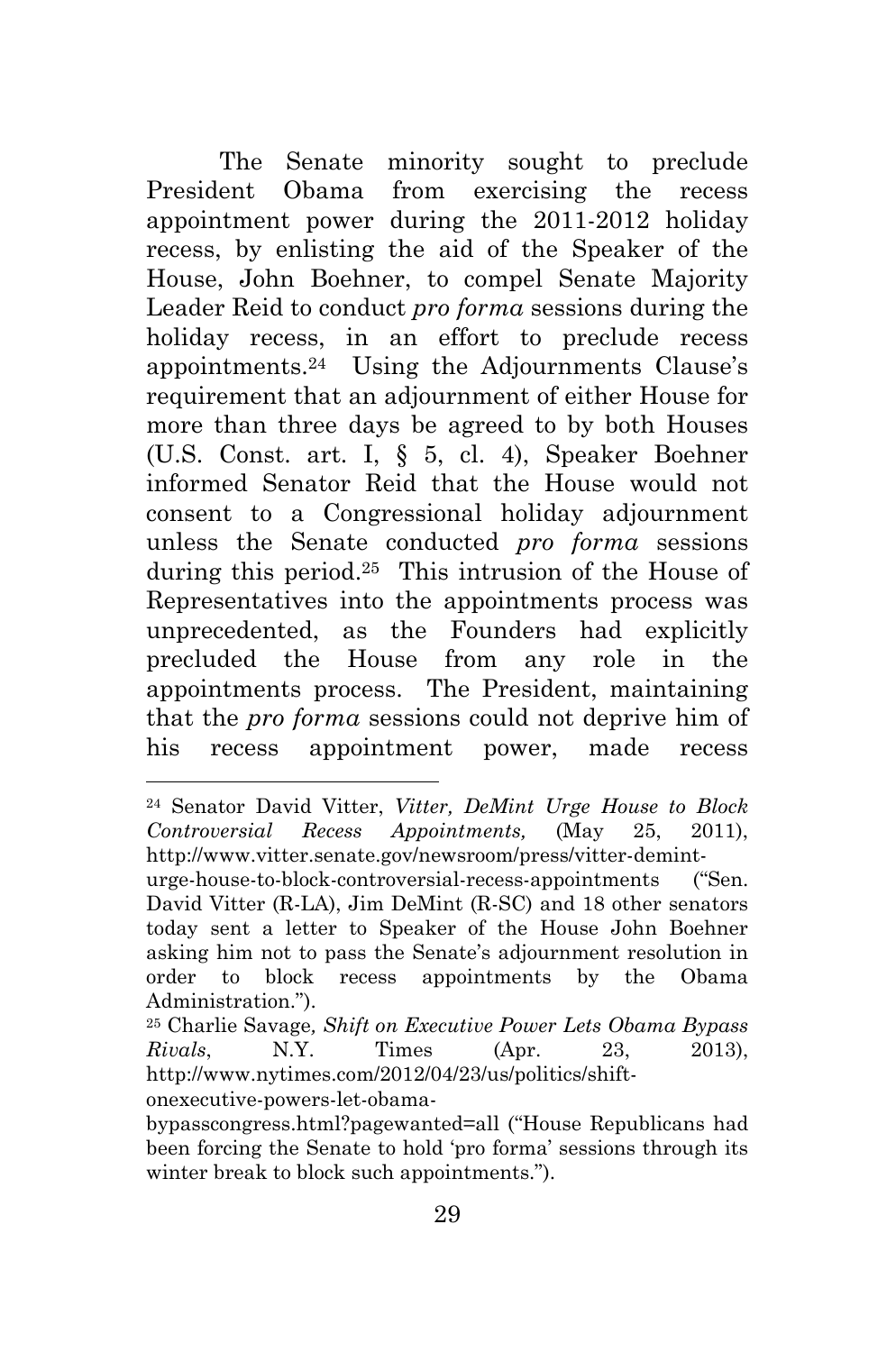appointments of three new members to the NLRB. Had President Obama lacked the recess appointment power for any of the reasons advanced by Respondent, the NLRB would have been paralyzed for three years.

A similar illustration is provided by the circumstances that forced President Obama to make a recess appointment of Richard Cordray as director of the CFPB on the same day he made the three NLRB recess appointments. On December 8, 2011, the Senate minority used a filibuster to block the President's appointment of Mr. Cordray to this post.<sup>26</sup> The Senate minority made clear that its refusal had nothing to do with Cordray's qualifications.27 Rather, as noted earlier, they informed the President in a letter signed by fortyfour members of the Senate minority that they would

<sup>26</sup> John Cushman Jr., *Senate Stops Consumer Nominee*, N.Y. Times (Dec. 8, 2011), http://www.nytimes.com/2011/12/09/ business/senate-blocks-obama-choice-for-consumer-panel.html

<sup>(―[</sup>F]ilibustering Republicans who oppose the powers of the new agency successfully challenged one of the administration's main responses to the financial crisis . . . The vote was 53 yes, 45 no.").

 $27$  *Id.* ("This is not about the nominee, who appears to be a decent person and may very well be qualified,' said Senator Orrin Hatch, Republican of Utah . . . The shout a process that is running out of control."'); Jonathan Weisman & Jennifer Steinhauer, *Senators Reach Agreement to Avert Fight Over Filibuster*, N.Y. Times (July 16, 2013), http://www.nytimes.com/ 2013/07/17/us/politics/senators-near-agreement-to-avert-fight-

over-filibuster.html?pagewanted=all ("Cordray was being filibustered because we don't like the law' that created the consumer agency, said Senator Lindsey Graham, Republican of South Carolina. That's not a reason to deny someone their appointment. We were wrong."").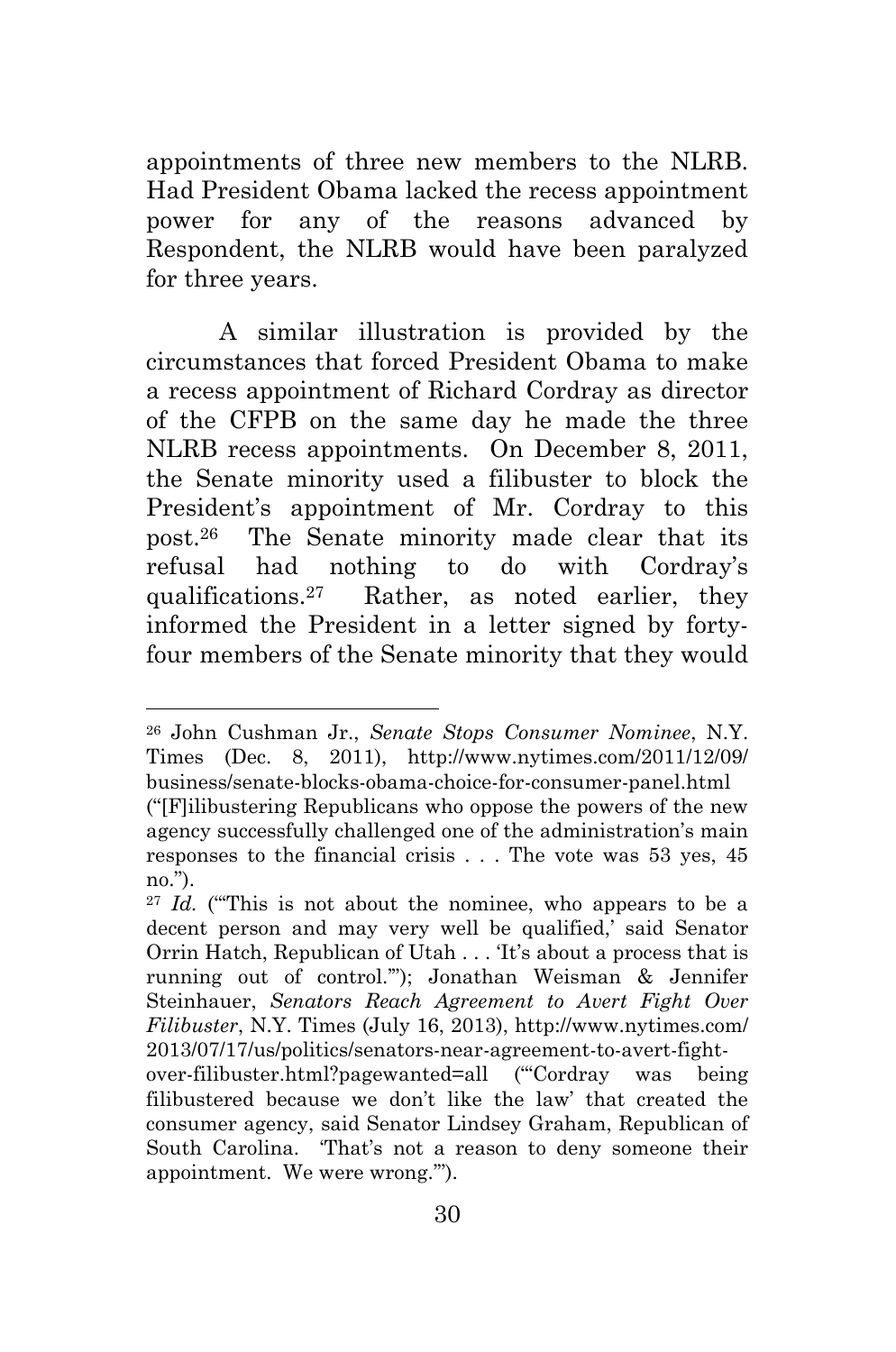not confirm any nominee to the post unless the President agreed to an amendment to provisions of the Dodd Frank law pertaining to the CFPB. *See supra* note 17*.*

Following Cordray's recess appointment, he was finally confirmed by the Senate on July 16, 2013, almost two years after he was first nominated, as part of an agreement between the Senate majority and minority entered under a threat by the Senate majority leader to eliminate filibusters of Presidential nominees to executive offices. Had President Obama not exercised his recess appointments power to appoint Cordray in January 2012, key functions of the CPFB would have been paralyzed for almost two years, because the Dodd Frank law permits those functions to be performed only by the Director or his designee.<sup>28</sup>

> C. The Recent Senate Agreement to Permit an Advice and Consent Vote in Connection With Seven Pending Executive Branch Nominees Does Not Lessen the Need to Preserve a Viable Recess Appointments Clause

The recent Senate agreement, referred to above, that finally resulted in the confirmation of nominees to the NLRB and CFPB, as well as several other posts in which the filling of vacancies had been delayed by the obstructive use of the filibuster, does not lessen the need to reject the efforts to eviscerate the President's recess appointment power. The Senate agreement makes clear that neither

 $\overline{a}$ 

<sup>28</sup> 12 U.S.C. §§ 5493-96 (2010).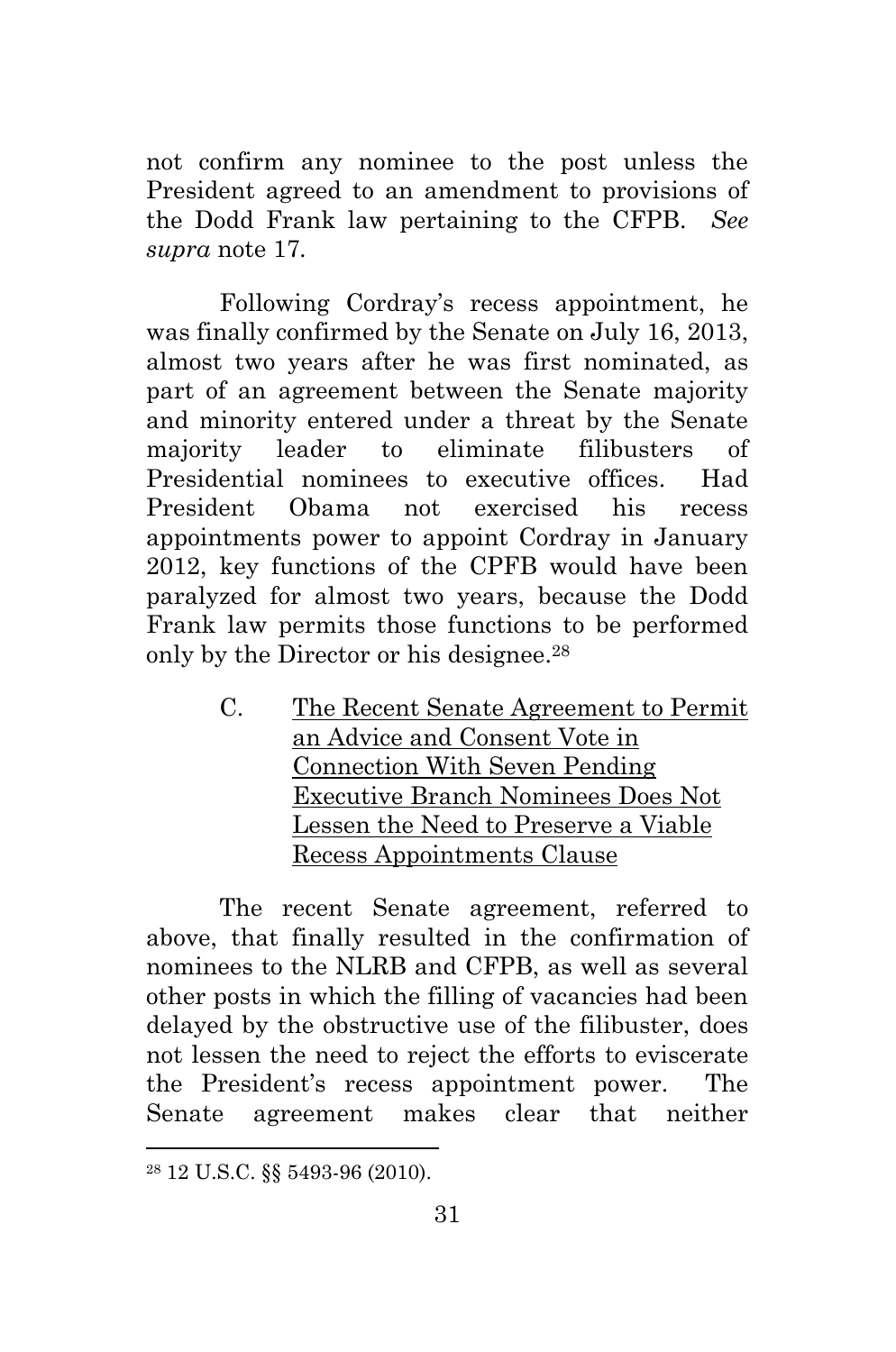Republican nor Democratic Senators are willing to relinquish the filibuster rule—and the current Senate minority specifically emphasizes its right to employ the filibuster again.29 In such a climate of partisanship, the structural importance of a viable recess appointment power remains crucially important to the functioning of the Article II process. The Founders empowered the President to make timely recess appointments when the Senate was unavailable. The restrictions that the D.C. Circuit and the Senate seek to impose on that power would erase it from the Constitution.

### D. The Balance of Risks to Separation of Powers Favors the Government's Interpretation of the Recess Appointment Power

Finally, there is no basis for the fear expressed by the D.C. Circuit that the government's interpretation of the Recess Appointments Clause would enable the President to bypass the normal appointments process. Any such risk is remote and greatly outweighed by the very real risks to separation of powers posed by the D.C. Circuit's restrictive reading that would enable the Senate or a Senate minority to further aggrandize their powers at the President's expense.

<sup>29</sup> Paul Kane & Ed O'Keefe, *Senate Reaches Tentative Deal On Filibuster Rules*, Washington Post (July 16, 2013), http://articles.washingtonpost.com/2013-07-16/politics/40601790 1 republicans-filibuster-majority ("[T]he Senate rules will remain unchanged – so Republicans can filibuster in the future and Reid can threaten to unilaterally change the rules again.").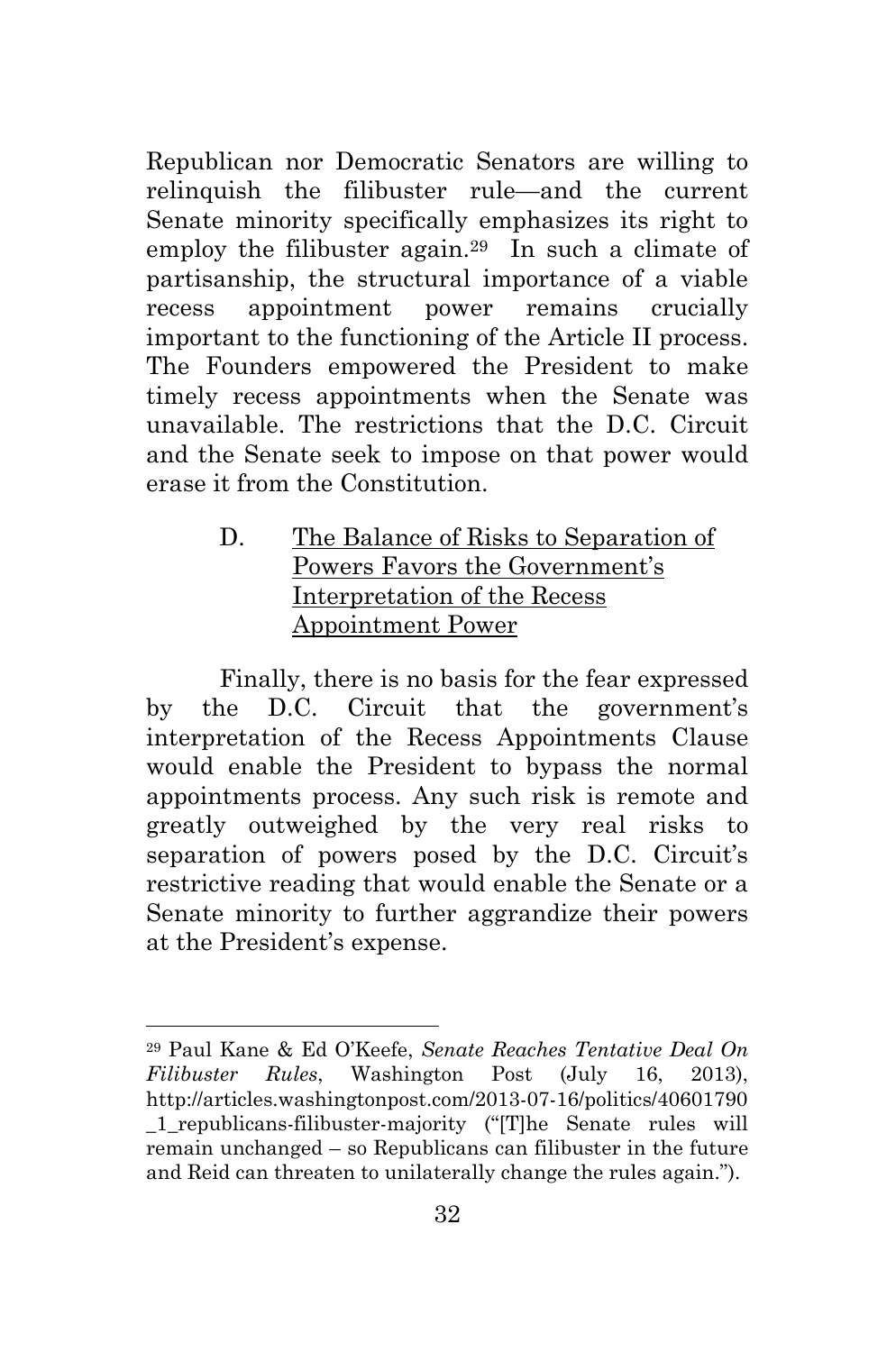As Professor Adrian Vermeule explains:

[T]he *Canning* court focuses selectively, even to the point of obsession, on a particular target risk, while ignoring countervailing risks, including risks generated by the precautions themselves. . . . [T]he court's narrow interpretation of the recess appointments power indirectly promotes the power of a blocking minority in the Senate. Madison assumed in Federalist 10 that the risk of oppression by entrenched minorities was low, because ‗the republican principle . . . enables the majority to defeat [a minority faction's] sinister views by regular vote.' But if that principle is disabled, the risk of presidential aggrandizement has to be weighed against the risk of minoritarian factional oppression.

Adrian Vermeule, *Recess Appointments and Precautionary Constitutionalism*, 126 Harv. L. Rev. F. 122, 123-24 (2013), *available at* http://www.harvardlawreview.org/issues/126/februar y13/forum\_990.php. Indeed, notwithstanding the checks provided by the Recess Appointments Clause as heretofore interpreted by the courts and Presidents alike, Senate Democrats and Republicans have demonstrated their willingness to aggrandize their powers—and to a large extent have already succeeded in doing so. *See supra* pp. 22-24 and notes 12-16. Thus, the greater risk, as the circumstances of this case show, is from an unaccountable Senate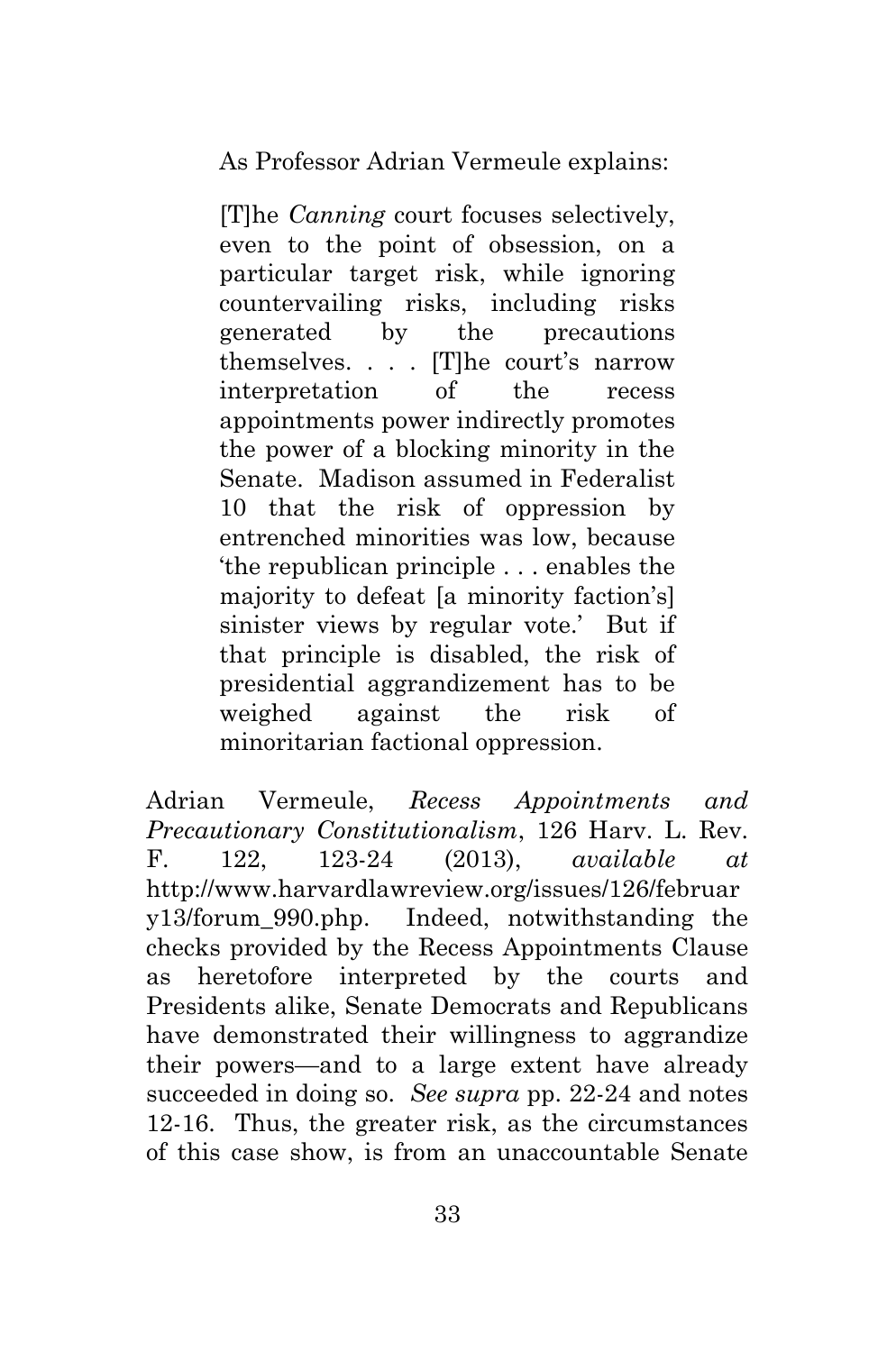minority with partisan incentives to obstruct the President's ability to carry out his executive responsibilities under Article II.

Moreover, there are important restraints preventing presidential abuse. The Founders provided a significant deterrent by making recess appointments temporary, and so an inadequate substitute for appointees confirmed through the regular appointments process. Of equal importance, the President is accountable to the public in ways that a collective body is not. Any presidential abuse of the recess appointment power would be quickly identified and exploited by the opposing party to the President's disadvantage.

Further, the President has little to gain by abusing the recess appointment power. Were he to delay nominating persons to fill vacancies while the Senate is in session, so that he could unilaterally appoint them during a recess, he would only be damaging his own agenda by depriving himself of assistance he needs to carry it out for the period of the delay. The risks here of legislative aggrandizement therefore clearly outweigh the unsubstantiated risks of presidential aggrandizement.

\* \* \*

In sum, the D.C. Circuit's interpretation of the Recess Appointments Clause would subvert the balance of powers envisioned by the Founders. It would allow the Senate or a Senate minority to aggrandize its powers at the expense of the President and the nation's interest in effective government. It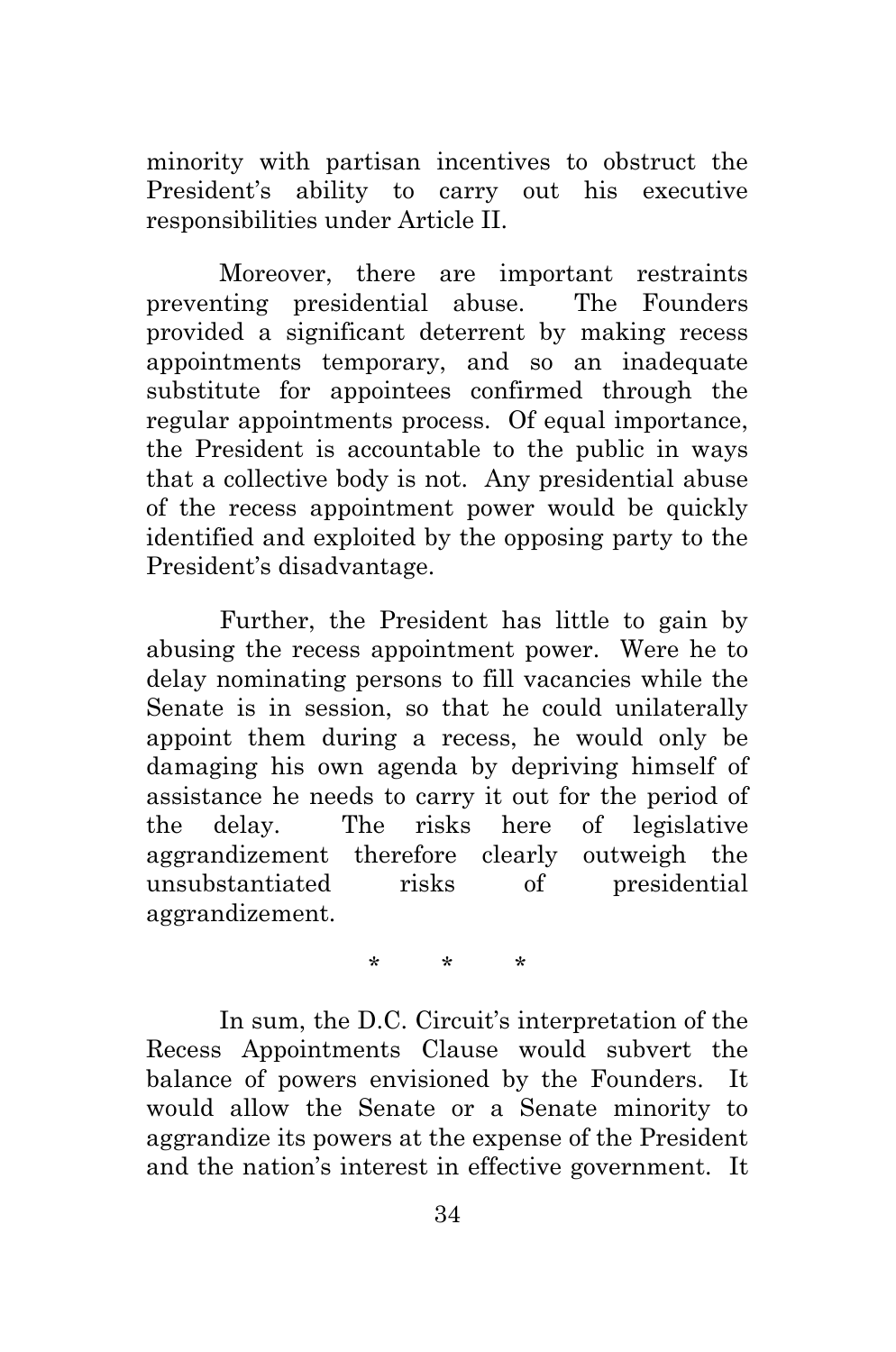would enable the Senate to hold the advice and consent process hostage to obstructionist tactics and deprive the President of any alternative means of timely filling vacancies with the officials needed to enable the executive to carry out its responsibilities under Article II, including the duty to take care that the laws be faithfully executed. Permitting the Senate to use *pro forma* sessions to deprive the President of his recess appointment power would have the same effect, eliminating the Recess Appointments Clause as a crucial structural lynchpin for the entire appointments process. This would be a dramatic example of the legislative aggrandizement at the expense of the executive that the Founders most feared.

#### **CONCLUSION**

For the foregoing reasons, amicus curiae urges the Court to reverse the Court of Appeals' judgment invalidating the President's recess appointments to the NLRB and to reject the use of *pro forma* sessions of the Senate to prevent the President from exercising his constitutional prerogative to make recess appointments.